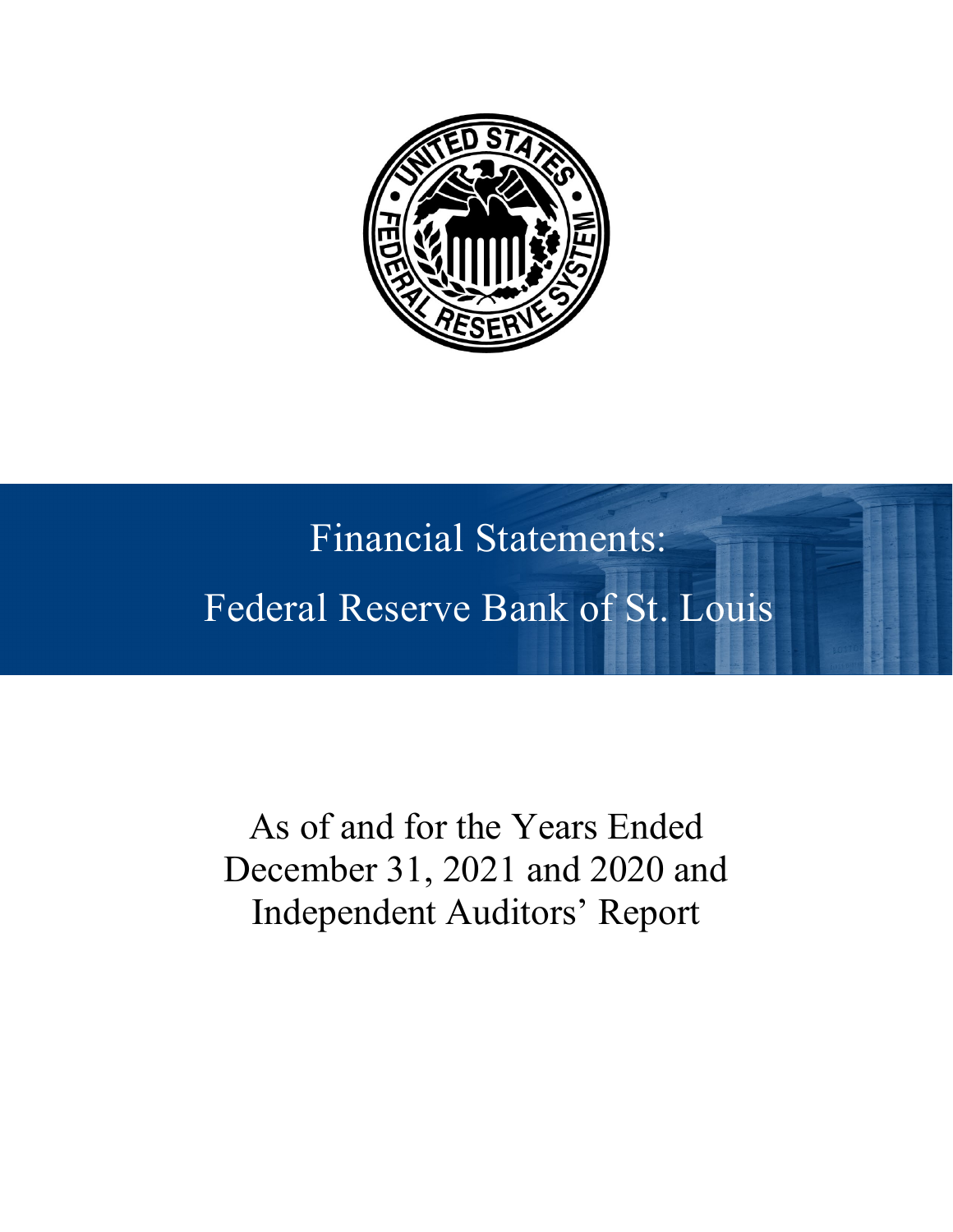### **Federal Reserve Bank of St. Louis**

### **Contents**

|                                                                                              | Page    |
|----------------------------------------------------------------------------------------------|---------|
| Management's Report on Internal Control over Financial Reporting                             |         |
| Independent Auditors' Report                                                                 | $2 - 3$ |
| Abbreviations                                                                                | 4       |
| <b>Financial Statements:</b>                                                                 |         |
| Statements of Condition as of December 31, 2021 and December 31, 2020                        | 5       |
| Statements of Operations for the years ended December 31, 2021 and December 31, 2020         | 6       |
| Statements of Changes in Capital for the years ended December 31, 2021 and December 31, 2020 |         |
| Notes to Financial Statements                                                                | 8-47    |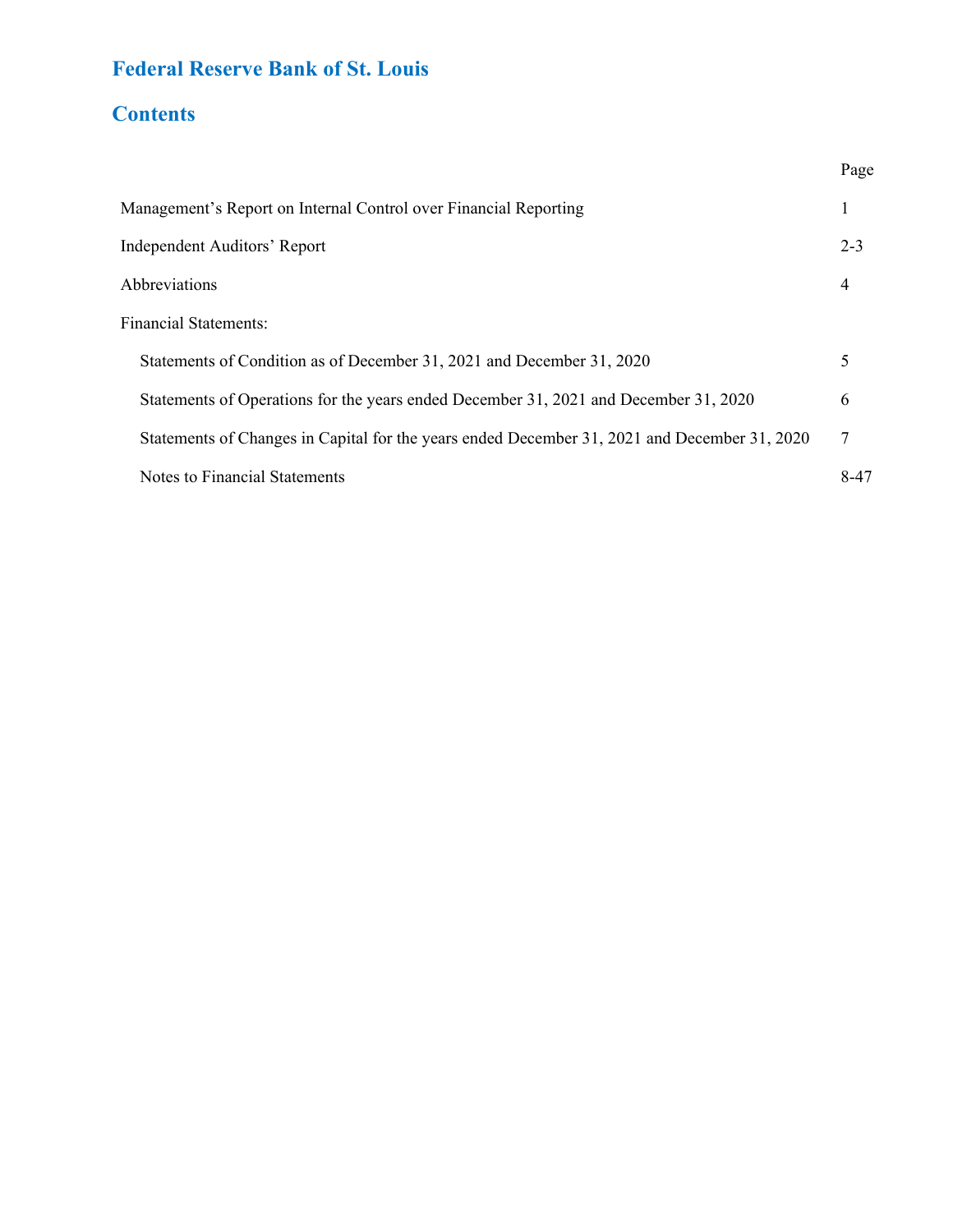

P.O. Box 442 St. Louis, MO 63166

Management's Report on Internal Control over Financial Reporting

March 10, 2022

To the Board of Directors:

The management of the Federal Reserve Bank of St. Louis (Bank) is responsible for the preparation and fair presentation of the Statements of Condition as of December 31 , 2021 and 2020, and the Statements of Operations, and Statements of Changes in Capital for the years then ended (the financial statements). The financial statements have been prepared in conformity with the accounting principles, policies, and practices established by the Board of Governors of the Federal Reserve System as set forth in the *Financial Accounting Manual for Federal Reserve Banks*  (FAM), and, as such, include some amounts that are based on management judgments and estimates. To our knowledge, the financial statements are, in all material respects, fairly presented in conformity with the accounting principles, policies and practices documented in the FAM and include all disclosures necessary for such fair presentation.

The management of the Bank is responsible for establishing and maintaining effective internal control over financial reporting as it relates to the financial statements. The Bank's internal control over financial reporting is designed to provide reasonable assurance regarding the reliability of financial reporting and the preparation of financial statements for external reporting purposes in accordance with the FAM. The Bank's internal control over financial reporting includes those policies and procedures that (i) pertain to the maintenance ofrecords that in reasonable detail accurately and fairly reflect the transactions and dispositions of the Bank's assets; (ii) provide reasonable assurance that transactions are recorded as necessary to permit preparation of financial statements in accordance with FAM, and that the Bank's receipts and expenditures are being made only in accordance with authorizations of its management and directors; and (iii) provide reasonable assurance regarding prevention or timely detection of unauthorized acquisition, use or disposition of the Bank's assets that could have a material effect on its financial statements.

Even effective internal control, no matter how well designed, has inherent limitations, including the possibility of human error, and therefore can provide only reasonable assurance with respect to the preparation of reliable financial statements. Also, projections of any evaluation of effectiveness to future periods are subject to the risk that controls may become inadequate because of changes in conditions, or that the degree of compliance with the policies or procedures may deteriorate.

The management of the Bank assessed its internal control over financial reporting based upon the criteria established in the *Internal Control* - *Integrated Framework (2013)* issued by the Committee of Sponsoring Organizations of the Treadway Commission. Based on this assessment, we believe that the Bank maintained effective internal control over financial reporting.

James Bullard, President and Chief Executive Officer

athier O Paese

Kathleen 0. Paese, First Vice President and Chief Operating Officer

~~

Scott M. Trilling, Vice President and Chief Financial Officer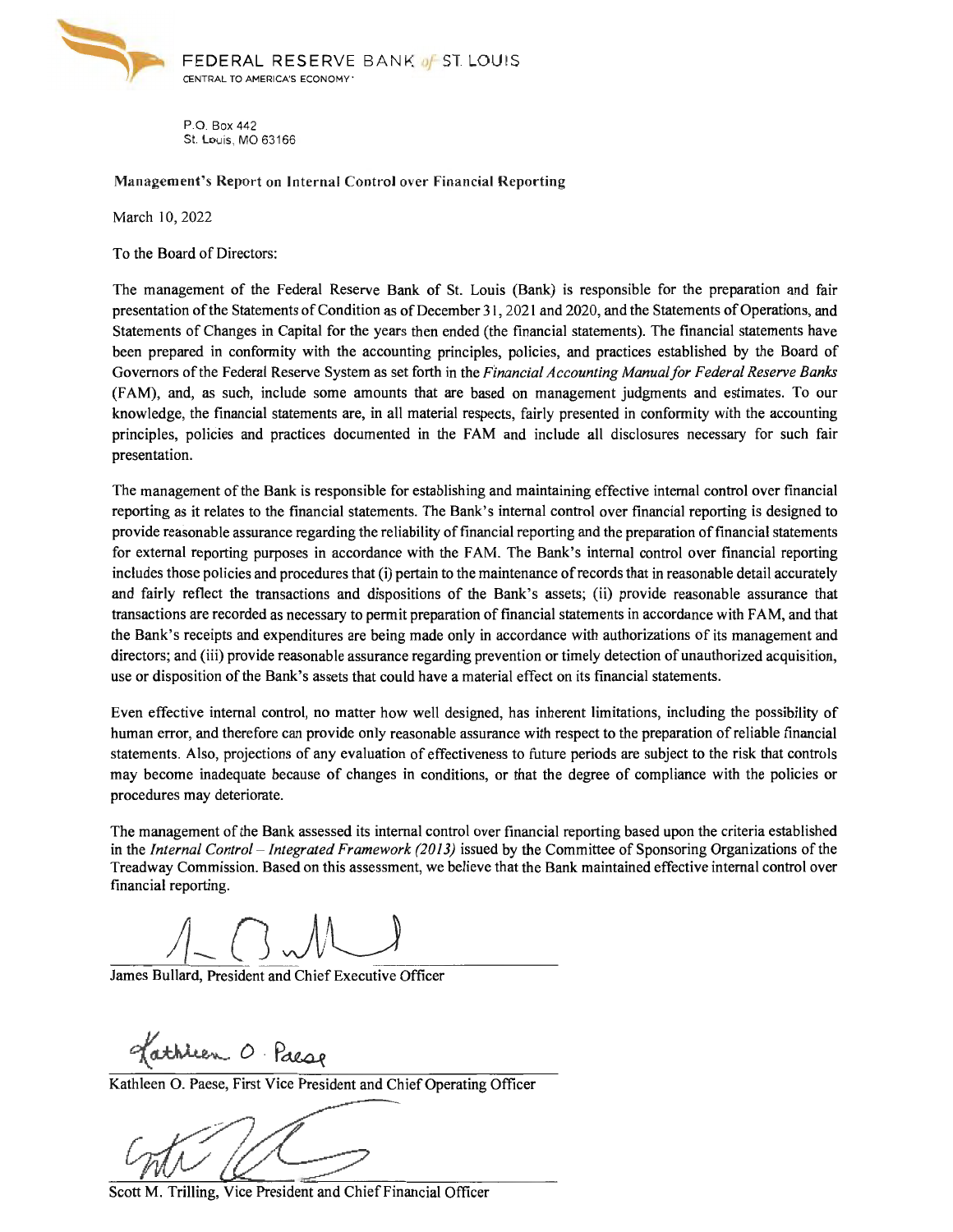

KPMG LLP Suite 900 10 South Broadway St. Louis, MO 63102-1761

#### **Report of Independent Registered Public Accounting Firm**

 To the Board of Governors of the Federal Reserve System and the Board of Directors of the Federal Reserve Bank of St. Louis:

 management is responsible for these financial statements, for maintaining effective internal control over internal control over financial reporting based on our audits. We have audited the accompanying statements of condition of the Federal Reserve Bank of St. Louis ("FRB St. Louis") as of December 31, 2021 and 2020, and the related statements of operations and changes in capital for the years then ended. We also have audited the FRB St. Louis' internal control over financial reporting as of December 31, 2021, based on criteria established in *Internal Control – Integrated Framework (2013)* issued by the Committee of Sponsoring Organizations of the Treadway Commission. The FRB St. Louis' financial reporting, and for its assessment of the effectiveness of internal control over financial reporting, included in the accompanying Management's Report on Internal Control over Financial Reporting. Our responsibility is to express an opinion on these financial statements and an opinion on the FRB St. Louis'

 We conducted our audits in accordance with the auditing standards of the Public Company Accounting statements included examining, on a test basis, evidence supporting the amounts and disclosures in the financial statements, assessing the accounting principles used and significant estimates made by management, and evaluating the overall financial statement presentation. Our audit of internal control over financial reporting material weakness exists, and testing and evaluating the design and operating effectiveness of internal control Oversight Board (United States) and in accordance with auditing standards generally accepted in the United States of America. Those standards require that we plan and perform the audits to obtain reasonable assurance about whether the financial statements are free of material misstatement and whether effective internal control over financial reporting was maintained in all material respects. Our audits of the financial included obtaining an understanding of internal control over financial reporting, assessing the risk that a based on the assessed risk. Our audits also included performing such other procedures as we considered necessary in the circumstances. We believe that our audits provide a reasonable basis for our opinions.

 The FRB St. Louis' internal control over financial reporting is a process designed to provide reasonable assurance regarding the reliability of financial reporting and the preparation of financial statements for external purposes in accordance with the accounting principles established by the Board of Governors of the Federal financial reporting includes those policies and procedures that (1) pertain to the maintenance of records that, in preparation of financial statements in accordance with the FAM, and that receipts and expenditures of the FRB St. Louis are being made only in accordance with authorizations of management and directors of the Reserve System (the "Board") as described in Note 3 of the financial statements and as set forth in the *Financial Accounting Manual for Federal Reserve Banks* ("FAM"). The FRB St. Louis' internal control over reasonable detail, accurately and fairly reflect the transactions and dispositions of the assets of the FRB St. Louis; (2) provide reasonable assurance that transactions are recorded as necessary to permit FRB St. Louis; and (3) provide reasonable assurance regarding prevention or timely detection of unauthorized acquisition, use, or disposition of the FRB St. Louis' assets that could have a material effect on the financial statements.

 Because of its inherent limitations, internal control over financial reporting may not prevent or detect misstatements. Also, projections of any evaluation of effectiveness to future periods are subject to the risk that controls may become inadequate because of changes in conditions, or that the degree of compliance with the policies or procedures may deteriorate.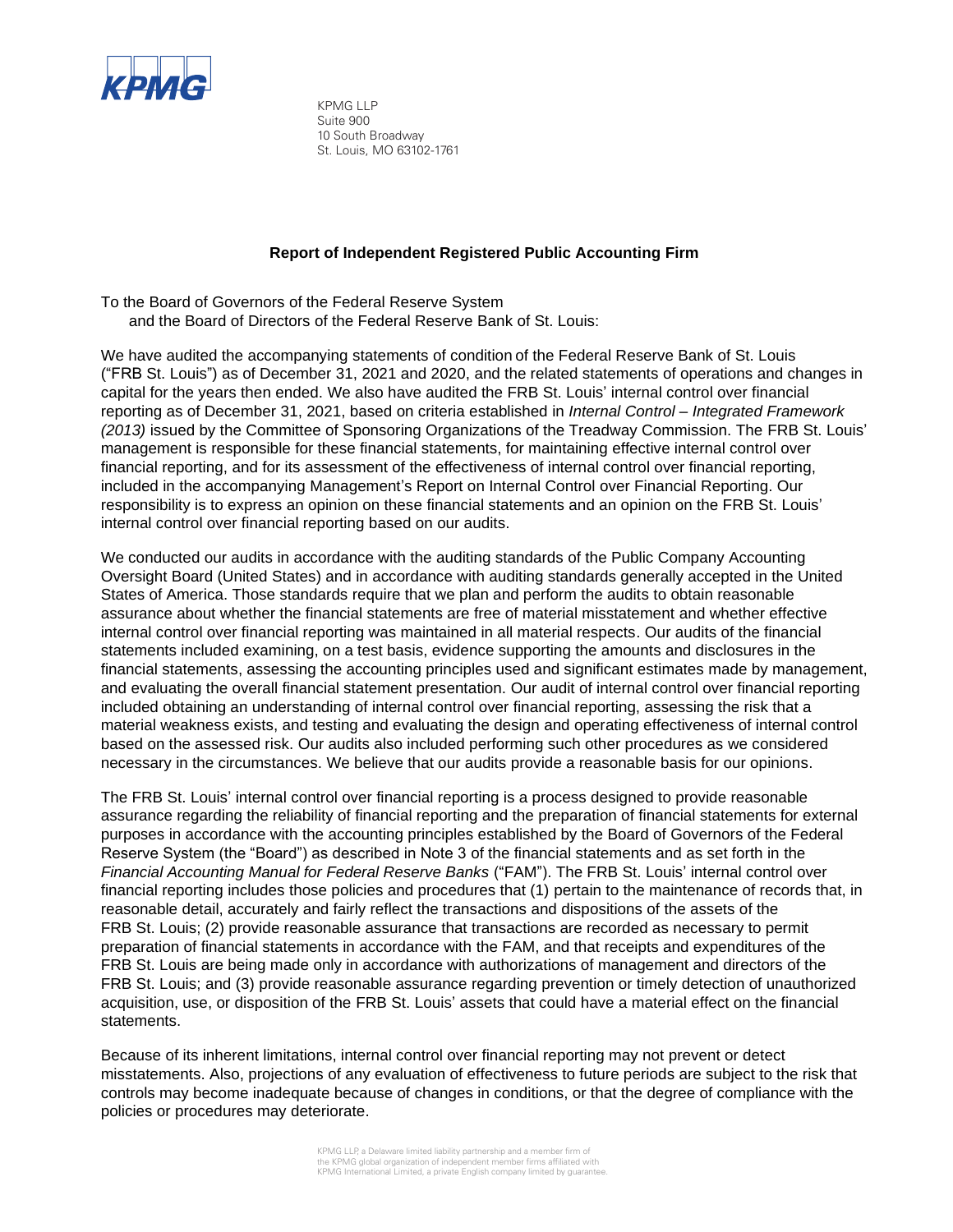

 of accounting other than U.S. generally accepted accounting principles. As described in Note 3 to the financial statements, the FRB St. Louis has prepared these financial statements in conformity with the accounting principles established by the Board, as set forth in the FAM, which is a basis

 In our opinion, the financial statements referred to above present fairly, in all material respects, the financial in capital for the years then ended, on the basis of accounting described in Note 3. Also, in our opinion, the FRB St. Louis maintained, in all material respects, effective internal control over financial reporting as of position of the FRB St. Louis as of December 31, 2021 and 2020, and the results of its operations and changes December 31, 2021, based on criteria established in *Internal Control – Integrated Framework (2013)* issued by the Committee of Sponsoring Organizations of the Treadway Commission.



St. Louis, Missouri March 10, 2022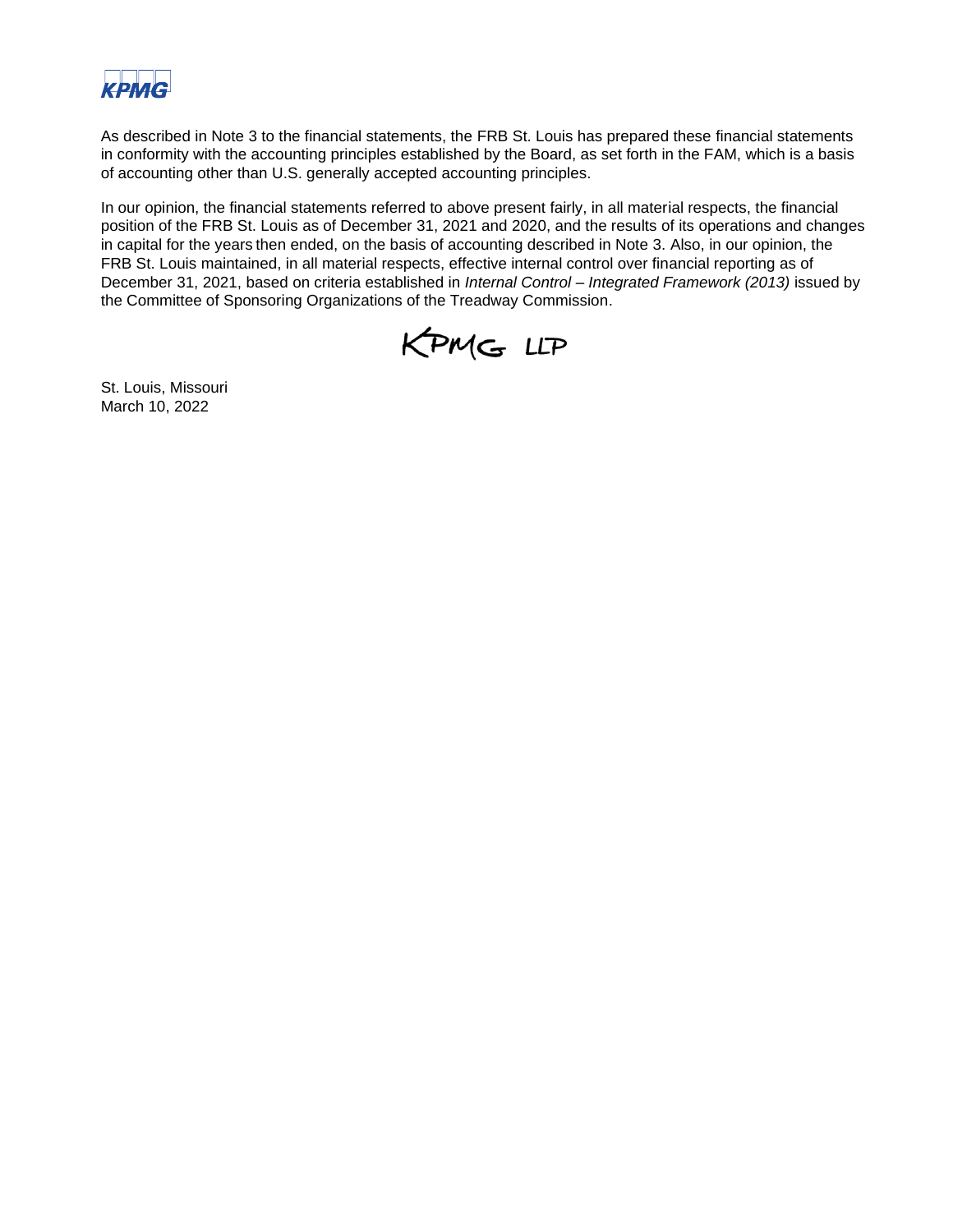# **Federal Reserve Bank of St. Louis Abbreviations**

| ACH                | <b>Automated clearinghouse</b>                                                       |
|--------------------|--------------------------------------------------------------------------------------|
| <b>ASC</b>         | <b>Accounting Standards Codification</b>                                             |
| <b>ASU</b>         | <b>Accounting Standards Update</b>                                                   |
| <b>BEP</b>         | <b>Benefit Equalization Retirement Plan</b>                                          |
| <b>Bureau</b>      | <b>Bureau of Consumer Financial Protection</b>                                       |
| <b>CARES</b>       | <b>Coronavirus Aid, Relief, and Economic Security</b>                                |
| <b>CCF</b>         | <b>Corporate Credit Facilities LLC</b>                                               |
| <b>CMBS</b>        | <b>Commercial mortgage-backed securities</b>                                         |
| <b>CPFF II</b>     | <b>CP Funding Facility II LLC</b>                                                    |
| ESF                | <b>Exchange Stabilization Fund</b>                                                   |
| <b>FAM</b>         | <b>Financial Accounting Manual for Federal Reserve Banks</b>                         |
| <b>FASB</b>        | <b>Financial Accounting Standards Board</b>                                          |
| <b>FIMA</b>        | <b>Foreign and International Monetary Authorities</b>                                |
| <b>FOMC</b>        | <b>Federal Open Market Committee</b>                                                 |
| <b>FRA</b>         | <b>Federal Reserve Act</b>                                                           |
| <b>FRBB</b>        | <b>Federal Reserve Bank of Boston</b>                                                |
| <b>FRBNY</b>       | <b>Federal Reserve Bank of New York</b>                                              |
| <b>GAAP</b>        | Accounting principles generally accepted in the United States of America             |
| <b>GSE</b>         | Government-sponsored enterprise                                                      |
| LLC                | <b>Limited Liability Company</b>                                                     |
| <b>Main Street</b> | <b>MS Facilities LLC</b>                                                             |
| <b>MBS</b>         | Mortgage-backed securities                                                           |
| MLF                | <b>Municipal Liquidity Facility LLC</b>                                              |
| <b>MMLF</b>        | <b>Money Market Mutual Fund Liquidity Facility</b>                                   |
| <b>OEB</b>         | Office of Employee Benefits of the Federal Reserve System                            |
| <b>PDCF</b>        | <b>Primary Dealer Credit Facility</b>                                                |
| <b>PMCCF</b>       | <b>Primary Market Corporate Credit Facility</b>                                      |
| <b>PPP</b>         | <b>Paycheck Protection Program</b>                                                   |
| <b>PPPLF</b>       | <b>Paycheck Protection Program Liquidity Facility</b>                                |
| <b>RMBS</b>        | <b>Residential mortgage-backed securities</b>                                        |
| <b>SBA</b>         | <b>Small Business Administration</b>                                                 |
| <b>SDR</b>         | <b>Special drawing rights</b>                                                        |
| <b>SERP</b>        | <b>Supplemental Retirement Plan for Select Officers of the Federal Reserve Banks</b> |
| <b>SMCCF</b>       | <b>Secondary Market Corporate Credit Facility</b>                                    |
| <b>SOMA</b>        | <b>System Open Market Account</b>                                                    |
| <b>TALF II</b>     | Term Asset-Backed Securities Loan Facility II LLC                                    |
| <b>TBA</b>         | To be announced                                                                      |
| <b>TDF</b>         | <b>Term Deposit Facility</b>                                                         |
| <b>TIPS</b>        | <b>Treasury Inflation-Protected Securities</b>                                       |
|                    |                                                                                      |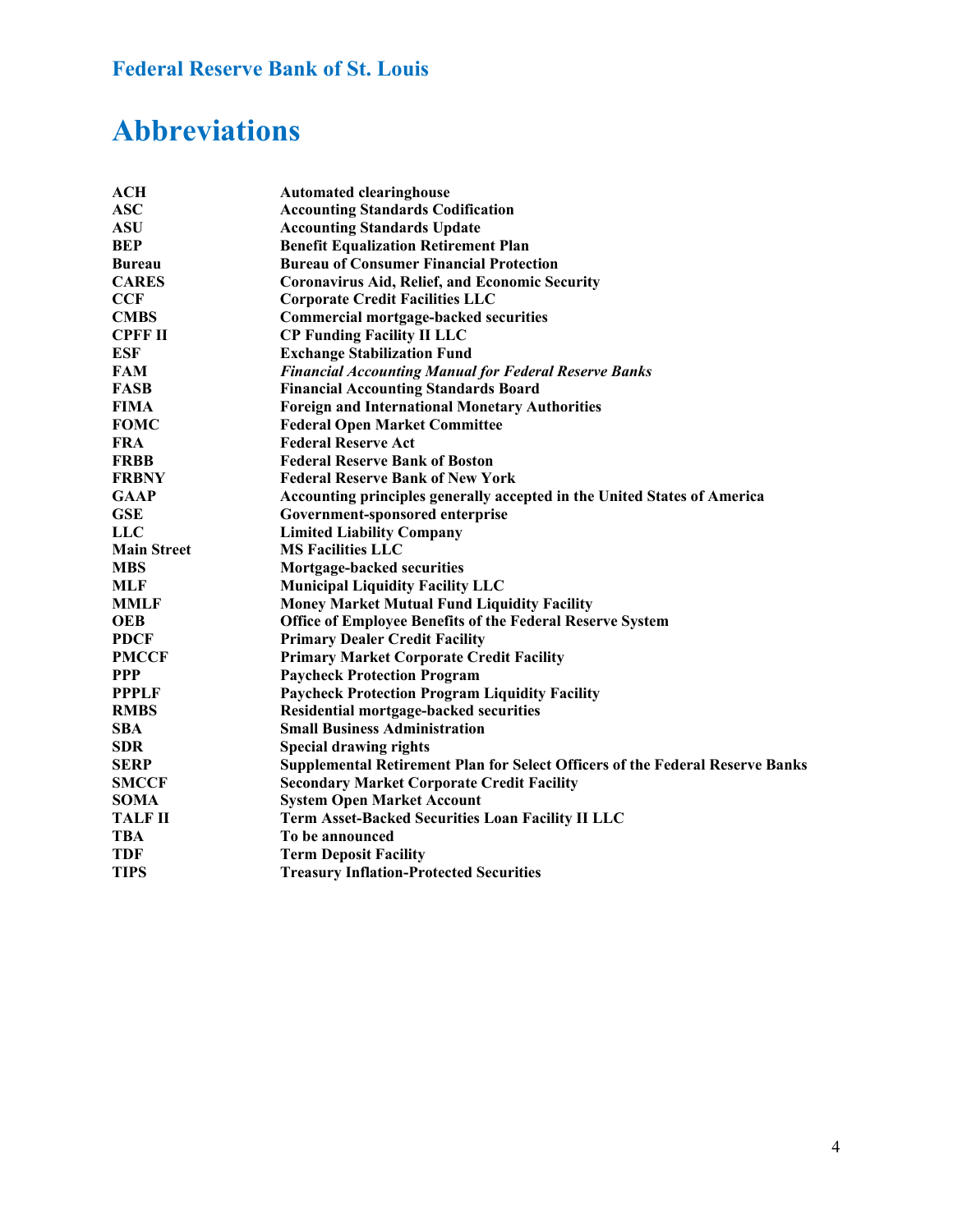### **Statements of Condition**

### **As of December 31, 2021 and December 31, 2020 (in millions)**

|                                                                                       |              |               | 2021    | 2020          |
|---------------------------------------------------------------------------------------|--------------|---------------|---------|---------------|
| <b>ASSETS</b>                                                                         |              |               |         |               |
| Gold certificates                                                                     |              | S             | 325     | \$<br>329     |
| Special drawing rights certificates                                                   |              |               | 150     | 150           |
| Coin                                                                                  |              |               | 18      | 33            |
| Loans:                                                                                | Note 4       |               |         |               |
| Loans to depository institutions                                                      |              |               |         | 1             |
| Other loans                                                                           |              |               | 389     | 1,383         |
| System Open Market Account:                                                           | Note 5       |               |         |               |
| Securities purchased under agreements to resell                                       |              |               |         | 16            |
| Treasury securities, net (of which \$531 is lent as of both                           |              |               |         |               |
| December 31, 2021 and 2020)                                                           |              |               | 77,147  | 78,302        |
| Federal agency and government-sponsored enterprise mortgage-backed securities, net    |              |               | 35,009  | 33,333        |
| Government-sponsored enterprise debt securities, net (of which \$0 is lent as of both |              |               |         |               |
| December 31, 2021 and 2020)                                                           |              |               | 34      | 42            |
| Foreign currency denominated investments, net                                         |              |               | 387     | 364           |
| Central bank liquidity swaps                                                          |              |               | 64      | 293           |
| Accrued interest receivable                                                           |              |               | 404     | 475           |
| Other accrued interest receivable                                                     |              |               | 1       | 3             |
| Bank premises and equipment, net                                                      | Note 6       |               | 103     | 106           |
| Deferred asset - remittances to the Treasury                                          |              |               |         | 11            |
| Interdistrict settlement account                                                      |              |               | 27,887  |               |
| Other assets                                                                          |              |               | 99      | 89            |
| Total assets                                                                          |              | <sup>\$</sup> | 142,017 | \$<br>114,930 |
| <b>LIABILITIES AND CAPITAL</b>                                                        |              |               |         |               |
| Federal Reserve notes outstanding, net                                                |              | \$            | 64,949  | \$<br>59,026  |
| System Open Market Account:                                                           | Note 5       |               |         |               |
| Securities sold under agreements to repurchase                                        |              |               | 28,461  | 3,414         |
| Other liabilities                                                                     |              |               | 31      | 91            |
| Deposits:                                                                             |              |               |         |               |
| Depository institutions                                                               |              |               | 47,564  | 32,260        |
| Other deposits                                                                        |              |               | 11      | 2             |
| Accrued benefit costs                                                                 | Notes $8, 9$ |               | 127     | 123           |
| Accrued remittances to the Treasury                                                   |              |               | 34      |               |
| Interdistrict settlement account                                                      |              |               |         | 19,246        |
| Other liabilities                                                                     |              |               | 21      | 22            |
| Total liabilities                                                                     |              |               | 141,198 | 114,184       |
| Reserve Bank capital                                                                  |              |               |         |               |
| Capital paid-in                                                                       |              | S             | 682     | \$<br>616     |
| Surplus (including accumulated other comprehensive income of \$6 at both              |              |               |         |               |
| December 31, 2021 and 2020)                                                           |              |               | 137     | 130           |
| Total Reserve Bank capital                                                            |              |               | 819     | 746           |
| Total liabilities and capital                                                         |              | $\mathbb{S}$  | 142,017 | \$<br>114,930 |

The accompanying notes are an integral part of these financial statements.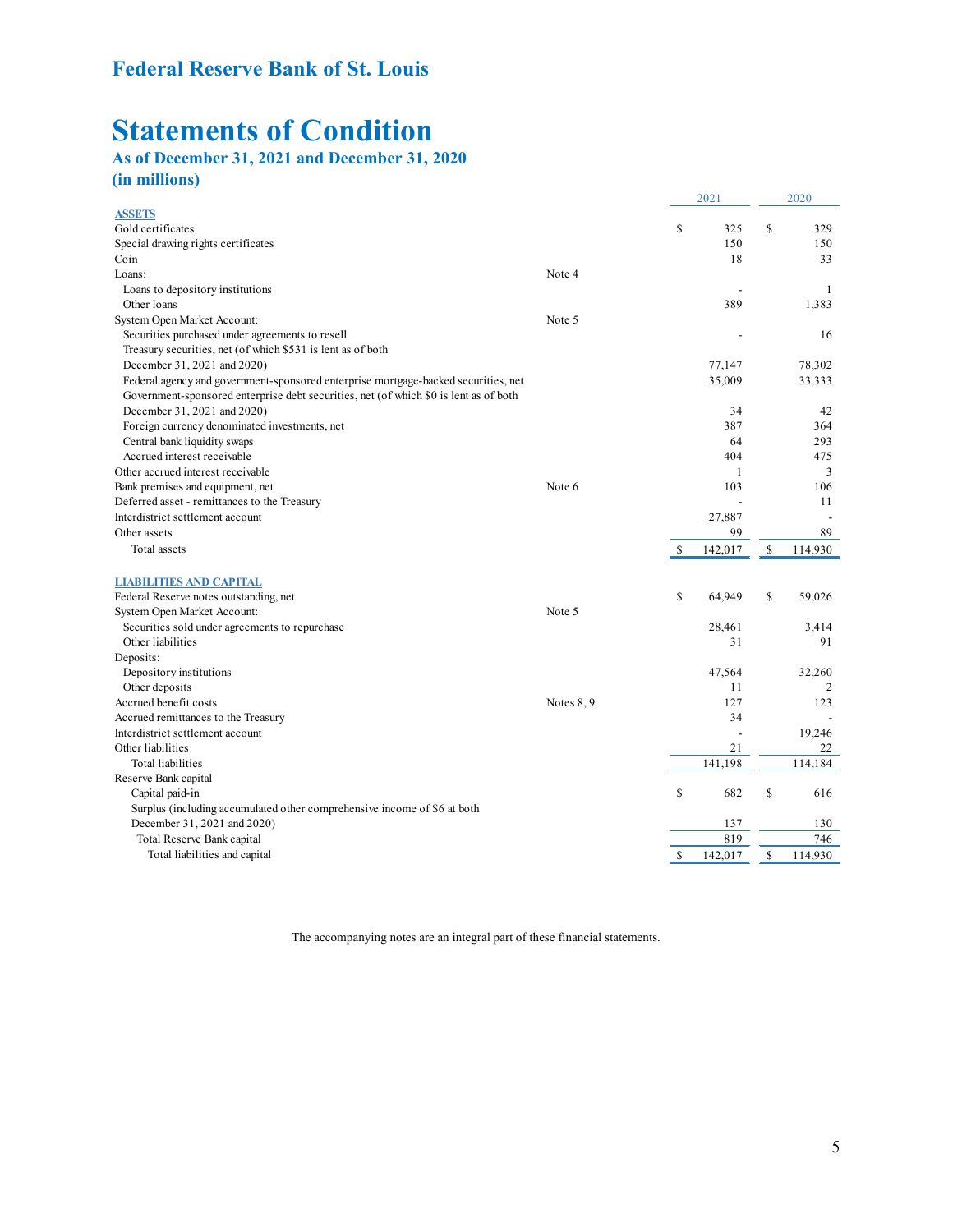# **Statements of Operations** For the years ended December 31, 2021 and December 31, 2020

### **(in millions)**

|                                                                                    |            | 2021 |                | 2020 |                |  |
|------------------------------------------------------------------------------------|------------|------|----------------|------|----------------|--|
| <b>INTEREST INCOME</b>                                                             |            |      |                |      |                |  |
| Loans                                                                              | Note 4     | \$   | 3              | \$   | 4              |  |
| System Open Market Account:                                                        | Note 5     |      |                |      |                |  |
| Securities purchased under agreements to resell                                    |            |      |                |      | 11             |  |
| Treasury securities, net                                                           |            |      | 1,269          |      | 1,040          |  |
| Federal agency and government-sponsored enterprise mortgage-backed securities, net |            |      | 409            |      | 495            |  |
| Government-sponsored enterprise debt securities, net                               |            |      | $\overline{2}$ |      | $\mathfrak{2}$ |  |
| Foreign currency denominated investments, net                                      |            |      | (1)            |      | (1)            |  |
| Central bank liquidity swaps                                                       |            |      |                |      | 8              |  |
| Total interest income                                                              |            |      | 1,682          |      | 1,559          |  |
| <b>INTEREST EXPENSE</b>                                                            |            |      |                |      |                |  |
| System Open Market Account:                                                        | Note 5     |      |                |      |                |  |
| Securities sold under agreements to repurchase                                     |            | \$   | 5              | \$   | 10             |  |
| Depository institutions and others                                                 |            |      | 59             |      | 53             |  |
| Total interest expense                                                             |            |      | 64             |      | 63             |  |
| Net interest income                                                                |            |      | 1,618          |      | 1,496          |  |
|                                                                                    |            |      |                |      |                |  |
| <b>OTHER ITEMS OF INCOME (LOSS)</b><br>System Open Market Account:                 | Note 5     |      |                |      |                |  |
| Federal agency and government-sponsored                                            |            |      |                |      |                |  |
| enterprise mortgage-backed securities (losses) gains, net                          |            | \$   | (1)            | \$   | 10             |  |
|                                                                                    |            |      |                |      | 25             |  |
| Foreign currency translation (losses) gains, net<br>Other                          |            |      | (32)           |      | $\mathfrak{2}$ |  |
|                                                                                    |            |      | 1              |      |                |  |
| Reimbursable services to government agencies                                       |            |      | 262            |      | 245            |  |
| Other components of net benefit costs                                              | Notes 8, 9 |      | 3              |      | (11)           |  |
| Other                                                                              |            |      | $\mathbf{1}$   |      | 1              |  |
| Total other items of income                                                        |            |      | 234            |      | 272            |  |
| <b>OPERATING EXPENSES</b>                                                          |            |      |                |      |                |  |
| Salaries and benefits                                                              |            | \$   | 237            | \$   | 228            |  |
| Occupancy                                                                          |            |      | 18             |      | 16             |  |
| Equipment                                                                          |            |      | 6              |      | 6              |  |
| Cost of unreimbursed Treasury services                                             |            |      |                |      | 14             |  |
| Other                                                                              |            |      | 185            |      | 165            |  |
| Assessments:                                                                       |            |      |                |      |                |  |
| Board of Governors operating expenses and currency costs                           |            |      | 51             |      | 43             |  |
| Bureau of Consumer Financial Protection                                            |            |      | 12             |      | 8              |  |
| Total operating expenses                                                           |            |      | 509            |      | 480            |  |
| Reserve Bank net income from operations                                            |            |      | 1,343          |      | 1,287          |  |
| Earnings remittances to the Treasury                                               |            |      | 1,320          |      | 1,250          |  |
| Net income after providing for remittances to the Treasury                         |            |      | 23             |      | 37             |  |
| Change in prior service costs related to benefit plans                             | Note 9, 10 |      | (2)            |      | (3)            |  |
|                                                                                    | Note 9, 10 |      | $\overline{c}$ |      | (4)            |  |
| Change in actuarial gains (losses) related to benefit plans                        |            |      |                |      |                |  |
| Total other comprehensive loss                                                     |            |      | $\blacksquare$ |      | (7)            |  |
| Comprehensive income                                                               |            | \$   | 23             | \$   | 30             |  |

The accompanying notes are an integral part of these financial statements.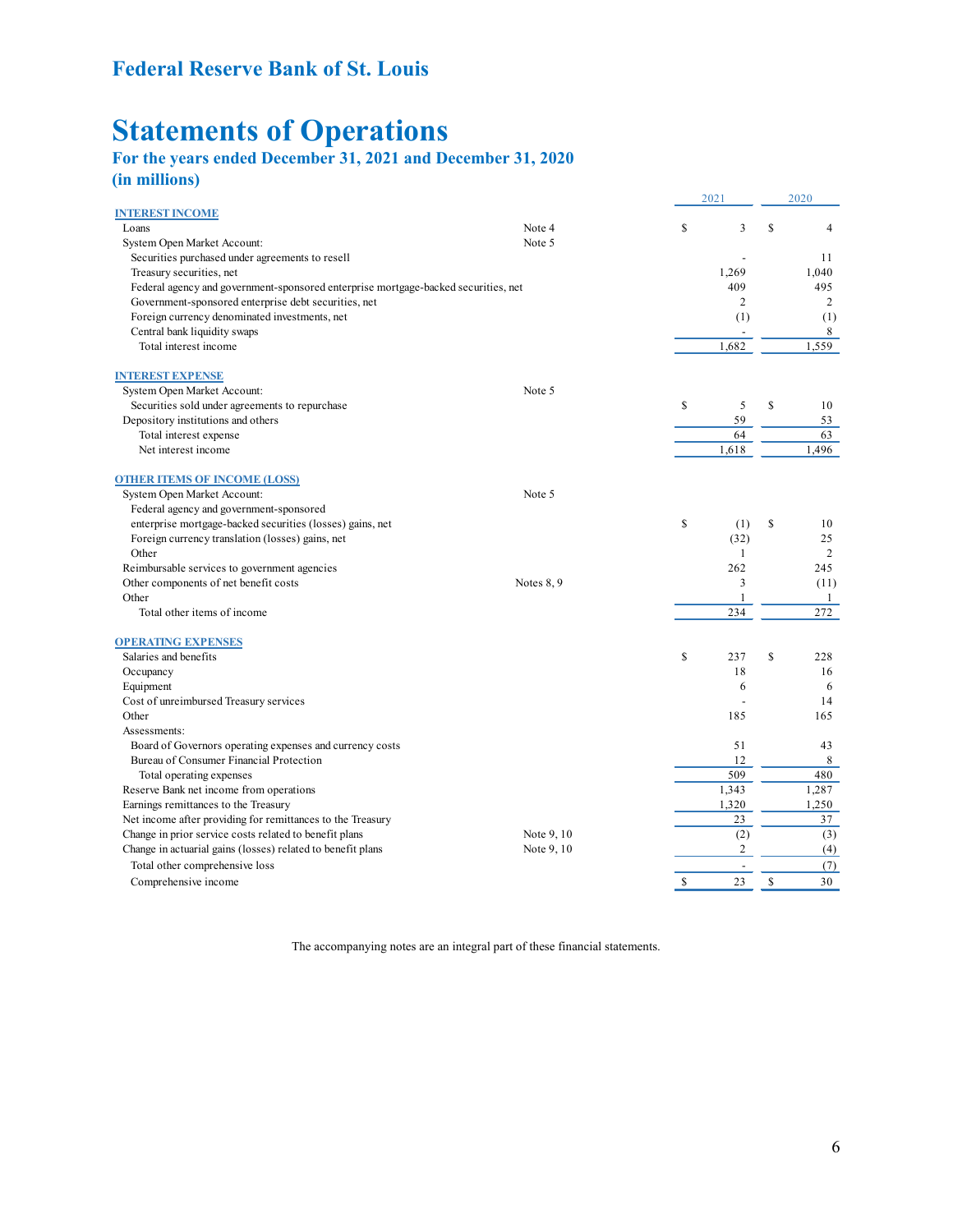# **Federal Reserve Bank of St. Louis Statements of Changes in Capital**

**For the years ended December 31, 2021 and December 31, 2020 (in millions, except share data)** 

|                                                                            |   |                 |                               |      |   | <b>Surplus</b>                                                |   |                      |   |                                             |
|----------------------------------------------------------------------------|---|-----------------|-------------------------------|------|---|---------------------------------------------------------------|---|----------------------|---|---------------------------------------------|
|                                                                            |   | Capital paid-in | <b>Net income</b><br>retained |      |   | <b>Accumulated</b><br>other<br>comprehensive<br>income (loss) |   | <b>Total surplus</b> |   | <b>Total Reserve</b><br><b>Bank</b> capital |
| Balance at December 31, 2019                                               |   |                 |                               |      |   |                                                               |   |                      |   |                                             |
| (10,392,010 shares of Reserve Bank capital stock)                          | S | 520             | S                             | 99   | S | 13                                                            | S | 112                  | S | 632                                         |
| Net change in capital stock issued (1,921,300 shares)                      |   | 96              |                               |      |   |                                                               |   |                      |   | 96                                          |
| Comprehensive income:                                                      |   |                 |                               |      |   |                                                               |   |                      |   |                                             |
| Reserve Bank net income after providing for<br>remittances to the Treasury |   |                 |                               | 37   |   |                                                               |   | 37                   |   | 37                                          |
|                                                                            |   |                 |                               |      |   |                                                               |   |                      |   |                                             |
| Other comprehensive loss                                                   |   |                 |                               |      |   | (7)                                                           |   | (7)                  |   | (7)                                         |
| Dividends on capital stock                                                 |   |                 |                               | (12) |   |                                                               |   | (12)                 |   | (12)                                        |
| Net change in Reserve Bank capital                                         |   | 96              |                               | 25   |   | (7)                                                           |   | 18                   |   | 114                                         |
| Balance at December 31, 2020                                               |   |                 |                               |      |   |                                                               |   |                      |   |                                             |
| (12,313,310 shares of Reserve Bank capital stock)                          | S | 616             | S                             | 124  | S | 6                                                             | S | 130                  | S | 746                                         |
| Net change in capital stock issued (1,327,303 shares)                      |   | 66              |                               |      |   |                                                               |   |                      |   | 66                                          |
| Comprehensive income:                                                      |   |                 |                               |      |   |                                                               |   |                      |   |                                             |
| Reserve Bank net income after providing for                                |   |                 |                               |      |   |                                                               |   |                      |   |                                             |
| remittances to the Treasury                                                |   |                 |                               | 23   |   |                                                               |   | 23                   |   | 23                                          |
| Other comprehensive loss                                                   |   |                 |                               |      |   |                                                               |   |                      |   |                                             |
| Dividends on capital stock                                                 |   |                 |                               | (16) |   |                                                               |   | (16)                 |   | (16)                                        |
| Net change in Reserve Bank capital                                         |   | 66              |                               | 7    |   |                                                               |   | $\overline{7}$       |   | 73                                          |
| Balance at December 31, 2021                                               |   |                 |                               |      |   |                                                               |   |                      |   |                                             |
| (13,640,613 shares of Reserve Bank capital stock)                          | S | 682             | S                             | 131  | S | 6                                                             | S | 137                  | S | 819                                         |

The accompanying notes are an integral part of these financial statements.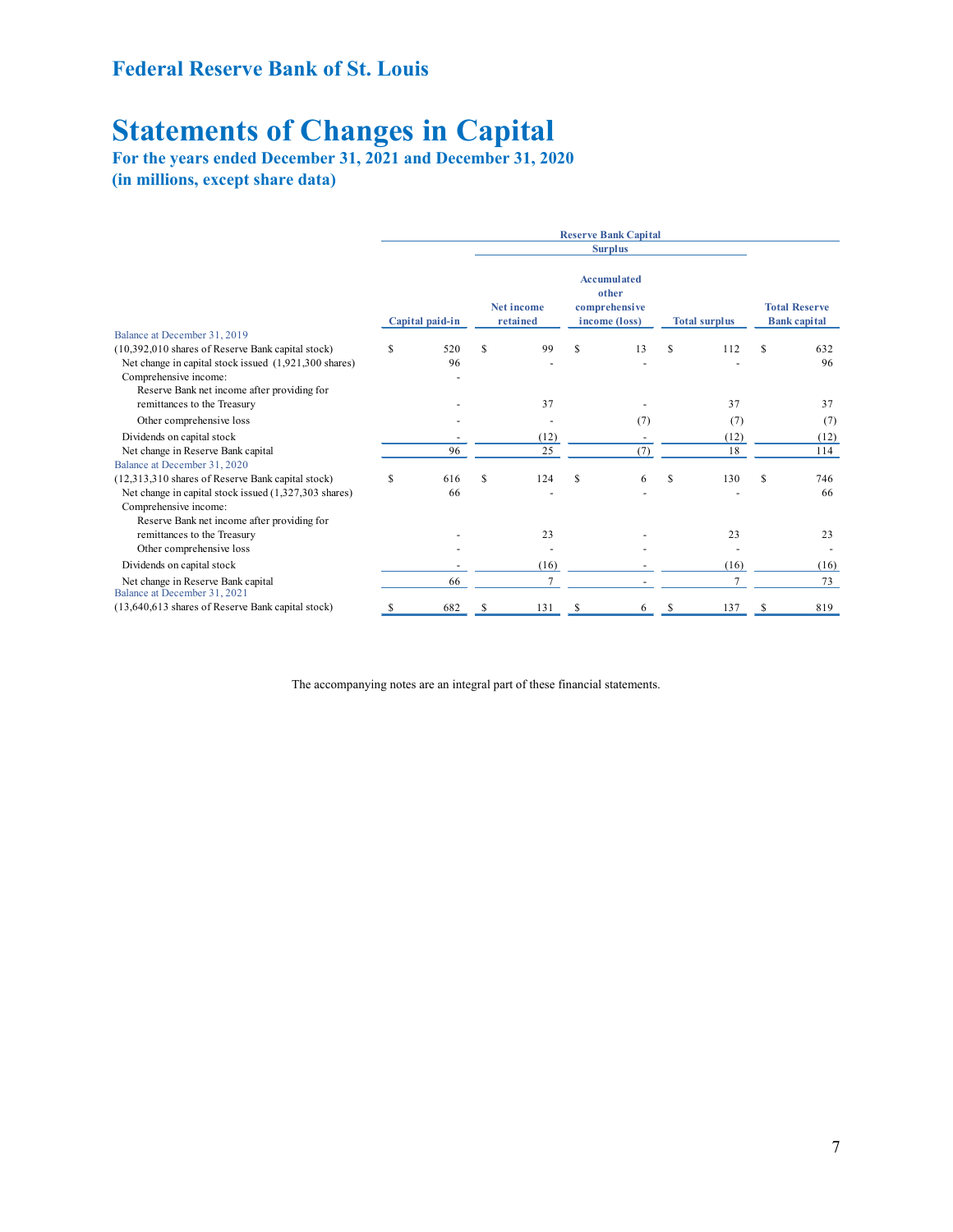#### **(1) STRUCTURE**

 of the 12 Federal Reserve Banks (Reserve Banks) created by Congress under the Federal Reserve Act of 1913 (FRA), which established the central bank of the United States. The Reserve Banks are chartered by The Federal Reserve Bank of St. Louis (Bank) is part of the Federal Reserve System (System) and is one the federal government and possess a unique set of governmental, corporate, and central bank characteristics. The Bank serves the Eighth Federal Reserve District, which includes Arkansas, and portions of Illinois, Indiana, Kentucky, Mississippi, Missouri and Tennessee.

 In accordance with the FRA, supervision and control of the Bank is exercised by a board of directors. The FRA specifies the composition of the board of directors for each of the Reserve Banks. Each board is (Board of Governors) to represent the public, and six directors are elected by member banks. Banks that for membership. Member banks are divided into three classes according to size. Member banks in each class elect one director representing member banks and one director representing the public. In any election of directors, each member bank receives one vote, regardless of the number of shares of Reserve Bank stock composed of nine members serving three-year terms: three directors, including those designated as chairman and deputy chairman, are appointed by the Board of Governors of the Federal Reserve System are members of the System include all national banks and state-chartered banks that apply and are approved it holds.

 charged by the FRA with a number of specific duties, including general supervision over the Reserve Banks. The FOMC is composed of members of the Board of Governors, the president of the Federal Reserve Bank In addition to the 12 Reserve Banks, the System also consists, in part, of the Board of Governors and the Federal Open Market Committee (FOMC). The Board of Governors, an independent federal agency, is of New York (FRBNY), and, on a rotating basis, four other Reserve Bank presidents.

#### **(2) OPERATIONS AND SERVICES**

 The Reserve Banks perform a variety of services and operations. These functions include participating in formulating and conducting monetary policy; participating in the payment system, including transfers of in unusual and exigent circumstances; serving consumers and communities by providing educational materials and information regarding financial consumer protection rights and laws and information on banks, savings and loan holding companies, U.S. offices of foreign banking organizations, Edge Act and agreement corporations, and certain financial market utilities that have been designated as systemically important. Certain services are provided to foreign official and international account holders, primarily by funds, automated clearinghouse (ACH) operations, and check collection; distributing coin and currency; performing fiscal agency functions for the U.S. Department of the Treasury (Treasury), certain federal agencies, and other entities; serving as the federal government's bank; providing short-term loans to depository institutions; providing loans to participants in programs or facilities with broad-based eligibility community development programs and activities; and supervising bank holding companies, state member the FRBNY.

 behalf of the Reserve Banks as provided in its annual authorization. As such, the FRBNY holds the resulting securities and agreements in a portfolio known as the System Open Market Account (SOMA). The FOMC authorizes and directs the FRBNY to conduct operations in domestic markets, including the direct purchase The FOMC, in conducting monetary policy, establishes policy regarding domestic open market operations and oversees these operations. The FOMC has selected the FRBNY to execute open market transactions on and sale of Treasury securities, federal agency and government-sponsored enterprise (GSE) residential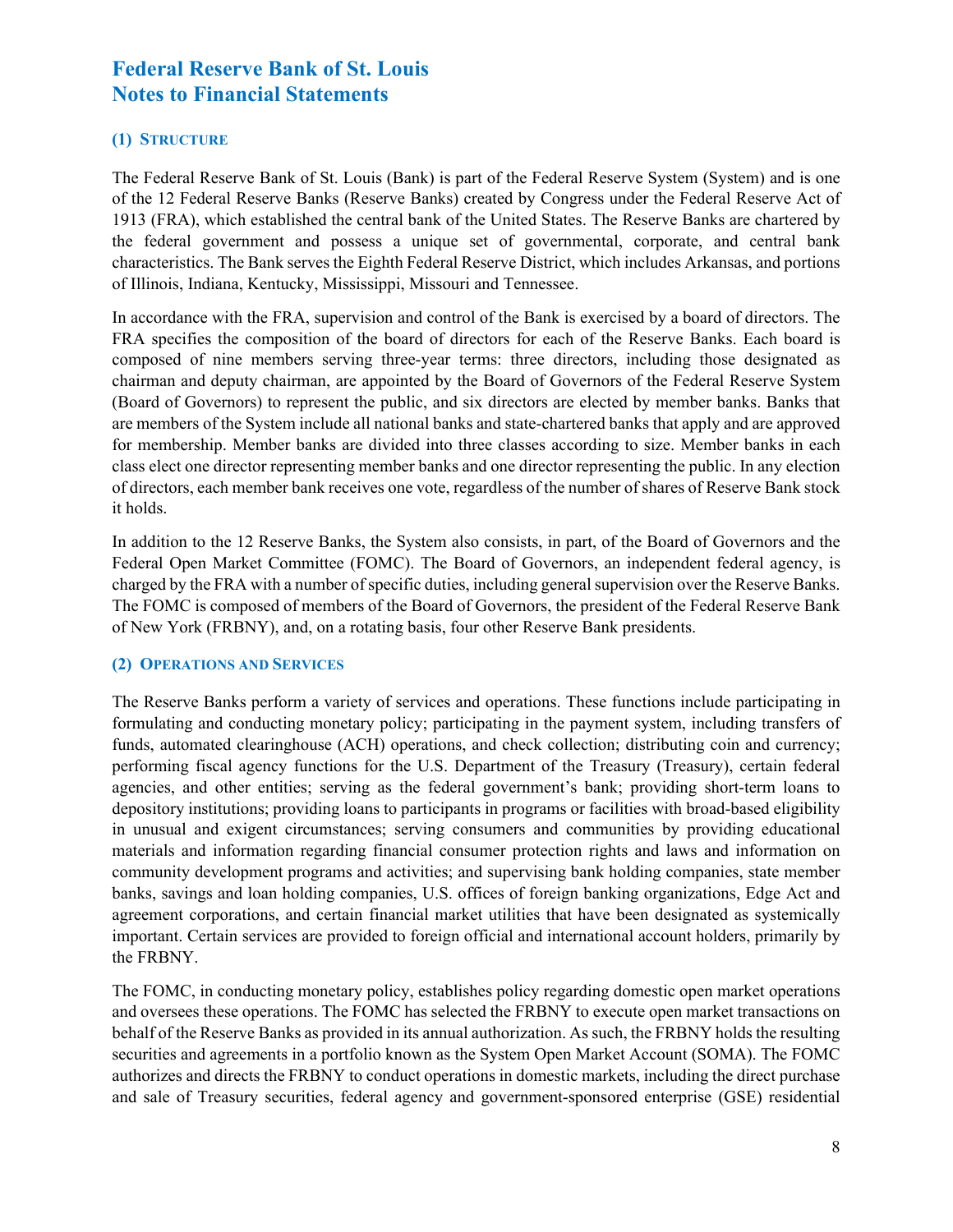that are held in the SOMA. mortgage-backed securities (RMBS), federal agency and GSE commercial mortgage-backed securities (CMBS), and GSE debt securities; the purchase of these securities under agreements to resell; the sale of these securities under agreements to repurchase; and the exchange, at market prices, of these securities that are maturing. The FRBNY is authorized and directed to lend the Treasury securities and GSE debt securities

 responsibilities, the FOMC authorized and directed the FRBNY to execute standalone spot and forward To be prepared to meet the needs specified by the FOMC to carry out the System's central bank foreign exchange transactions in certain foreign currencies, to hold balances in those currencies, and to invest such foreign currency holdings, while maintaining adequate liquidity. The FRBNY holds these securities and agreements in the SOMA.

 swap lines in the SOMA. In March 2020, the FOMC expanded standing U.S. dollar liquidity swap temporary swap U.S. dollar liquidity lines to allow central banks to borrow U.S. currency against collateral Because of the global character of bank funding markets, the System has, at times, coordinated with other central banks to provide liquidity. The FOMC authorized and directed the FRBNY to maintain standing and temporary U.S. dollar liquidity swap arrangements and standing foreign currency liquidity swap arrangements with various foreign banks. The FRBNY holds amounts outstanding under these liquidity arrangements to enhance the provision of U.S. dollar liquidity to foreign markets as well as established in their respective jurisdictions. The temporary swap lines expired on December 31, 2021.

The FOMC has authorized and directed the FRBNY to conduct small-value exercises periodically for the purpose of testing operational readiness.

In response to the coronavirus pandemic that began in 2020, the Board of Governors authorized the FRBNY and the Federal Reserve Bank of Boston (FRBB) to establish and operate several lending facilities under section 13(3) of the Federal Reserve Act.

The FRBNY established and operated the following five lending facilities:

- On March 17, 2020, the Primary Dealer Credit Facility (PDCF) was established as a term loan facility that provides funding to primary dealers in exchange for a broad range of collateral and is intended to foster the functioning of financial markets more generally. The PDCF's authority to extend loans ended March 31, 2021. All loans were subsequently repaid.
- Exchange Stabilization Fund (ESF), made an equity investment in CPFF II. The CPFF's authority • On March 17, 2020, the Commercial Paper Funding Facility (CPFF) was established to provide liquidity to short-term funding markets. The CPFF provided a liquidity backstop to U.S. issuers of commercial paper, including municipalities, by purchasing three-month unsecured and assetbacked commercial paper directly from eligible issuers. CP Funding Facility II Limited Liability Company (LLC) (CPFF II) was established to administer the CPFF. The Treasury, using the to purchase commercial paper ended March 31, 2021, and CPFF II was terminated on July 8, 2021.
- provide loans to U.S. companies secured by certain AAA-rated asset-backed securities (ABS) • On March 22, 2020, the Term Asset-Backed Securities Loan Facility (TALF) was established to backed by consumer and business loans. The Term Asset-Backed Securities Loan Facility II LLC (TALF II) was established to administer the facility. The Treasury, using funds appropriated to the ESF through the Coronavirus Aid, Relief, and Economic Security (CARES) Act, made an equity investment in TALF II. The TALF's authority to extend loans ended December 31, 2020.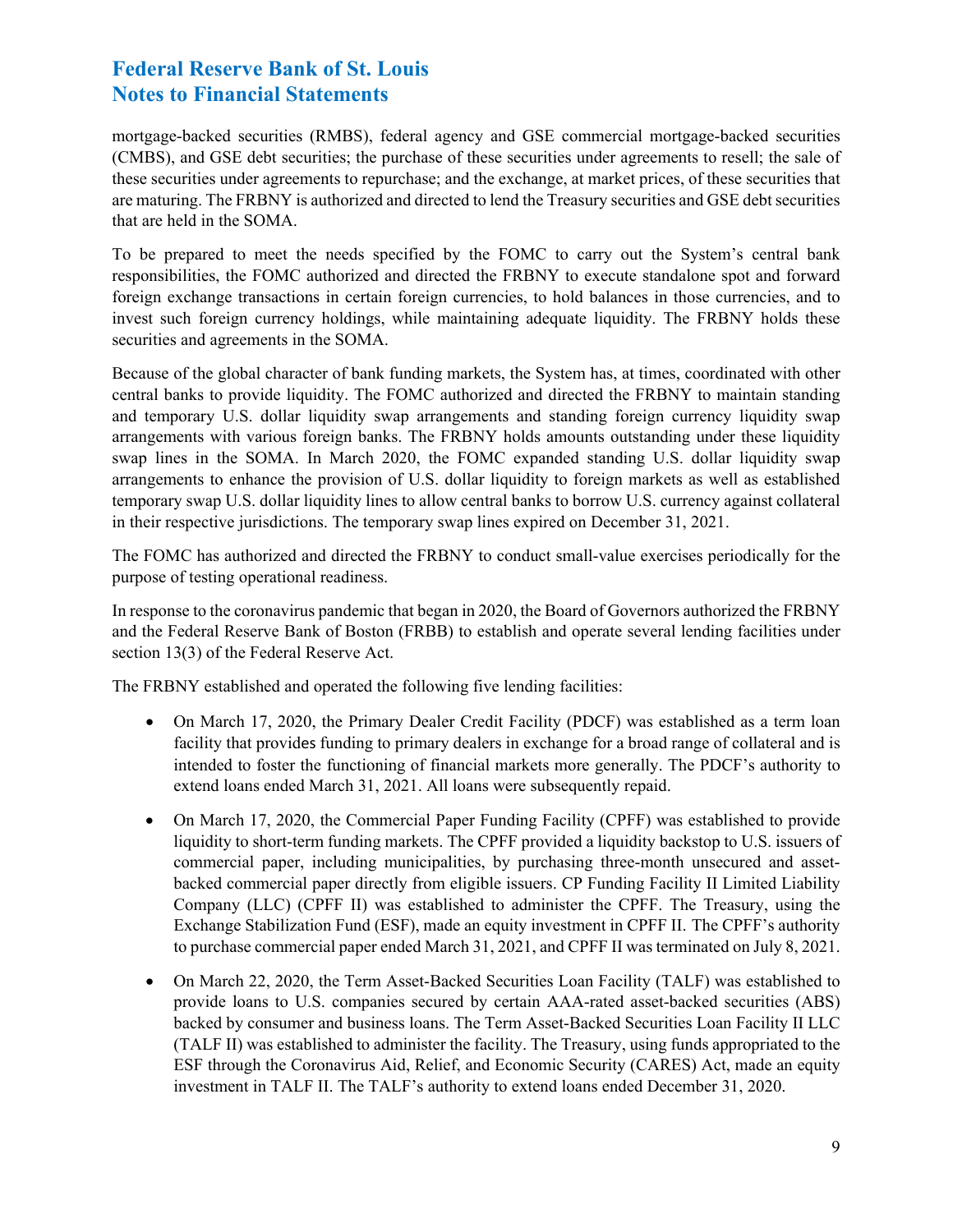- On March 23, 2020, the Corporate Credit Facilities was established to administer the Primary which was established to support credit to employers by providing liquidity for outstanding corporate bonds. The Treasury, using funds appropriated to the ESF through the CARES Act, Market Corporate Credit Facility (PMCCF), which was established to support credit to employers through bond and loan issuances, and the Secondary Market Corporate Credit Facility (SMCCF), made an equity investment in Corporate Credit Facilities LLC (CCF), which was established to administer the PMCCF and SMCCF. The authority of the PMCCF and SMCCF to purchase eligible assets ended December 31, 2020; the PMCCF purchased no assets during 2020. CCF was terminated on December 17, 2021.
- using funds appropriated to the ESF through the CARES Act, made an equity investment in MLF. The facility's authority to purchase eligible assets ended December 31, 2020. • On April 8, 2020, the Municipal Liquidity Facility was established to support lending to state, city, and county governments, certain multistate entities, and other issuers of municipal securities. Municipal Liquidity Facility LLC (MLF) was established to administer the facility. The Treasury,

The FRBB established and operated the following two lending facilities:

- On March 18, 2020, the Money Market Mutual Fund Liquidity Facility (MMLF) was established to provide funding to U.S. depository institutions and bank holding companies to finance their purchases of certain types of assets from money market mutual funds under certain conditions. The MMLF's authority to extend loans ended March 31, 2021. All loans were subsequently repaid.
- facilities: Main Street New Loan Facility (MSNLF), Main Street Expanded Loan Facility facilities' authority to purchase loan participations ended January 8, 2021. • On April 9, 2020, the Main Street Lending Program (MSLP) was established to support lending to small and medium-sized businesses and non-profit organizations that were in sound financial condition before the onset of the coronavirus pandemic. The MSLP lending program involves the purchase of participations in loans originated by eligible lenders. The MSLP includes five (MSELF), Main Street Priority Loan Facility (MSPLF), Non-profit Organization New Loan Facility (NONLF), and Non-profit Organization Expanded Loan Facility (NOELF). The MS Facilities LLC (Main Street) was established to administer the facilities. The Treasury, using funds appropriated to the ESF through the CARES Act, made an equity investment in Main Street. The

 On April 8, 2020, each of the 12 Federal Reserve Banks established and commenced operation of the Paycheck Protection Program Liquidity Facility (PPPLF). The PPPLF offers a source of liquidity to financial institution lenders that lend to small businesses through the Small Business Administration's (SBA) Paycheck Protection Program (PPP). The PPPLF's authority to extend loans ended July 30, 2021.

Additional information related to the lending facility that the Bank participates in is provided in Note 4.

 the System for which the costs were not reimbursed by the other Reserve Banks include operation of the Although the Reserve Banks are separate legal entities, they collaborate on the delivery of certain services to achieve greater efficiency and effectiveness. This collaboration takes the form of centralized operations and product or function offices that have responsibility for the delivery of certain services on behalf of the Reserve Banks. Various operational and management models are used and are supported by service agreements among the Reserve Banks. In some cases, costs incurred by a Reserve Bank for services provided to other Reserve Banks are not shared; in other cases, the Reserve Banks are reimbursed for costs incurred in providing services to other Reserve Banks. Major services provided by the Bank on behalf of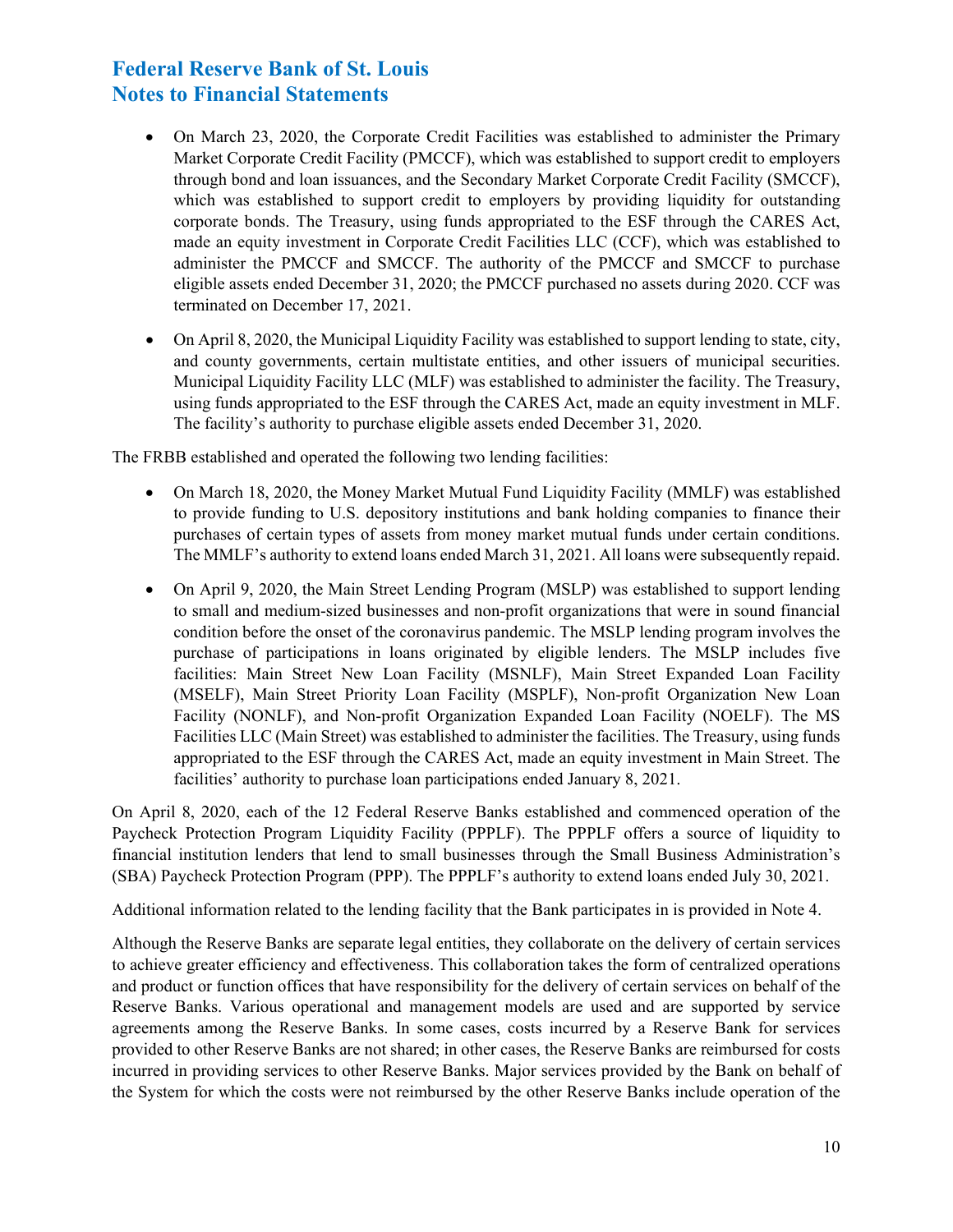Treasury Relations and Support Office, the Treasury Agency Support Centers, the Subcommittee on contributing to the System's initiative to develop a nationwide instant payments settlement service, named Administrative Services Technology Center, and the Center for Learning Innovation. The Bank is the FedNow Service.

#### **(3) SIGNIFICANT ACCOUNTING POLICIES**

 of a central bank. These accounting principles and practices are documented in the Financial Accounting Manual for Federal Reserve Banks (FAM), which is issued by the Board of Governors. The Reserve Banks Accounting principles for entities with the unique powers and responsibilities of the nation's central bank have not been formulated by accounting standard-setting bodies. The Board of Governors has developed specialized accounting principles and practices that it considers to be appropriate for the nature and function are required to adopt and apply accounting policies and practices that are consistent with the FAM. The financial statements and associated disclosures have been prepared in accordance with the FAM.

 Due to the unique nature of the Bank's powers and responsibilities as part of the nation's central bank and securities on a settlement-date basis. Amortized cost, rather than the fair value presentation, more System's unique responsibility to conduct monetary policy. Although the application of fair value measurements to the securities holdings may result in values substantially greater or less than their carrying transactions that result in gains or losses when holdings are sold before maturity. Decisions regarding securities and foreign currency transactions, including their purchase and sale, are primarily motivated by timing of the transaction's effect on the quantity of reserves in the banking system. given the System's unique responsibility to conduct monetary policy, the Board of Governors has adopted accounting principles and practices in the FAM that differ from accounting principles generally accepted in the United States of America (GAAP). The more significant differences are the presentation of all SOMA securities holdings at amortized cost, adjusted for credit impairment, if any, and the recording of all SOMA appropriately reflects the financial position associated with the Bank's securities holdings given the values, these unrealized changes in value have no direct effect on the quantity of reserves available to the banking system or on the ability of the Reserve Banks, as the central bank, to meet their financial obligations and responsibilities. Both the domestic and foreign components of the SOMA portfolio may involve monetary policy and financial stability objectives rather than profit. Accordingly, fair values, earnings, and gains or losses resulting from the sale of such securities and currencies are incidental to open market operations and do not motivate decisions related to policy or open market activities. Accounting for these securities on a settlement-date basis, rather than the trade-date basis required by GAAP, better reflects the

 In addition, the Bank does not present a Statement of Cash Flows as required by GAAP because the liquidity and cash position of the Bank are not a primary concern given the Bank's unique powers and responsibilities as a central bank. Other information regarding the Bank's activities is provided in, or may be derived from, generally consistent with those in GAAP and the references to GAAP in the notes to the financial statements the Statements of Condition, Operations, and Changes in Capital, and the accompanying notes to the financial statements. Other than those described above, the accounting policies described in FAM are highlight those areas where FAM is consistent with GAAP.

 Preparing the financial statements in conformity with the FAM requires management to make certain estimates and assumptions that affect the reported amounts of assets and liabilities, the disclosure of contingent assets and liabilities at the date of the financial statements, and the reported amounts of income and expenses during the reporting period. Actual results could differ from those estimates.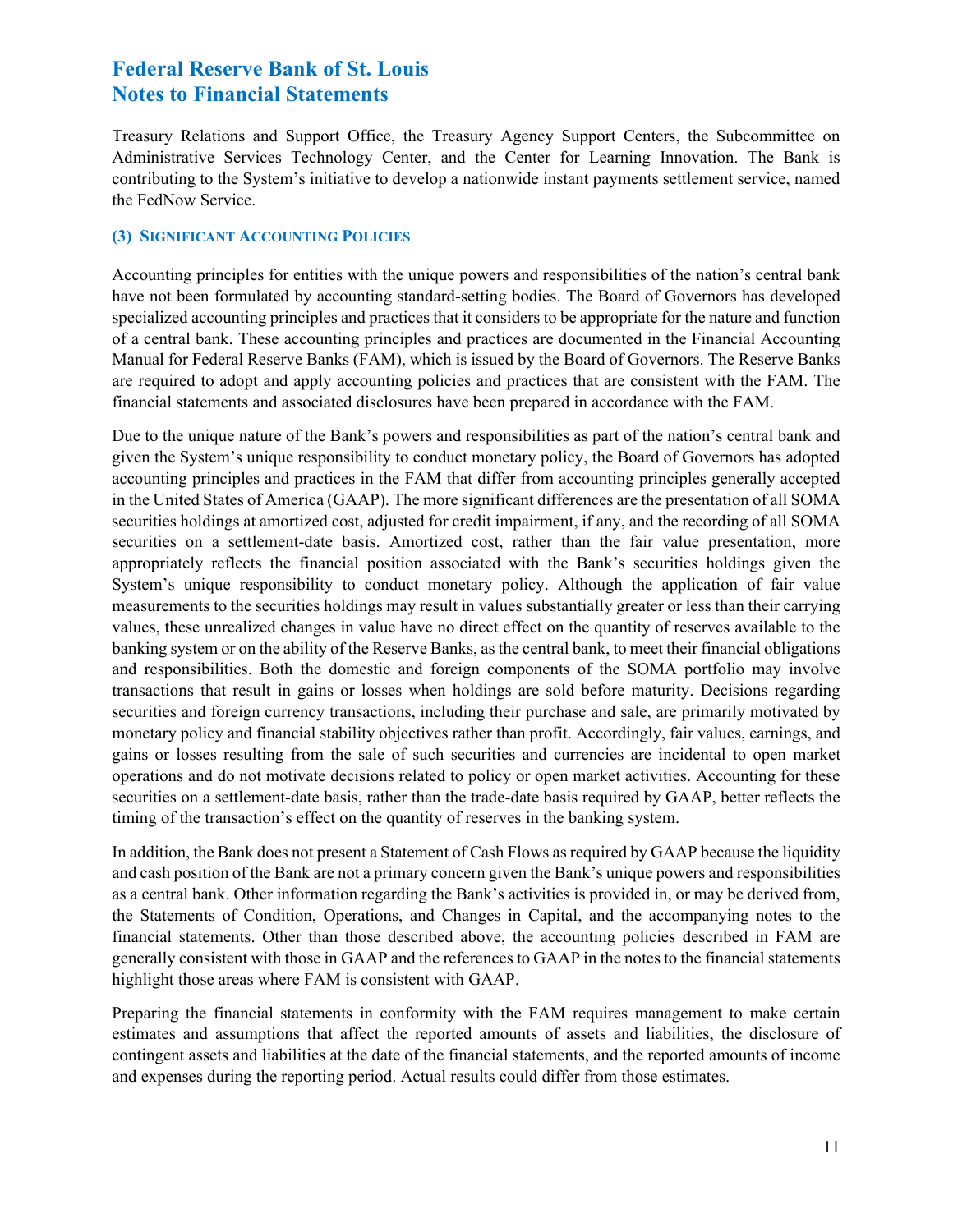Certain amounts relating to the prior year have been reclassified in the Statements of Operations to conform to the current year presentation.

 Effective January 1, 2021, the Building Machinery and Equipment asset class was reclassified to Furniture and Equipment. As a result, \$1 million of depreciation expense related to Building Machinery and Equipment previously reported as "Operating expenses: Occupancy" for the year ended December 31, 2020 has been reclassified to "Operating expenses: Equipment." See Note 6 for additional information on the reclassification.

Significant accounts and accounting policies are explained below.

#### **a. Consolidation**

 the Bureau of Consumer Financial Protection (Bureau) as an independent bureau within the System that has supervisory authority over some institutions previously supervised by the Reserve Banks in connection provides that the financial statements of the Bureau are not to be consolidated with those of the Board of Governors or the System. The Board of Governors funds the Bureau through assessments on the Reserve Banks as required by the Dodd-Frank Act. The Reserve Banks reviewed the law and evaluated the design The Dodd-Frank Wall Street Reform and Consumer Protection Act of 2010 (Dodd-Frank Act) established with those institutions' compliance with consumer protection statutes. Section 1017 of the Dodd-Frank Act of and their relationship to the Bureau and determined that it should not be consolidated in the Bank's financial statements.

#### **b. Gold and Special Drawing Rights Certificates**

 once a year based on each Reserve Bank's average Federal Reserve notes outstanding during the preceding The Secretary of the Treasury is authorized to issue gold certificates to the Reserve Banks. Upon authorization, the Reserve Banks acquire gold certificates by crediting equivalent amounts in dollars to the account established for the Treasury. The gold certificates held by the Reserve Banks are required to be backed by the gold owned by the Treasury. The Treasury may reacquire the gold certificates at any time, and the Reserve Banks must deliver them to the Treasury. At such time, the Treasury's account is charged, and the Reserve Banks' gold certificate accounts are reduced. The value of gold for purposes of backing the gold certificates is set by law at \$42 2/9 per fine troy ounce. Gold certificates are recorded by the Reserve Banks at original cost. The Board of Governors allocates the gold certificates among the Reserve Banks 12 months.

 Under the law providing for U.S. participation in the SDR system, the Secretary of the Treasury is authorized to issue SDR certificates to the Reserve Banks. When SDR certificates are issued to the Reserve allocates the SDR certificates among the Reserve Banks based upon each Reserve Bank's Federal Reserve notes outstanding at the end of the preceding calendar year. SDR certificates are recorded by the Reserve Special drawing rights (SDR) are issued by the International Monetary Fund (IMF) to its members in proportion to each member's quota in the IMF at the time of issuance. SDRs serve as a supplement to international monetary reserves and may be transferred from one national monetary authority to another. Banks, equivalent amounts in U.S. dollars are credited to the account established for the Treasury and the Reserve Banks' SDR certificate accounts are increased. The Reserve Banks are required to purchase SDR certificates, at the direction of the Treasury, for the purpose of financing SDR acquisitions or for financing exchange-stabilization operations. At the time SDR certificate transactions occur, the Board of Governors Banks at original cost.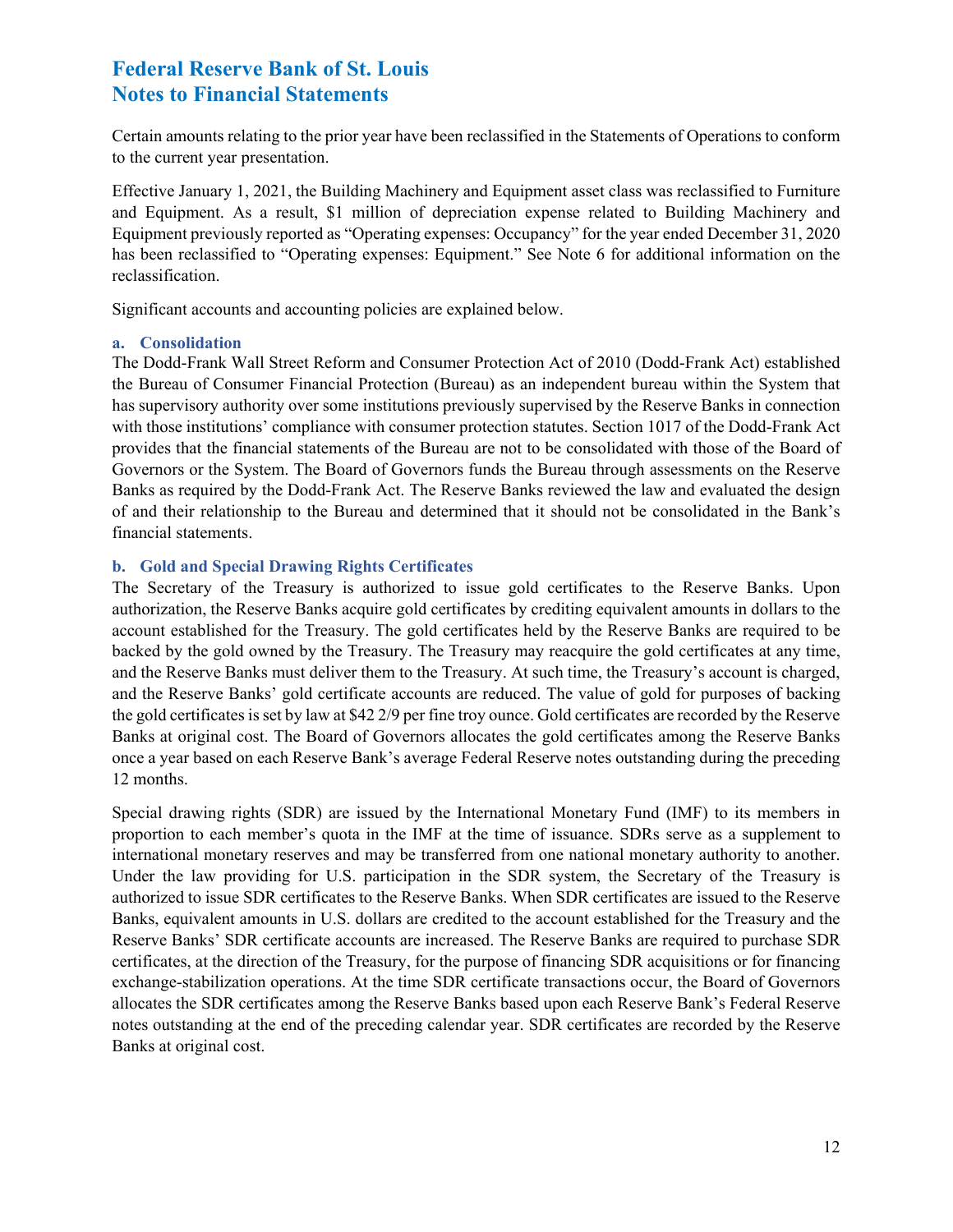### **Federal Reserve Bank of St. Louis Federal Statements**

#### **c. Coin**

 The amount reported as coin in the Statements of Condition represents the face value of all United States coin held by the Bank. The Bank buys coin at face value from the U.S. Mint in order to fill depository institution orders.

#### **d. Loans**

 Loans to depository institutions and other loans, consisting of the PPPLF, are reported at their outstanding principal balances and interest income is recognized on an accrual basis.

 information to identify incurred losses. This assessment includes monitoring information obtained from interest on an impaired loan, cash payments are first applied to principal until the loan balance is reduced Loans are impaired when current information and events indicate that it is probable that the Bank will not receive the principal and interest that are due in accordance with the contractual terms of the loan agreement. Impaired loans are evaluated to determine whether an allowance for loan loss is required. The Bank has developed procedures for assessing the adequacy of any allowance for loan losses using all available banking supervisors, borrowers, and other sources to assess the credit condition of the borrowers and, as appropriate, evaluating collateral values. Generally, the Bank would discontinue recognizing interest income on impaired loans until the borrower's repayment performance demonstrates principal and interest would be received in accordance with the terms of the loan agreement. If the Bank discontinues recording to zero; subsequent payments are applied as recoveries of amounts previously deemed uncollectible, if any, and then as interest income.

#### **e. Securities Purchased Under Agreements to Resell, Securities Sold Under Agreements to Repurchase, and Securities Lending**

 agreement facility with primary dealers and eligible counterparties (repo operations), and foreign official Facility. Repo operations transactions are settled through a tri-party arrangement, in which a commercial must exceed the principal amount of the transaction by a margin determined by the FRBNY for each class and maturity of acceptable collateral. Collateral designated by the FRBNY as acceptable under repo operations primarily includes Treasury securities (including Treasury Inflation-Protected Securities (TIPS), Separate Trading of Registered Interest and Principal of Securities, and Treasury Floating Rate Notes); direct obligations of several federal agencies and GSEs, including Federal National Mortgage Association, and acceptable collateral includes Treasury securities only. The repurchase agreements are accounted for Interest income is reported as "System Open Market Account: Securities purchased under agreements to The FRBNY may engage in purchases of securities under agreements to resell (repurchase agreements) under the standard monetary policy repurchase agreement operations and domestic standing repurchase and international account holders under the Foreign and International Monetary Authorities (FIMA) Repo custodial bank manages the collateral clearing, settlement, pricing, and pledging, and provides cash and securities custodial services for and on behalf of the FRBNY and the counterparty. The collateral pledged Federal Home Loan Mortgage Corporation, and Federal Home Loan Banks; and pass-through federal agency and GSE mortgage-backed securities (MBS). The FIMA Repo Facility is managed by the FRBNY, as financing transactions with the associated interest income recognized over the life of the transaction. These repurchase agreements are reported at their contractual amounts as "System Open Market Account: Securities purchased under agreements to resell" and the related accrued interest receivable is reported as a component of "System Open Market Account: Accrued interest receivable" in the Statements of Condition. resell" in the Statements of Operations.

 The FRBNY may engage in sales of securities under agreements to repurchase (reverse repurchase agreements) with primary dealers and with a set of expanded counterparties that includes banks, savings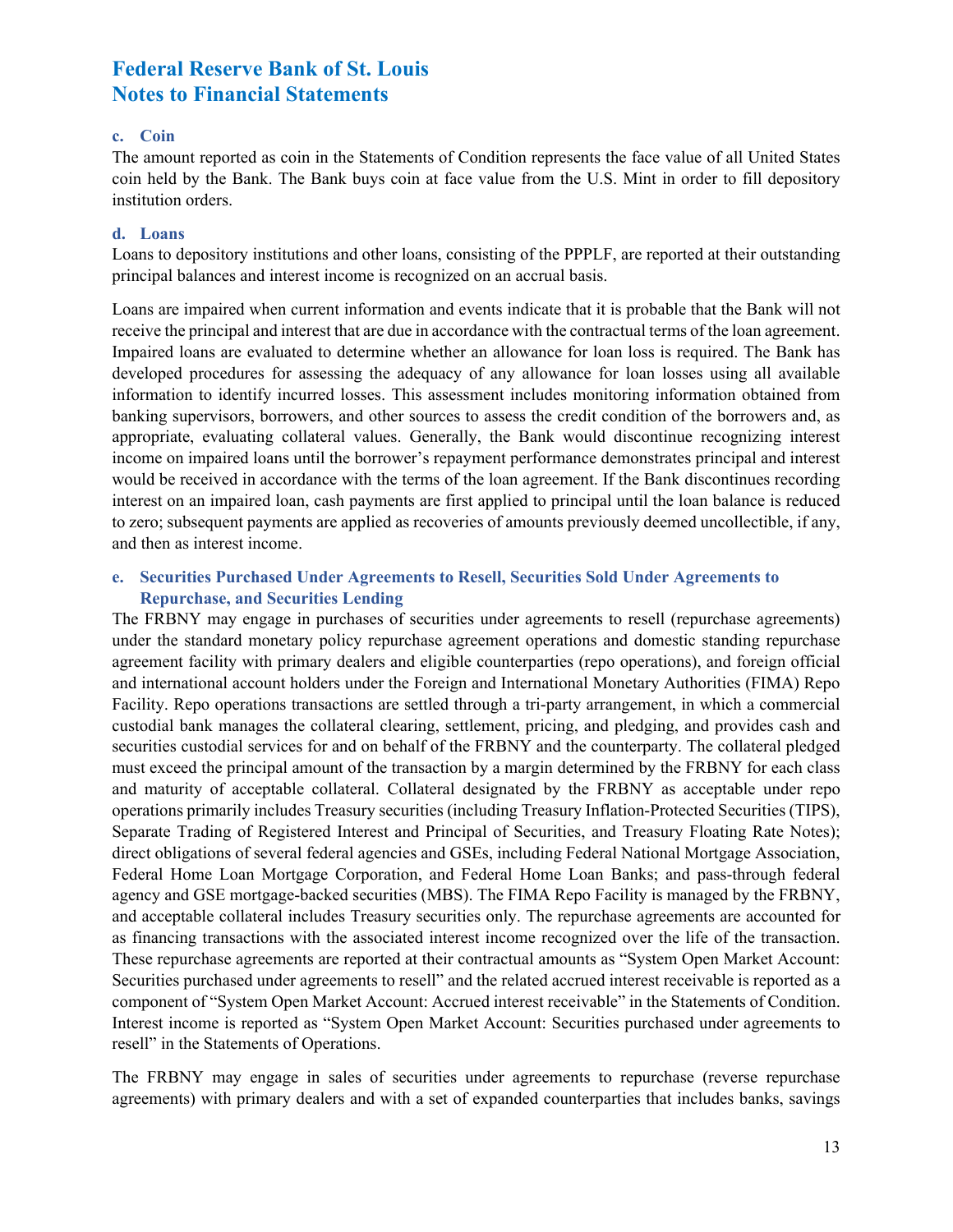international account holders as part of a service offering. Reverse repurchase agreements are collateralized are held in the SOMA. Reverse repurchase agreements are accounted for as financing transactions, and the agreements are reported at their contractual amounts as "System Open Market Account: Securities sold associations, GSEs, and domestic money market funds. Transactions under these reverse repurchase agreements are designed to have a margin of zero and are settled through a tri-party arrangement, similar to repo operations. Reverse repurchase agreements may also be executed with foreign official and by a pledge of an amount of Treasury securities, federal agency and GSE MBS, or GSE debt securities that associated interest expense is recognized over the life of the transaction. These reverse repurchase under agreements to repurchase" and the related accrued interest payable is reported as a component of "System Open Market Account: Other liabilities" in the Statements of Condition. Interest expense is reported as "System Open Market Account: Securities sold under agreements to repurchase" in the Statements of Operations.

 Treasury securities and GSE debt securities held in the SOMA may be lent to primary dealers, typically overnight, to facilitate the effective conduct of open market operations. The amortized cost basis of securities lent continues to be reported as "System Open Market Account: Treasury securities, net" and based on the fair values of the securities lent increased by a margin determined by the FRBNY. The FRBNY "System Open Market Account: Government-sponsored enterprise debt securities, net," as appropriate, in the Statements of Condition. Securities lending transactions are fully collateralized by Treasury securities charges the primary dealer a fee for borrowing securities, and these fees are reported as a component of "Other items of income (loss): System Open Market Account: Other" in the Statements of Operations.

Activity related to repurchase agreements, reverse repurchase agreements, and securities lending is allocated to each of the Reserve Banks on a percentage basis derived from an annual settlement of the interdistrict settlement account that occurs in the second quarter of each year.

#### **f. Treasury Securities, Federal Agency and Government-Sponsored Enterprise Residential and Commercial Mortgage-Backed Securities, Government-Sponsored Enterprise Debt Securities, and Foreign Currency Denominated Investments**

 compensation on TIPS and amortization of premiums and accretion of discounts using the effective interest accreted over the term of the security to stated maturity, and the amortization of premiums and accretion of discounts are accelerated when principal payments are received. Gains and losses resulting from sales of securities are determined by specific issue based on average cost. Treasury securities, federal agency and GSE MBS, and GSE debt securities are reported net of premiums and discounts in the Statements of Condition and interest income on those securities is reported net of the amortization of premiums and Interest income on Treasury securities, federal agency and GSE MBS, GSE debt securities, and foreign currency denominated investments included in the SOMA is recorded when earned and includes inflation method. Interest income on federal agency and GSE MBS also includes gains or losses associated with principal paydowns. Premiums and discounts related to federal agency and GSE MBS are amortized or accretion of discounts in the Statements of Operations.

 In addition to outright purchases of federal agency and GSE MBS that are held in the SOMA, the FRBNY purchase or sell "to be announced" (TBA) MBS for delivery in the current month combined with a December 31, 2021 and 2020, the FRBNY executed dollar rolls to facilitate settlement of outstanding and sales, on a settlement-date basis. Accounting for these transactions as purchases and sales, rather than enters into RMBS dollar roll transactions (dollar rolls), which primarily involve an initial transaction to simultaneous agreement to sell or purchase TBA MBS on a specified future date. During the years ended purchases of federal agency and GSE MBS. The FRBNY accounts for dollar rolls as individual purchases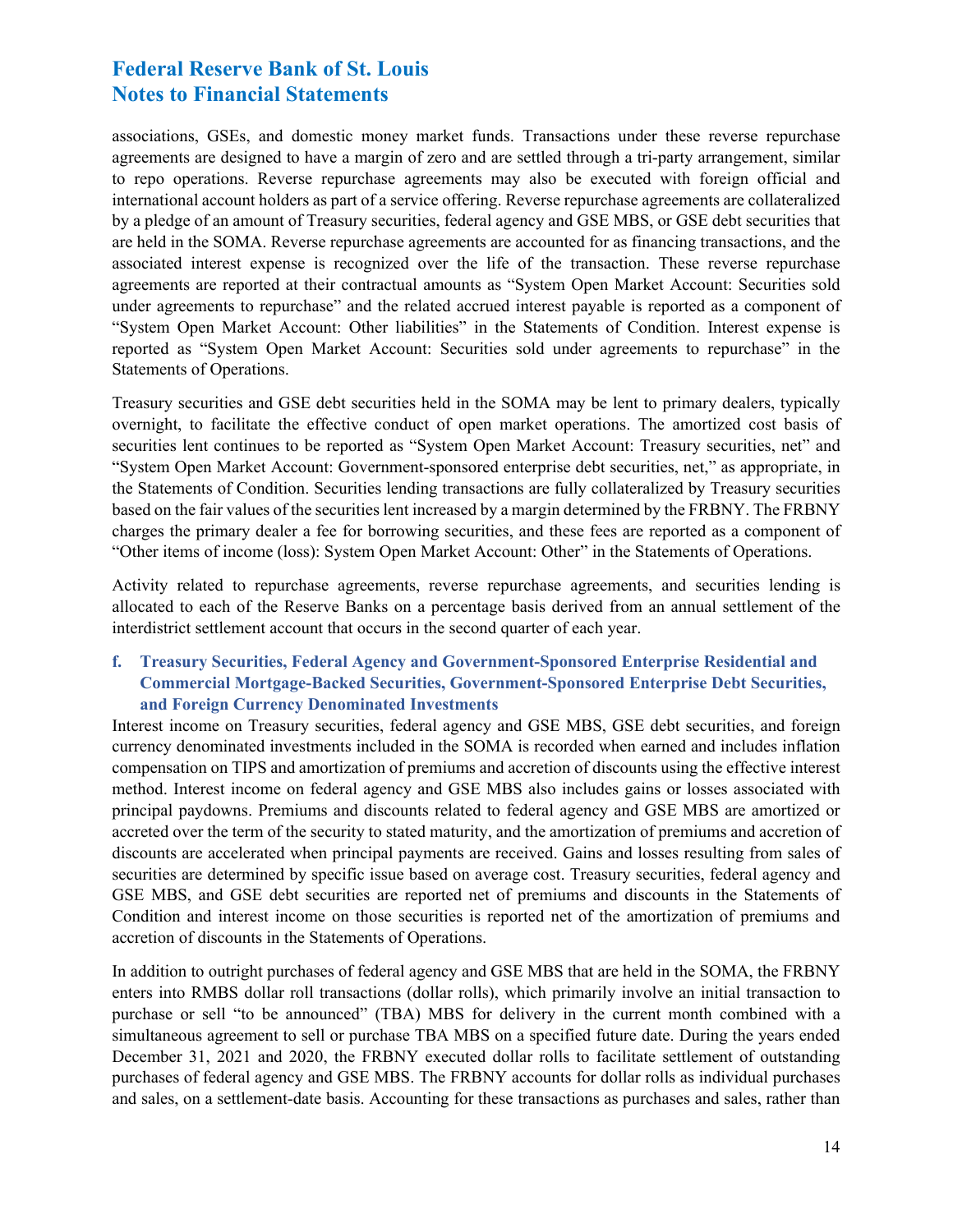roll is paired off or assigned prior to settlement and, as a result, there is no transfer and return of securities. as financing transactions, is appropriate because the purchase or sale component of the MBS TBA dollar Net gains (losses) resulting from MBS transactions are reported as a component of "Other items of income (loss): System Open Market Account: Federal agency and government-sponsored enterprise mortgagebacked securities (losses) gains, net" in the Statements of Operations.

 agreements, and government debt instruments, are revalued daily at current foreign currency market exchange rates in order to report these assets in U.S. dollars. Any negative interest associated with these Foreign currency denominated investments, which can include foreign currency deposits, repurchase foreign currency denominated investments is included as a component of "Interest income: System Open Market Account: Foreign currency denominated investments, net" in the Statements of Operations. Foreign currency translation gains and losses that result from the daily revaluation of foreign currency denominated investments are reported as "Other items of income (loss): System Open Market Account: Foreign currency translation (losses) gains, net" in the Statements of Operations.

 accordance with the FAM, the related outstanding commitments are not reflected in the Statements of Because the FRBNY enters into commitments to buy Treasury securities, federal agency and GSE MBS, and foreign government debt instruments and records the related securities on a settlement-date basis in Condition.

 basis, adjusted annually in the second quarter of each year, calculated as the ratio of each Reserve Bank's capital and surplus to the Reserve Banks' aggregate capital and surplus at the preceding December 31. Activity related to Treasury securities, federal agency and GSE MBS, and GSE debt securities including the premiums, discounts, and realized gains and losses, is allocated to each Reserve Bank on a percentage basis derived from an annual settlement of the interdistrict settlement account that occurs in the second quarter of each year. Activity related to foreign currency denominated investments, including the premiums, discounts, and realized and unrealized gains and losses, is allocated to each Reserve Bank on a percentage

#### **g. Central Bank Liquidity Swaps**

 Central bank liquidity swaps, which are transacted between the FRBNY and a foreign central bank, can be structured as either U.S. dollar or foreign currency liquidity swap arrangements.

 Central bank liquidity swaps activity, including the related income and expense, is allocated to each Reserve ratio of each Reserve Bank's capital and surplus to the Reserve Banks' aggregate capital and surplus at the Bank based on a percentage basis, adjusted annually in the second quarter of each year, calculated as the preceding December 31.

#### *U.S. dollar liquidity swaps*

 "System Open Market Account: Central bank liquidity swaps" in the Statements of Condition. Because the swap transaction will be unwound at the same U.S. dollar amount and exchange rate that were used in the At the initiation of each U.S. dollar liquidity swap transaction, the foreign central bank transfers a specified amount of its currency to a restricted account for the FRBNY in exchange for U.S. dollars at the prevailing market exchange rate. Concurrent with this transaction, the FRBNY and the foreign central bank agree to a second transaction that obligates the foreign central bank to return the U.S. dollars and the FRBNY to return the foreign currency on a specified future date at the same exchange rate as the initial transaction. The Bank's allocated portion of the foreign currency amounts that the FRBNY acquires are reported as initial transaction, the recorded value of the foreign currency amounts is not affected by changes in the market exchange rate.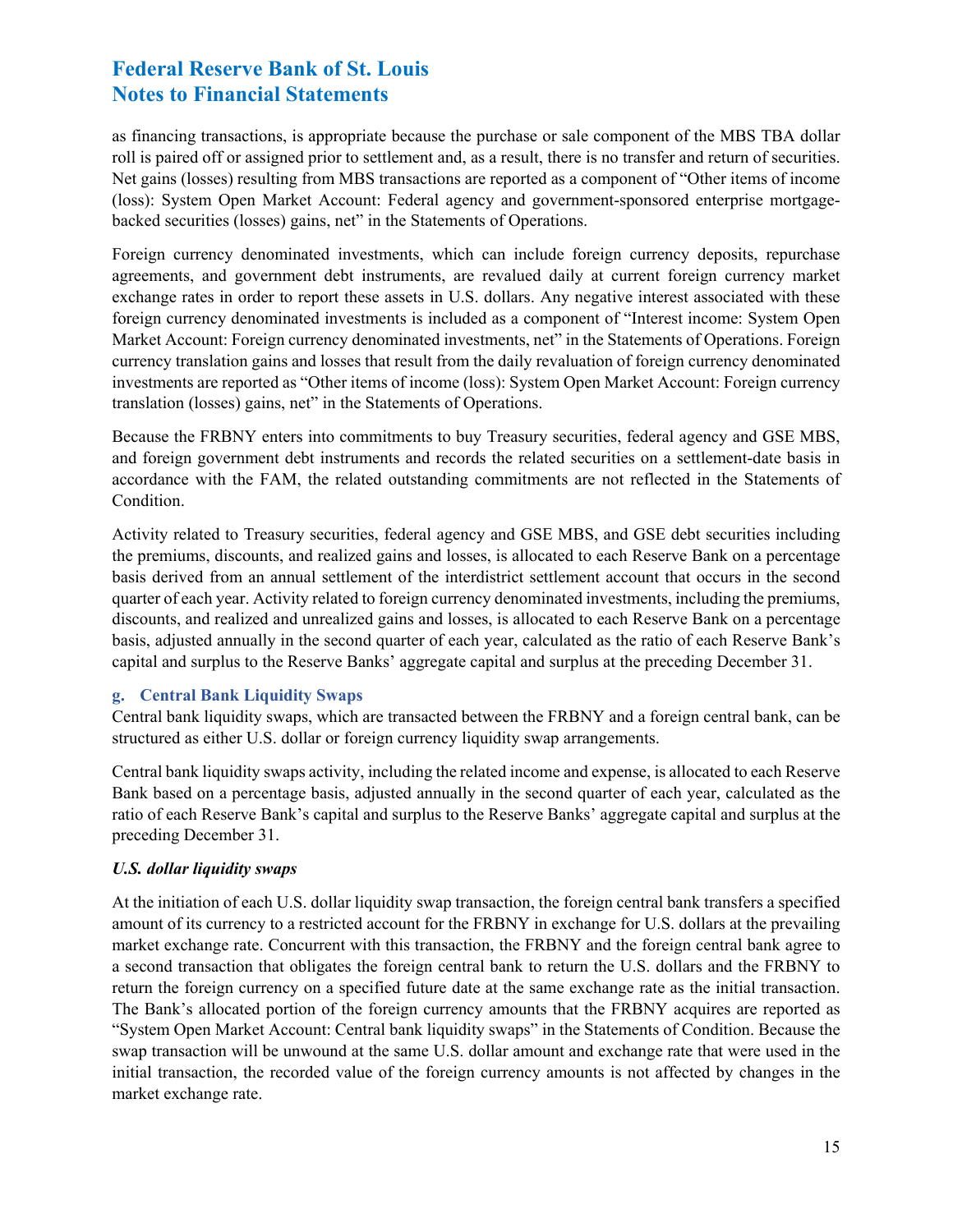The foreign central bank compensates the FRBNY based on the amount outstanding and the interest rate under the swap agreement. The Bank's allocated portion of the amount of compensation received during the term of the swap transaction is reported as "Interest income: System Open Market Account: Central bank liquidity swaps" in the Statements of Operations.

#### *Foreign currency liquidity swaps*

 exchange rate, of a specified amount of U.S. dollars to an account for the foreign central bank in exchange Foreign currency liquidity swap transactions involve the transfer by the FRBNY, at the prevailing market for its currency. The foreign currency liquidity swap is recorded as a liability in the amount of foreign currency that the FRBNY receives.

#### **h. Bank Premises, Equipment, and Software**

 on a straight-line basis over the estimated useful lives of the assets, which range from 2 to 50 years. Major alterations, renovations, and improvements are capitalized and depreciated over the remaining useful life Bank premises and equipment are stated at cost less accumulated depreciation. Depreciation is calculated of the asset or, if appropriate, over the unique useful life of the alteration, renovation, or improvement. Maintenance, repairs, and minor replacements are charged to operating expense in the year incurred. Reserve Banks may transfer assets to other Reserve Banks or may lease property of other Reserve Banks.

 software costs are amortized on a straight-line basis over the estimated useful lives of the software Costs incurred to acquire software are capitalized based on the purchase price. Costs incurred during the application development stage to develop internal-use software are capitalized based on the cost of direct services and materials associated with designing, coding, installing, and testing the software. Capitalized applications, which generally range from two to five years. Maintenance costs and minor replacements related to software are charged to operating expense in the year incurred.

 Capitalized assets, including software, buildings, leasehold improvements, furniture, and equipment, are impaired and an adjustment is recorded when events or changes in circumstances indicate that the carrying amount of assets or asset groups is not recoverable and significantly exceeds the assets' fair value.

#### **i. Leases**

 Leases are identified in accordance with Financial Accounting Standards Board (FASB) Accounting risk-free Treasury borrowing rate at lease commencement using a period comparable to the lease term. The Standards Codification (ASC) 842, *Leases*. The Bank's material leases involve lessee arrangements for premises that are classified as operating leases. When the Bank is a lessee, the discount rate is based on a Bank elected the short-term lease recognition exemption and to not separate lease components from nonlease components for all leases.

#### **j. Interdistrict Settlement Account**

 from transactions between the Reserve Banks and transactions that involve depository institution accounts transactions. The cumulative net amount due to or from the other Reserve Banks is reflected in the Each Reserve Bank aggregates the payments due to or from other Reserve Banks. These payments result held by other Reserve Banks, such as Fedwire funds and securities transfers and check and ACH "Interdistrict settlement account" in the Statements of Condition.

 An annual settlement of the interdistrict settlement account occurs in the second quarter of each year. As a result of the annual settlement, the balance in each Bank's interdistrict settlement account is adjusted by an amount equal to the average balance in the account during the previous twelve-month period ended March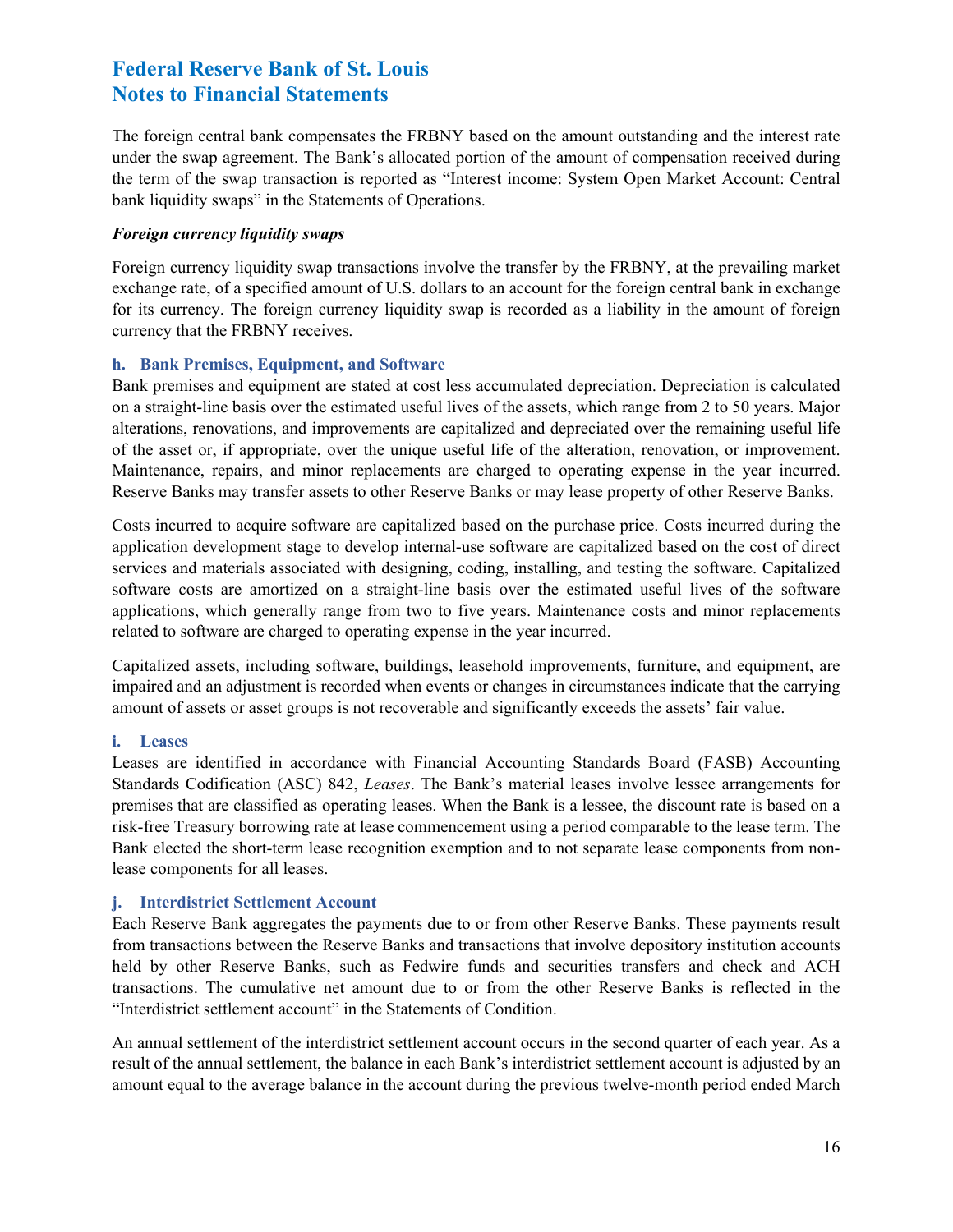31. An equal and offsetting adjustment is made to each Bank's allocated portion of SOMA assets and liabilities.

#### **k. Federal Reserve Notes**

 exception of securities, for which the collateral value is equal to the par value of the securities tendered. Federal Reserve notes are the circulating currency of the United States. These notes, which are identified as issued to a specific Reserve Bank, must be fully collateralized. All of the Bank's assets are eligible to be pledged as collateral. The collateral value is equal to the book value of the collateral tendered with the The par value of securities pledged as collateral under reverse repurchase agreements is deducted from the eligible collateral value.

 The Board of Governors may, at any time, call upon a Reserve Bank for additional security to adequately collateralize outstanding Federal Reserve notes. To satisfy the obligation to provide sufficient collateral for outstanding Federal Reserve notes, the Reserve Banks have entered into an agreement that provides for certain assets of the Reserve Banks to be jointly pledged as collateral for the Federal Reserve notes issued to all Reserve Banks. In the event that this collateral is insufficient, the FRA provides that Federal Reserve notes become a first and paramount lien on all the assets of the Reserve Banks. Finally, Federal Reserve notes are obligations of the United States government.

 "Federal Reserve notes outstanding, net" in the Statements of Condition represents the Bank's Federal at December 31, 2021 and 2020, respectively. Reserve notes outstanding, reduced by the Bank's currency holdings of \$5,845 million and \$4,660 million

 December 31, 2021 and 2020, all gold certificates, all SDR certificates, and \$2,171 billion and \$2,024 2021 and 2020, no investments denominated in foreign currencies were pledged as collateral. At December 31, 2021 and 2020, all Federal Reserve notes outstanding, net, were fully collateralized. At billion, respectively, of domestic securities held in the SOMA were pledged as collateral. At December 31,

#### **l. Deposits**

#### *Depository Institutions*

 institutions were subject to a reserve requirement. A reserve requirement is the amount of funds that a requirement) and excess reserve balances (balances maintained in excess of required reserves). With reserve relevant. Depository institutions' deposits represent balances maintained by depository institutions in accounts at the Bank. Prior to March 26, 2020, balances maintained by customers in deposit accounts at depository depository institution is required to maintain as a percentage of specified deposits and other liabilities. Effective March 26, 2020, the Board of Governors reduced all reserve requirement ratios to zero percent, effectively eliminating reserve requirements. Prior to that date, balances maintained by depository institutions at the Bank were divided into two types: required reserves (balances held to satisfy a reserve requirements set to zero percent, the distinction between required reserves and excess reserves is no longer

 to eliminate references to an interest on required reserves rate and an interest on excess reserves rate and replaced them with a single interest on reserve balances (IORB) rate. The Board of Governors sets the rate rate not to exceed the general level of short-term interest rates. The Board of Governors has the discretion The Board of Governors amended Regulation D (12 CFR Part 204), which governs reserve requirements, at which balances maintained by depository institutions in accounts at Reserve Banks receive earnings at a to change the IORB rate at any time. Interest expense on deposits of depository institutions at Reserve Banks is reported as a component of "Depository institutions and others" in the Statements of Operations.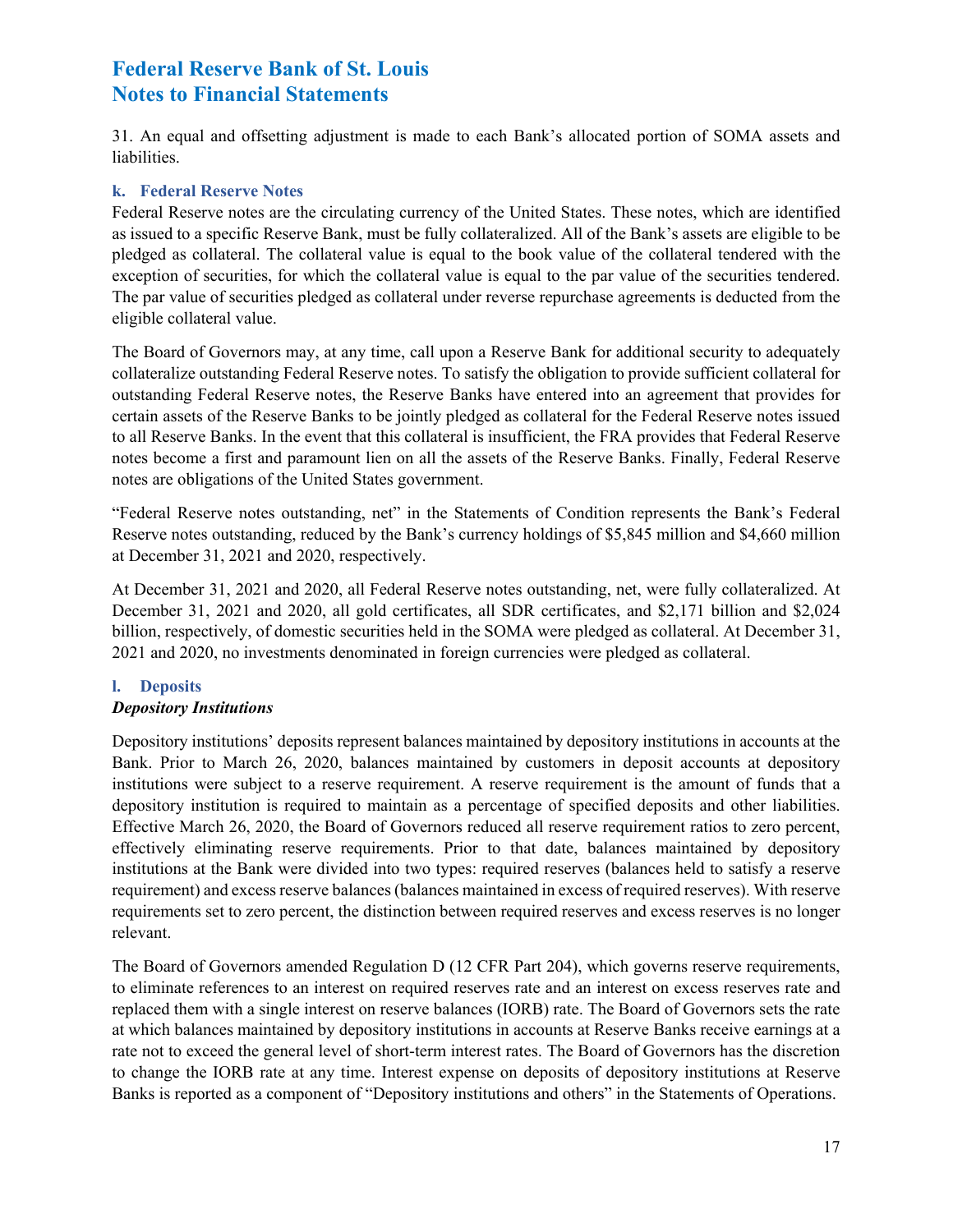The Term Deposit Facility (TDF) consists of deposits with specific maturities held by eligible institutions appropriate rate. There were no deposits held by the Bank under the TDF at December 31, 2021 and 2020. at the Reserve Banks. The Reserve Banks pay interest on these deposits at interest rates determined by auction. Interest expense on deposits held by the Reserve Banks under the TDF is accrued daily at the

#### *Other Deposits*

 Other deposits include the Bank's allocated portion of foreign central bank and foreign government deposits held at the FRBNY*.* Other deposits also include cash collateral, deposits of designated financial market utilities, and GSE deposits held by the Bank. Interest expense on other deposits is reported as a component of "Depository institutions and others" in the Statements of Operations.

#### **m. Reserve Bank Capital Paid-in**

 The FRA requires that each member bank subscribe to the capital stock of the Reserve Bank in an amount equal to 6 percent of the capital and surplus of the member bank. These shares have a par value of \$100 and may not be transferred or hypothecated. As a member bank's capital and surplus changes, its holdings of Reserve Bank stock must be adjusted. Currently, only one-half of the subscription is paid in, and the remainder is subject to call. A member bank is liable for Reserve Bank liabilities up to twice the par value of stock subscribed by it.

 The FRA requires each Reserve Bank to pay each member bank an annual dividend based on the amount assets. Member banks with total consolidated assets in excess of a threshold established in the FRA receive auctioned at the last auction held prior to the payment of the dividend. Member banks with total consolidated assets equal to or less than the threshold receive a dividend of 6 percent. The threshold for total consolidated assets was \$10.8 billion and \$10.7 billion for the years ended December 31, 2021 and 2020, respectively. This threshold is adjusted annually based on the Gross Domestic Product Price Index, which is published by the Bureau of Economic Analysis. The dividend is paid semiannually and is of the member bank's paid-in capital stock and a rate determined by the member bank's total consolidated a dividend equal to the smaller of 6 percent or the rate equal to the high yield of the 10-year Treasury note cumulative.

#### **n. Surplus**

 As of December 31, 2020, the FRA limited aggregate Reserve Bank surplus to \$6.825 billion. Effective January 1, 2021, the National Defense Authorization Act for 2021 further reduced the statutory limit on aggregate Reserve Bank surplus from \$6.825 billion to \$6.785 billion. On February 5, 2021, the Reserve Banks made a \$40 million lump sum payment to the Treasury. Reserve Bank surplus is allocated among as of December 31 of each year. The amount reported as surplus by the Bank as of December 31, 2021 and 2020 represents the Bank's allocated portion of surplus. the Reserve Banks based on the ratio of each Bank's capital paid-in to total Reserve Bank capital paid-in

 Condition and the Statements of Changes in Capital. Additional information regarding the classifications of accumulated other comprehensive income is provided in Notes 9 and 10. Accumulated other comprehensive income is reported as a component of "Surplus" in the Statements of

#### **o. Earnings Remittances to the Treasury**

 The FRA requires that any amounts of the surplus funds of the Reserve Banks that exceed, or would exceed, the aggregate surplus limitation shall be transferred to the Board of Governors for transfer to the Treasury. The Bank remits excess earnings to the Treasury after providing for the cost of operations, payment of dividends, and reservation of an amount necessary to maintain surplus at the Bank's allocated portion of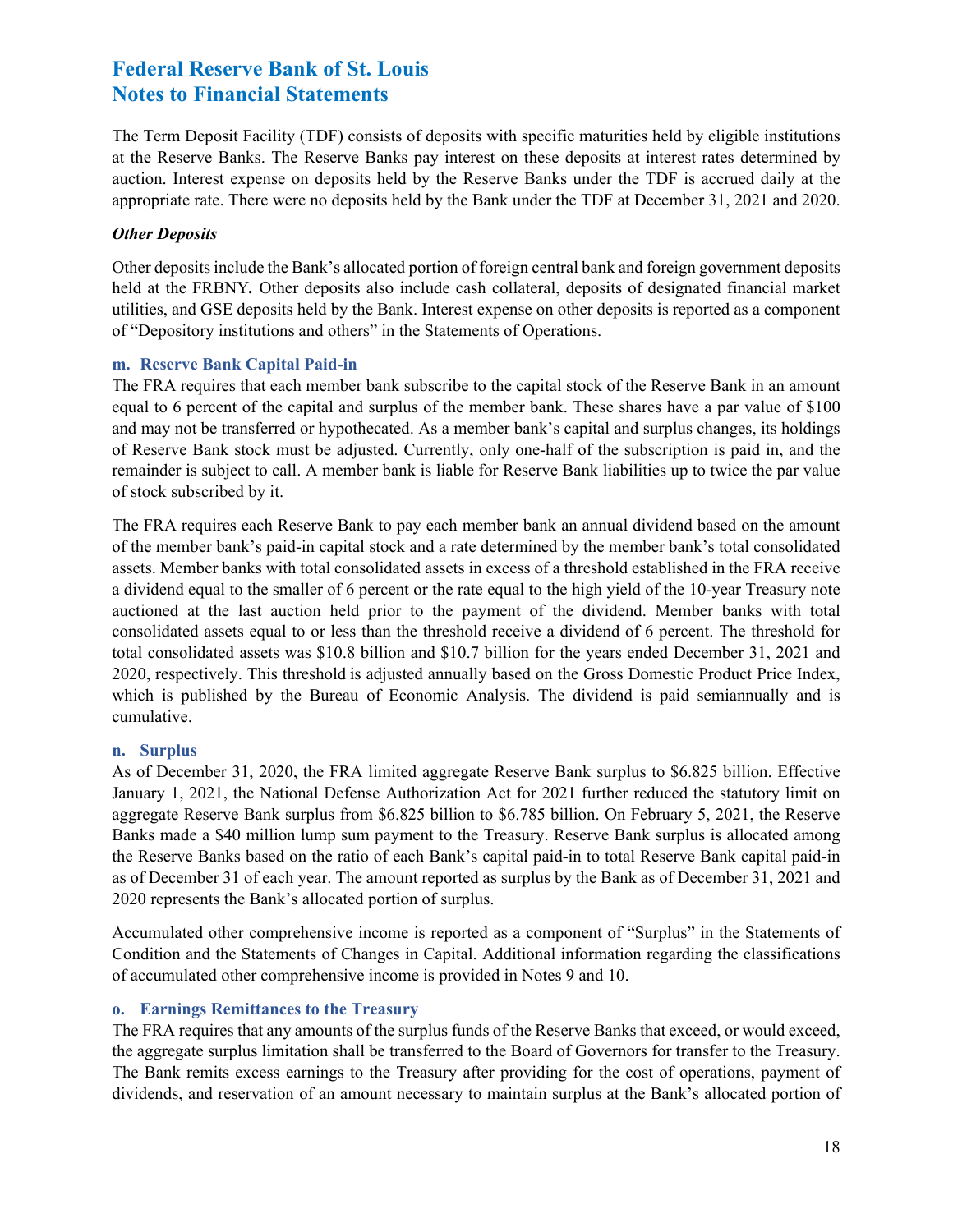the aggregate surplus limitation. Remittances to the Treasury are made on a weekly basis. The amount of Statements of Condition. See Note 11 for additional information on earnings remittances to the Treasury. the remittances to the Treasury is reported as "Earnings remittances to the Treasury" in the Statements of Operations. The amount due to the Treasury is reported as "Accrued remittances to the Treasury" in the

 If earnings during the year are not sufficient to provide for the costs of operations, payment of dividends, and maintaining surplus at an amount equal to the Bank's allocated portion of the aggregate surplus limitation, remittances to the Treasury are suspended. This decrease in earnings remittances to the Treasury "Deferred asset – remittances to the Treasury" in the Statements of Condition. results in the recognition of a deferred asset that represents the amount of net earnings a Reserve Bank will need to realize before remittances to the Treasury resume. The amount of the deferred asset is reported as

#### **p. Income and Costs Related to Treasury Services**

When directed by the Secretary of the Treasury, the Bank is required by the FRA to serve as fiscal agent and depositary of the United States Government. By statute, the Treasury has appropriations to pay for these services. Revenue generated by the Bank in performing fiscal agent activities is recognized when the Bank's performance obligations are satisfied. During the years ended December 31, 2021 and 2020, the Bank was reimbursed for substantially all services provided to the Treasury as its fiscal agent.

 The Bank seeks reimbursement from the Treasury and other government agencies on behalf of all Reserve immaterial for the years ended December 31, 2021 and 2020. There was no cost of unreimbursed Treasury service at December 31, 2021. The cost of unreimbursed Treasury service is reported in "Other expense" and was immaterial at December 31, 2020. Banks for costs of performing fiscal agency functions. Each Reserve Bank transfers its Treasury reimbursement receivable to the Bank. The reimbursement receivable is reported in "Other assets" and was

#### **q. Services Provided to Other Reserve Banks**

 The Federal Reserve Bank of Atlanta has overall responsibility for managing the Reserve Banks' provision of check and ACH services to depository institutions, the FRBNY has overall responsibility for managing and the Federal Reserve Bank of Chicago has overall responsibility for managing the Reserve Banks' provision of electronic access services to depository institutions. The Reserve Bank that has overall term, the Reserve Banks responsible for managing these services recognize income based on usage of the incurred to provide these services by the Reserve Banks responsible for managing these services and reports the Reserve Banks' provision of Fedwire funds and securities services and National Settlement Service, responsibility for managing these services recognizes the related total System revenue in its Statements of Operations. Revenue generated from these services is recognized when the Reserve Banks' performance obligations are satisfied. Because the performance obligations for these services are not for any specific services. Transaction prices are set by fee schedules published by the System. During the years ended December 31, 2021 and 2020, earned income was collected timely. The Bank is reimbursed for costs this reimbursement as a component of "Operating expenses: Other" in its Statements of Operations.

#### **r. Assessments**

 These assessments are allocated to each Reserve Bank based on each Reserve Bank's capital and surplus balances. The Board of Governors also assesses each Reserve Bank for expenses related to producing, The Board of Governors assesses the Reserve Banks to fund its operations and the operations of the Bureau. issuing, and retiring Federal Reserve notes based on each Reserve Bank's share of the number of notes comprising the System's net liability for Federal Reserve notes on December 31 of the prior year.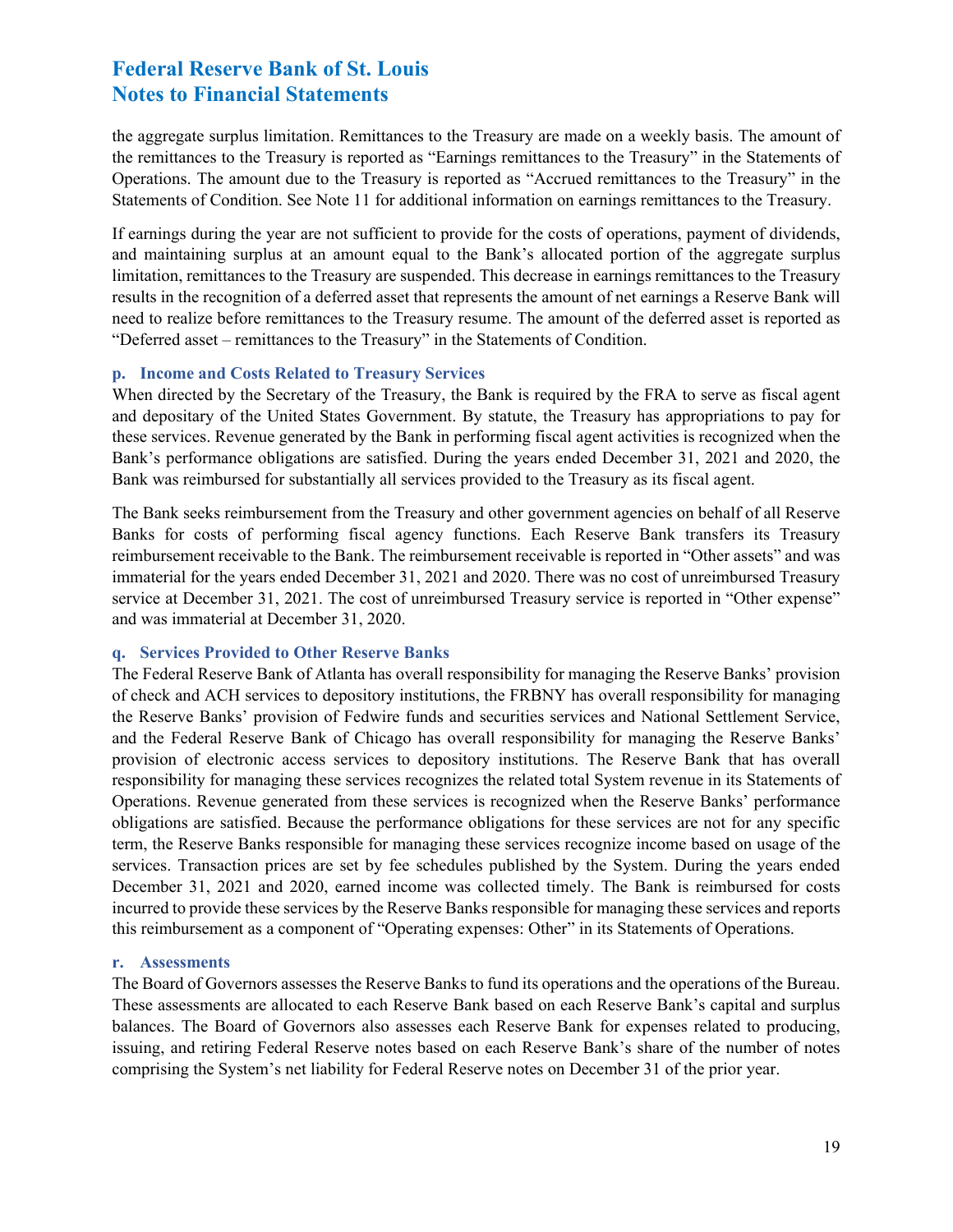the Board of Governors fund the Bureau in an amount not to exceed a fixed percentage of the total operating expenses of the System as reported in the Board of Governor's 2009 annual report, which totaled \$4.98 billion. After 2013, the amount is adjusted annually in accordance with the provisions of the Dodd-Frank Act. The percentage of total operating expenses of the System for the years ended December 31, 2021 and 2020 was 14.41 percent (\$717.5 million) and 13.97 percent (\$695.9 million), respectively. The Bank's assessment for Bureau funding is reported as "Operating expenses: Assessments: Bureau of Consumer The Dodd-Frank Act requires that, after the transfer of its responsibilities to the Bureau on July 21, 2011, Financial Protection" in the Statements of Operations.

#### **s. Taxes**

 The Reserve Banks are exempt from federal, state, and local taxes, except for taxes on real property. The Bank's real property taxes were \$1 million for the years ended December 31, 2021 and 2020 and are reported as a component of "Operating expenses: Occupancy" in the Statements of Operations.

#### **t. Restructuring Charges**

 The Reserve Banks recognize restructuring charges for exit or disposal costs incurred as part of the closure of business activities in a particular location, the relocation of business activities from one location to another, or a fundamental reorganization that affects the nature of operations. Restructuring charges may include costs associated with employee separations, contract terminations, and asset impairments. Expenses are recognized in the period in which the Bank commits to a formalized restructuring plan or executes the specific actions contemplated in the plan and all criteria for financial statement recognition have been met.

The Bank had no significant restructuring activities in 2021 and 2020.

#### **u. Recently Issued Accounting Standards**

 Other than the significant differences described in Note 3, the accounting policies described in FAM are generally consistent with those in GAAP. The following items represent recent GAAP accounting standards and describe how the FAM was or will be revised to be consistent with these standards.

 In February 2016, the FASB issued Accounting Standards Update (ASU) 2016-02, *Leases (Topic 842)*. of discounted future lease payments. Lessor accounting is largely unchanged. This guidance was effective approach to recognize material leases existing on January 1, 2020 with no adjustment to prior periods presented. There were no cumulative effect adjustments required. The Bank elected not to reassess prior determinations of whether an existing contract contains a lease, lease classification, and initial direct costs.  Subsequently, the FASB issued in July 2021, ASU 2021-05, *Leases (Topic 842): Lessors—Certain Leases with Variable Lease Payments*; and in November 2021, ASU 2021-09, *Leases (Topic 842): Discount Rate for Lessees That are Not Public Business Entities*. These updates did not have a material effect on the This update revises the model to assess how a lease should be classified and provides guidance for lessees, requiring lessees to present right-of-use assets and lease liabilities on the balance sheet based on the value for the Bank for the year ending December 31, 2020. The Bank used the modified retrospective transition Bank's financial statements. The relevant disclosures have been included in Note 7 to the Bank's financial statements.

 inform credit loss estimates. Although earlier adoption is permitted, this update is effective for the Bank guidance on the Bank's financial statements. In June 2016, the FASB issued ASU 2016-13, *Financial Instruments – Credit Losses (Topic 326): Measurement of Credit Losses on Financial Instruments*. This update revises the methodology for assessing expected credit losses and requires consideration of reasonable and supportable information to for the year ending December 31, 2023. The Board of Governors is continuing to evaluate the effect of this guidance on the Bank's financial statements.<br>
20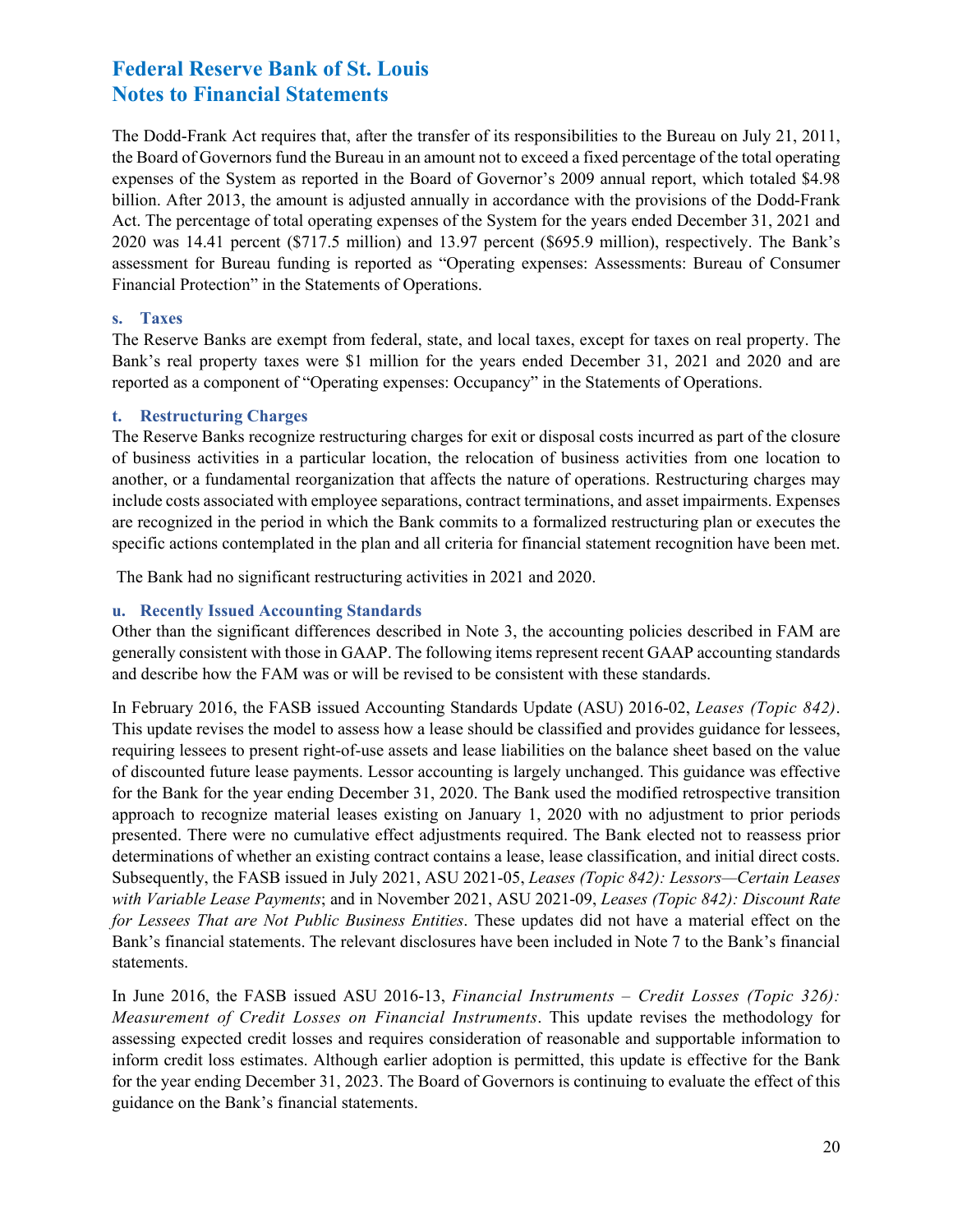of Governors adopted this standard for the year ending December 31, 2020. Relevant disclosure updates In August 2018, the FASB issued ASU 2018-14, *Retirement Benefits-Defined Benefits Plans-General (Subtopic 715-20)*. This update modifies the disclosure requirements for postretirement plans. The Board have been included in Note 9.

#### **(4) LOANS**

#### **Loans to Depository Institutions**

 window borrowing privileges). Each program has its own interest rate and interest is accrued using the applicable interest rate established at least every 14 days by the Bank's board of directors, subject to review The Bank offers primary, secondary, and seasonal loans to eligible borrowers (depository institutions that maintain reservable transaction accounts or non-personal time deposits and have established discount and determination by the Board of Governors. Primary and secondary loans are extended on a short-term basis, typically overnight, whereas seasonal loans may be extended for a period of up to nine months.

 depository institutions are monitored daily to ensure that borrowers continue to meet eligibility requirements for these programs. If a borrower no longer qualifies for these programs, the Bank will generally request full repayment of the outstanding loan or, for primary or seasonal loans, may convert the borrowers that no longer have sufficient collateral to support outstanding loans are required to provide additional collateral or to make partial or full repayment. Primary, secondary, and seasonal loans are collateralized to the satisfaction of the Bank to reduce credit risk. Assets eligible to collateralize these loans include consumer, business, and real estate loans; Treasury securities; GSE debt securities; foreign sovereign debt; municipal, corporate, and state and local government obligations; asset-backed securities; corporate bonds; commercial paper; and bank-issued assets, such as certificates of deposit, bank notes, and deposit notes. Collateral is assigned a lending value that is deemed appropriate by the Bank, which is typically fair value reduced by a margin. Loans to loan to a secondary credit loan. Collateral levels are reviewed daily against outstanding obligations, and

additional collateral or to make partial or full repayment.<br>Interest income attributable to loans to depository institutions was immaterial during the years ended December 31, 2021 and 2020, respectively.

#### **Other Loans**

#### *Paycheck Protection Program Liquidity Facility*

 collateral for the PPPLF. An eligible borrower may pledge SBA-guaranteed PPP loans that it has originated or purchased. Each PPPLF loan is equal to the maturity of the PPP loan pledged and has a term of two years or five years based on the PPP loan origination date. In an event of default, PPP covered loans are fully guaranteed as to principal and accrued interest by the SBA. The Bank has the rights to any such loan collected funds to the Bank. Interest income attributable to the PPPLF was \$3 million and \$4 million during the years ended December 31, 2021 and 2020, respectively. At December 31, 2021 and 2020, no PPPLF PPPLF loans are non-recourse loans and only PPP loans guaranteed by the SBA are eligible to serve as forgiveness reimbursement by the SBA to the eligible borrower. The eligible borrower shall pay fully loans were over 90 days past due or on non-accrual status.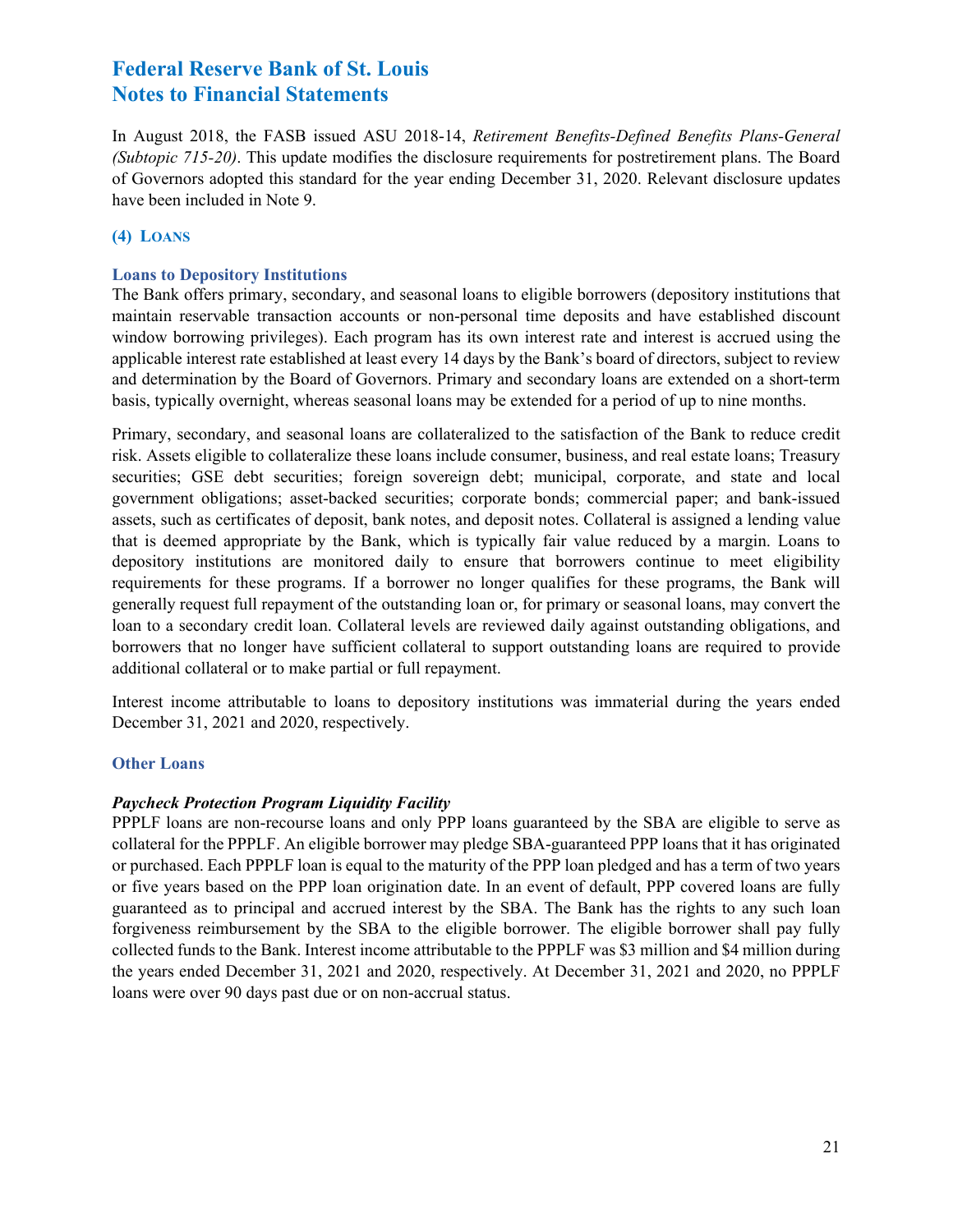The amounts outstanding at December 31, 2021 and 2020 for loans to depository institutions and other loans were as follows (in millions):

| Loans to depository institutions        |     |       |
|-----------------------------------------|-----|-------|
| Primary, secondary, and seasonal credit |     |       |
| Other loans                             |     |       |
| <b>PPPLF</b>                            | 389 | 1,383 |
| Total loans                             | 389 |       |

The remaining maturity distribution of loans outstanding at December 31, 2021 and 2020, was as follows (in millions):

| Within 15 |                          | 16 days to<br>90 days |  |     |                          |                      |                          |                           | Total |
|-----------|--------------------------|-----------------------|--|-----|--------------------------|----------------------|--------------------------|---------------------------|-------|
|           |                          |                       |  |     |                          |                      |                          |                           |       |
|           |                          |                       |  |     |                          |                      |                          |                           |       |
|           |                          |                       |  | S   | 27                       | S                    | 362                      | S                         | 389   |
|           | $\overline{\phantom{a}}$ | £.                    |  | \$. | 27                       | S                    | 362                      | \$                        | 389   |
|           |                          |                       |  |     |                          |                      |                          |                           |       |
|           |                          |                       |  |     |                          |                      |                          |                           |       |
| \$        |                          | <sup>\$</sup>         |  | S   | $\overline{\phantom{a}}$ | S                    | $\overline{\phantom{a}}$ | S                         |       |
|           |                          |                       |  |     |                          |                      |                          |                           |       |
|           |                          |                       |  |     |                          |                      | 1,383                    |                           | 1,383 |
|           |                          | ς                     |  |     |                          |                      | 1,383                    |                           | 1,384 |
|           |                          | days                  |  |     |                          | 91 days to<br>1 year |                          | Over 1 year<br>to 5 years |       |

 At December 31, 2021 and 2020, the Bank did not have any loans that were impaired, restructured, past due, or on non-accrual status, and no allowance for loan losses was required. There were no impaired loans during the years ended December 31, 2021 and 2020.

#### **(5) SYSTEM OPEN MARKET ACCOUNT**

#### **a. Domestic Securities Holdings**

 The FRBNY executes domestic open market operations and, on behalf of the Reserve Banks, holds the directed the FRBNY to continue purchasing Treasury bills to maintain ample reserve balances. Effective FRBNY to increase the SOMA portfolio by purchasing at least \$500 billion of Treasury securities and \$200 billion of RMBS at a pace appropriate to smooth market functioning, to roll over at auction all principal payments from the System's holdings of Treasury securities, and to reinvest all principal payments from smooth functioning of markets for those securities. Effective December 2020, the FOMC directed the FRBNY to increase the SOMA portfolio by purchasing Treasury securities at a pace of \$80 billion per purchasing Treasury securities, RMBS, and CMBS as needed to sustain smooth functioning of markets for these securities. resulting securities in the SOMA. Pursuant to the FOMC directives, at the beginning of 2020, the FOMC March 16, 2020, in response to risks to economic activity posed by the coronavirus, the FOMC directed the the System's holdings of agency debt and agency MBS in agency mortgage-backed securities. Effective March 23, 2020, the FOMC further directed the FRBNY to increase the SOMA portfolio, with no explicit limit, by purchasing Treasury securities and RMBS and begin purchasing CMBS as needed to sustain month and agency MBS at a pace of \$40 billion per month and to increase the SOMA portfolio by these securities.<br>22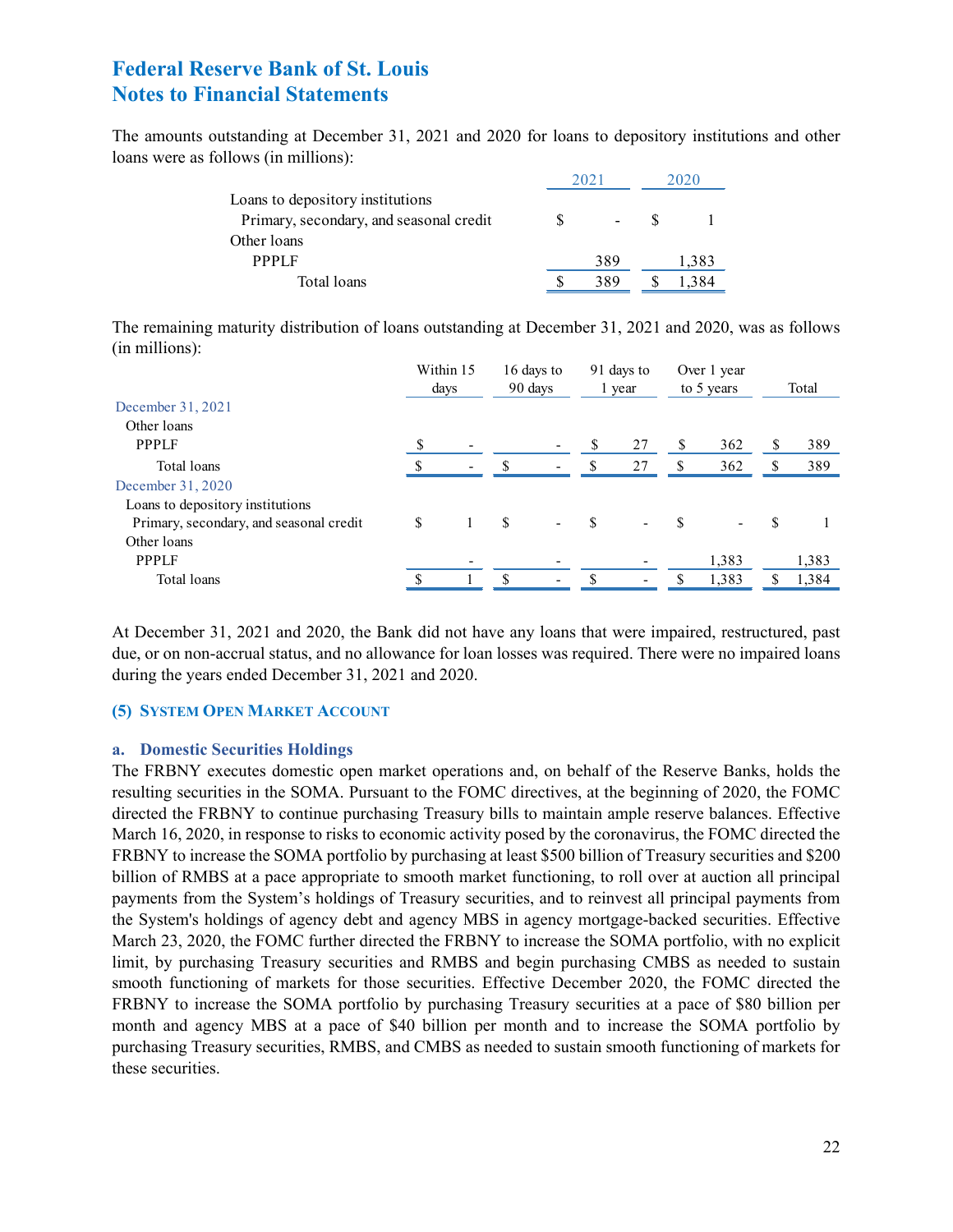16, 2021, the FOMC directed the FRBNY to further reduce the monthly pace of its net asset purchases by purchasing Treasury securities and RMBS at a pace of \$20 billion and \$10 billion, respectively, per month. Effective November 4, 2021, the FOMC directed the FRBNY to begin reducing the monthly pace of its net asset purchases by \$10 billion for Treasury securities and \$5 billion for RMBS by purchasing Treasury securities and RMBS at a pace of \$70 billion and \$35 billion, respectively, per month. Effective December \$10 billion for Treasury securities and \$5 billion for RMBS by purchasing Treasury securities and RMBS at a pace of \$60 billion and \$30 billion, respectively, per month. Additionally, as announced in December 2021, the FOMC directed the FRBNY starting in mid-January 2022 to further reduce the monthly pace of its net asset purchases by \$20 billion for Treasury securities and \$10 billion for RMBS by purchasing Treasury securities and RMBS at a pace of \$40 billion and \$20 billion, respectively, per month. As announced in January 2022, the FOMC directed the FRBNY starting in mid-February to further reduce the monthly pace of its net asset purchases by \$20 billion for Treasury securities and \$10 billion for RMBS by

The Bank's allocated share of activity related to domestic open market operations was 1.304 percent and 1.580 percent at December 31, 2021 and 2020, respectively.

 net, excluding accrued interest, held in the SOMA at December 31, 2021 and 2020 was as follows (in millions): The Bank's allocated share of Treasury securities, federal agency and GSE MBS, and GSE debt securities, millions):<br>
Allocated to the Bank

|                                  |    |        | Allocated to the Bank |                         |    |                         |    |                            |     |        |                         |       |                         |      |   |                            |  |  |  |  |  |  |  |  |  |  |  |  |  |  |  |  |  |  |  |  |
|----------------------------------|----|--------|-----------------------|-------------------------|----|-------------------------|----|----------------------------|-----|--------|-------------------------|-------|-------------------------|------|---|----------------------------|--|--|--|--|--|--|--|--|--|--|--|--|--|--|--|--|--|--|--|--|
|                                  |    |        |                       | 2021                    |    |                         |    |                            |     |        |                         |       | 2020                    |      |   |                            |  |  |  |  |  |  |  |  |  |  |  |  |  |  |  |  |  |  |  |  |
|                                  |    | Par    |                       | Unamortized<br>premiums |    | Unaccreted<br>discounts |    | Total<br>amortized<br>cost | Par |        | Unamortized<br>premiums |       | Unaccreted<br>discounts |      |   | Total<br>amortized<br>cost |  |  |  |  |  |  |  |  |  |  |  |  |  |  |  |  |  |  |  |  |
| Treasury securities              |    |        |                       |                         |    |                         |    |                            |     |        |                         |       |                         |      |   |                            |  |  |  |  |  |  |  |  |  |  |  |  |  |  |  |  |  |  |  |  |
| <b>Bills</b>                     | S  | 4,251  | S                     |                         | \$ | (2)                     | S  | 4,249                      | S.  | 5,152  | S                       |       | S                       | (2)  | S | 5,150                      |  |  |  |  |  |  |  |  |  |  |  |  |  |  |  |  |  |  |  |  |
| <b>Notes</b>                     |    | 48,877 |                       | 900                     |    | (72)                    |    | 49,705                     |     | 48,395 |                         | 1,140 |                         | (25) |   | 49,510                     |  |  |  |  |  |  |  |  |  |  |  |  |  |  |  |  |  |  |  |  |
| <b>Bonds</b>                     |    | 20,566 |                       | 2,781                   |    | (154)                   |    | 23,193                     |     | 20,537 |                         | 3,163 |                         | (58) |   | 23,642                     |  |  |  |  |  |  |  |  |  |  |  |  |  |  |  |  |  |  |  |  |
| Total Treasury securities        |    | 73,694 |                       | 3,681                   |    | (228)                   |    | 77,147                     |     | 74,084 |                         | 4,303 |                         | (85) |   | 78,302                     |  |  |  |  |  |  |  |  |  |  |  |  |  |  |  |  |  |  |  |  |
| Federal agency and GSE MBS       |    |        |                       |                         |    |                         |    |                            |     |        |                         |       |                         |      |   |                            |  |  |  |  |  |  |  |  |  |  |  |  |  |  |  |  |  |  |  |  |
| Residential                      | S. | 33,979 | S.                    | 904                     | S  | (7)                     | £. | 34,876                     | S.  | 32,067 | S.                      | 1,095 | S                       | (2)  | S | 33,160                     |  |  |  |  |  |  |  |  |  |  |  |  |  |  |  |  |  |  |  |  |
| Commercial                       |    | 120    |                       | 13                      |    |                         |    | 133                        |     | 155    |                         | 18    |                         |      |   | 173                        |  |  |  |  |  |  |  |  |  |  |  |  |  |  |  |  |  |  |  |  |
| Total federal agency and GSE MBS |    | 34,099 |                       | 917                     |    | 7)                      |    | 35,009                     |     | 32,222 |                         | 1,113 |                         | (2)  |   | 33,333                     |  |  |  |  |  |  |  |  |  |  |  |  |  |  |  |  |  |  |  |  |
| GSE debt securities              |    | 31     |                       |                         | \$ |                         |    | 34                         |     | 37     |                         | 5     |                         | ۰    |   | 42                         |  |  |  |  |  |  |  |  |  |  |  |  |  |  |  |  |  |  |  |  |

|                                  |             |       |                         |         |                                                              |           |           |             | <b>Total SOMA</b>       |             |                         |         |                            |         |           |             |
|----------------------------------|-------------|-------|-------------------------|---------|--------------------------------------------------------------|-----------|-----------|-------------|-------------------------|-------------|-------------------------|---------|----------------------------|---------|-----------|-------------|
|                                  |             |       |                         |         | 2021                                                         |           |           |             |                         |             |                         |         | 2020                       |         |           |             |
|                                  | Par         |       | Unamortized<br>premiums |         | Total<br>Unaccreted<br>amortized<br>Par<br>discounts<br>cost |           |           |             | Unamortized<br>premiums |             | Unaccreted<br>discounts |         | Total<br>amortized<br>cost |         |           |             |
| Treasury securities              |             |       |                         |         |                                                              |           |           |             |                         |             |                         |         |                            |         |           |             |
| <b>Bills</b>                     | 326,044     |       | S                       |         | \$                                                           | (88)      | S         | 325,956     | S.                      | 326,044     | S                       |         | S                          | (107)   | S.        | 325,937     |
| Notes                            | 3.748.992   |       |                         | 69,017  |                                                              | (5,533)   |           | 3,812,476   |                         | 3,063,037   |                         | 72,129  |                            | (1,590) |           | 3,133,576   |
| <b>Bonds</b>                     | 1,577,506   |       |                         | 213,327 |                                                              | (11, 839) |           | 1,778,994   |                         | 1,299,848   |                         | 200,197 |                            | (3,687) |           | 1,496,358   |
| Total Treasury securities        | 5,652,542   |       |                         | 282,344 |                                                              | (17, 460) |           | 5,917,426   |                         | 4,688,929   |                         | 272,326 |                            | (5,384) |           | 4,955,871   |
| Federal agency and GSE MBS       |             |       |                         |         |                                                              |           |           |             |                         |             |                         |         |                            |         |           |             |
| Residential                      | \$2,606,309 |       | S.                      | 69.316  | S                                                            | (568)     |           | \$2,675,057 |                         | \$2,029,627 | S.                      | 69,274  | S                          | (148)   |           | \$2,098,753 |
| Commercial                       |             | 9,237 |                         | 977     |                                                              | (3)       |           | 10,211      |                         | 9.840       |                         | 1,122   |                            |         |           | 10,962      |
| Total federal agency and GSE MBS | 2,615,546   |       |                         | 70,293  |                                                              | (571)     | 2,685,268 |             | 2,039,467               |             |                         | 70,396  |                            | (148)   | 2,109,715 |             |
| GSE debt securities              |             | 2,347 |                         | 263     |                                                              |           |           | 2,610       |                         | 2,347       | S                       | 287     |                            |         |           | 2,634       |

During the years ended December 31, 2021 and 2020, the FRBNY entered into repurchase agreements and reverse repurchase agreements as part of its monetary policy activities. These operations have been undertaken as necessary to maintain the federal funds rate in a target range. In addition, reverse repurchase agreements are entered into as part of a service offering to foreign official and international account holders.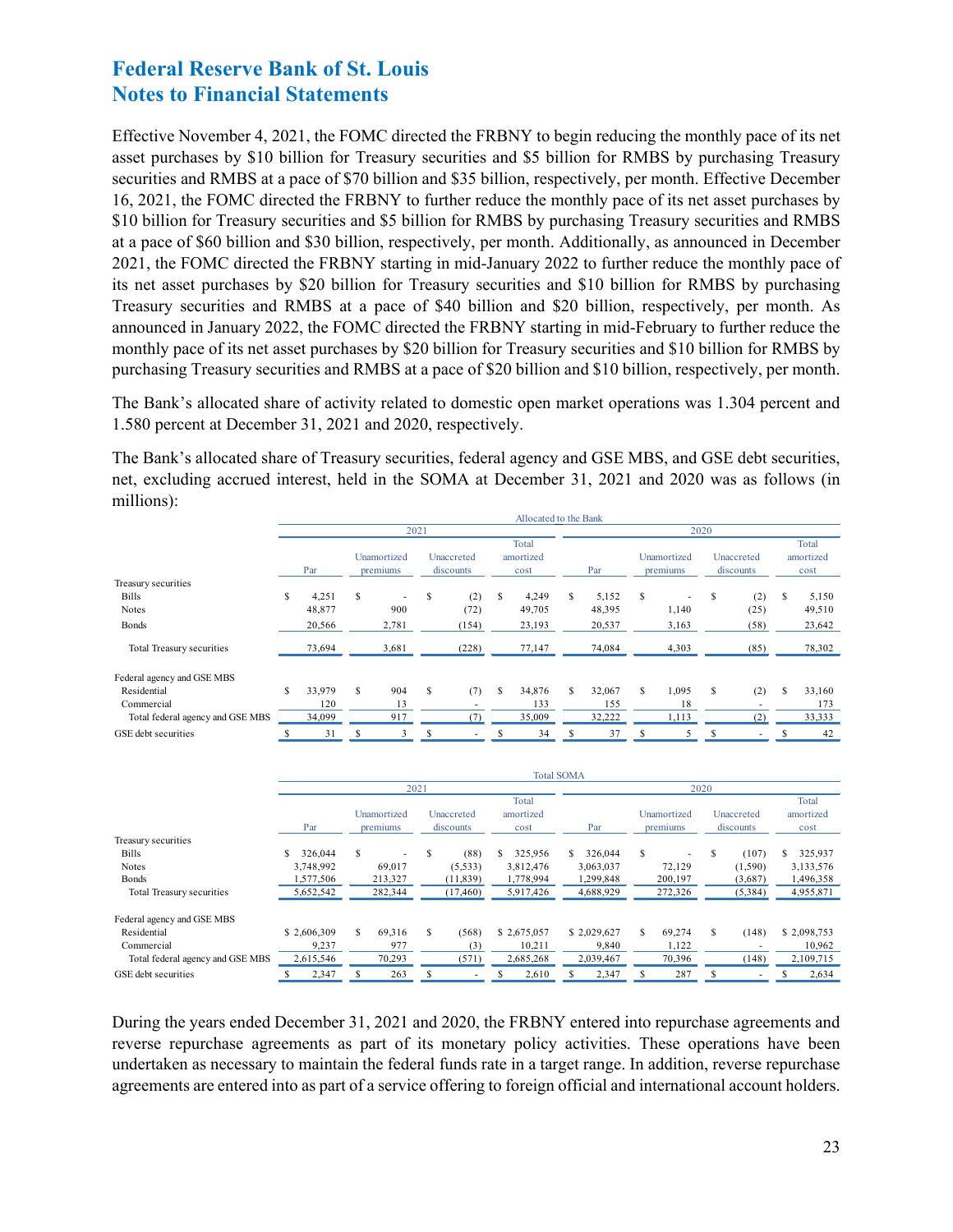### **Federal Reserve Bank of St. Louis Federal Statements**

for repurchase agreements. On April 6, 2020, the FIMA Repo Facility was established to allow FIMA account holders to temporarily exchange their U.S. Treasury securities for U.S. dollars, which can then be available to institutions in their jurisdictions. On July 28, 2021, the FIMA Repo Facility was converted from temporary to a standing facility

 years ended December 31, 2021 and 2020 was as follows (in millions): Financial information related to repurchase agreements allocated to the Bank and held in the SOMA for the

|                                                   |    | Allocated to the Bank |              |       | <b>Total SOMA</b> |       |    |         |  |  |
|---------------------------------------------------|----|-----------------------|--------------|-------|-------------------|-------|----|---------|--|--|
|                                                   |    | 2021                  |              | 2020  |                   | 2021  |    | 2020    |  |  |
| Repo Operations:                                  |    |                       |              |       |                   |       |    |         |  |  |
| Contract amount outstanding, end of year          | \$ |                       | \$           |       | \$                |       | \$ |         |  |  |
| Average daily amount outstanding, during the year |    |                       |              | 1,451 |                   |       |    | 97,711  |  |  |
| Maximum balance outstanding, during the year      |    | 1                     |              | 7,125 |                   | 46    |    | 495,700 |  |  |
| <b>FIMA Repo Facility:</b>                        |    |                       |              |       |                   |       |    |         |  |  |
| Contract amount outstanding, end of year          | \$ |                       | $\mathbb{S}$ | 16    | \$                |       | \$ | 1,000   |  |  |
| Average daily amount outstanding, during the year |    | 3                     |              | 5     |                   | 161   |    | 292     |  |  |
| Maximum balance outstanding, during the year      |    | 16                    |              | 22    |                   | 1,000 |    | 1,404   |  |  |
| Total repurchase agreement contract amount        |    |                       |              |       |                   |       |    |         |  |  |
| outstanding, end of year                          | -S |                       | S.           | 16    | \$                |       | S  | 1,000   |  |  |
| Supplemental information - interest income:       |    |                       |              |       |                   |       |    |         |  |  |
| Repo Operations                                   | \$ |                       | \$           | 11    | \$                |       | \$ | 722     |  |  |
| FIMA Repo Facility                                |    |                       |              |       |                   |       |    |         |  |  |
| Total interest income - securities purchased      |    |                       |              |       |                   |       |    |         |  |  |
| under agreements to resell                        |    |                       | \$           | 11    | \$                |       | \$ | 723     |  |  |

eligible counterparties, and foreign official and international account holders as of December 31, 2021. There were no outstanding repurchase agreement contracts that were transacted with primary dealers, eligible counterparties, and foreign official and international account holders as of December 31, 2021. 24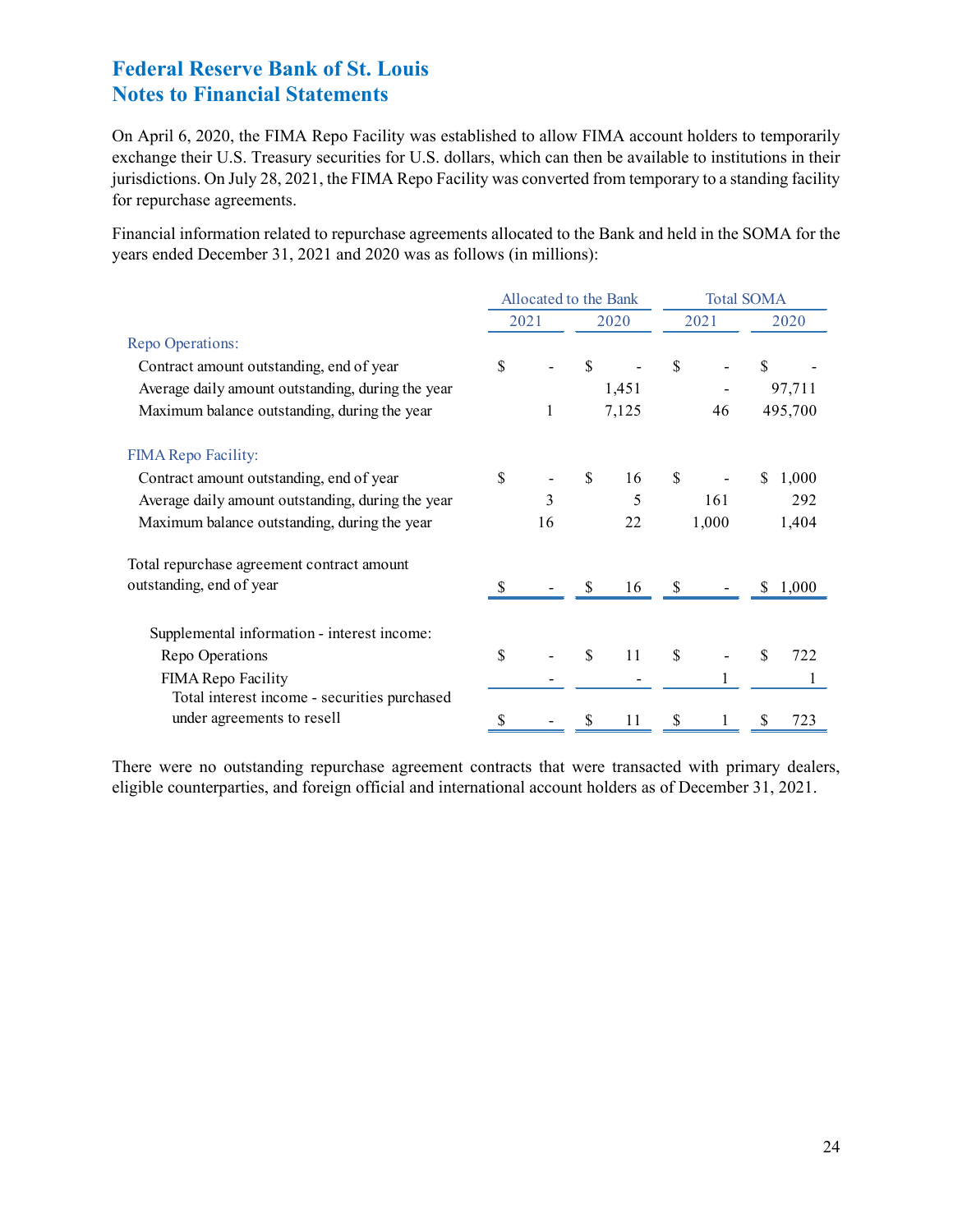for the years ended December 31, 2021 and 2020 was as follows (in millions): Financial information related to reverse repurchase agreements allocated to the Bank and held in the SOMA

|                                                    | Allocated to the Bank |             | <b>Total SOMA</b> |             |    |            |  |
|----------------------------------------------------|-----------------------|-------------|-------------------|-------------|----|------------|--|
|                                                    | 2021                  | 2020        |                   | 2021        |    | 2020       |  |
| Primary dealers and expanded counterparties:       |                       |             |                   |             |    |            |  |
| Contract amount outstanding, end of year           | \$<br>24,831          | \$<br>153   |                   | \$1,904,582 | \$ | 9,651      |  |
| Average daily amount outstanding, during the year  | 9,363                 | 126         |                   | 717,540     |    | 8,749      |  |
| Maximum balance outstanding, during the year       | 24,831                | 4,095       |                   | 1,904,582   |    | 284,908    |  |
| Securities pledged (par value), end of year        | 24,042                | 100         |                   | 1,844,099   |    | 6,351      |  |
| Securities pledged (fair value), end of year       | 24,849                | 153         |                   | 1,905,973   |    | 9,666      |  |
| Foreign official and international accounts:       |                       |             |                   |             |    |            |  |
| Contract amount outstanding, end of year           | \$<br>3,630           | \$<br>3,261 | S.                | 278,459     | S. | 206,400    |  |
| Average daily amount outstanding, during the year  | 3,445                 | 3,471       |                   | 251,068     |    | 226,215    |  |
| Maximum balance outstanding, during the year       | 4,109                 | 4,584       |                   | 315,208     |    | 290,113    |  |
| Securities pledged (par value), end of year        | 3,578                 | 3,171       |                   | 274,442     |    | 200,673    |  |
| Securities pledged (fair value), end of year       | 3,631                 | 3,261       |                   | 278,472     |    | 206,410    |  |
| Total reverse repurchase agreement contract amount |                       |             |                   |             |    |            |  |
| outstanding, end of year                           | \$<br>28,461          | \$<br>3,414 |                   | \$2,183,041 |    | \$ 216,051 |  |
| Supplemental information - interest expense:       |                       |             |                   |             |    |            |  |
| Primary dealers and expanded counterparties        | \$<br>4               | \$          | \$                | 337         | \$ | 14         |  |
| Foreign official and international accounts        | 1                     | 10          |                   | 77          |    | 697        |  |
| Total interest expense - securities sold under     |                       |             |                   |             |    |            |  |
| agreements to repurchase                           | \$<br>5               | \$<br>10    | \$                | 414         | \$ | 711        |  |

 Securities pledged as collateral, at December 31, 2021 and 2020, consisted solely of Treasury securities. transacted with primary dealers and expanded counterparties had a remaining term of one business day and matured on January 3, 2022. The contract amount outstanding as of December 31, 2021 of reverse The contract amount outstanding as of December 31, 2021 of reverse repurchase agreements that were repurchase agreements that were transacted with foreign official and international account holders had a remaining term of one business day and matured on January 3, 2022.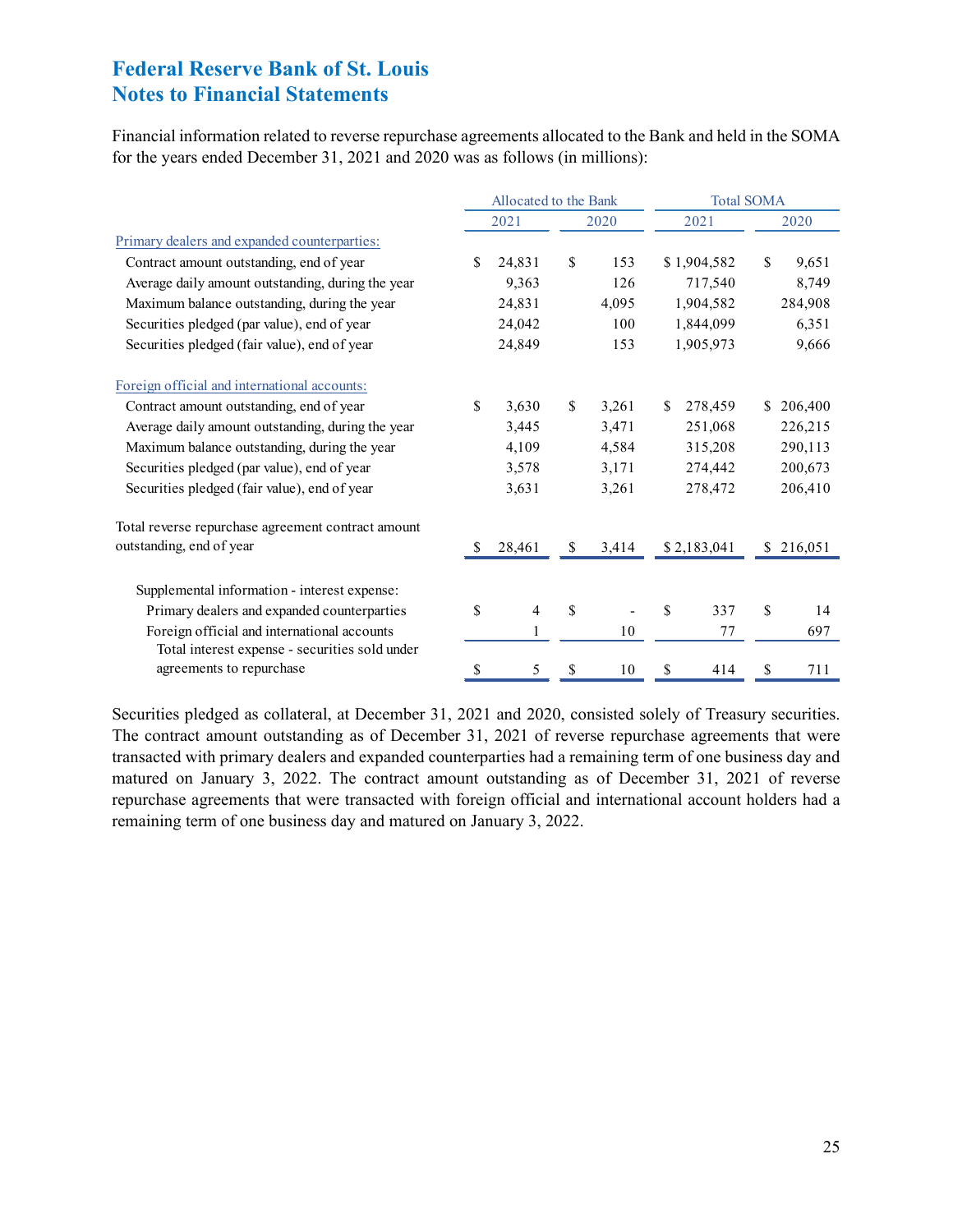December 31, 2021 and 2020 was as follows (in millions): The remaining maturity distribution of Treasury securities, federal agency and GSE MBS, GSE debt securities, repurchase agreements, and reverse repurchase agreements that were allocated to the Bank at

|                                                           | Within 15 |        |     | 16 days to |    | 91 days to 1 |    | Over 1 year |    | Over 5 years |   | Over 10 |    |        |
|-----------------------------------------------------------|-----------|--------|-----|------------|----|--------------|----|-------------|----|--------------|---|---------|----|--------|
|                                                           |           | days   |     | 90 days    |    | year         |    | to 5 years  |    | to 10 years  |   | years   |    | Total  |
| December 31, 2021:                                        |           |        |     |            |    |              |    |             |    |              |   |         |    |        |
| Treasury securities (par value)                           | S         | 717    | \$  | 4,582      | S  | 9,483        | S. | 27,979      | S  | 13,288       | S | 17,645  | \$ | 73,694 |
| Federal agency and GSE                                    |           |        |     |            |    |              |    |             |    |              |   |         |    |        |
| residential MBS (par value) $1$                           |           |        |     |            |    |              |    | 22          |    | 721          |   | 33,236  |    | 33,979 |
| Federal agency and GSE                                    |           |        |     |            |    |              |    |             |    |              |   |         |    |        |
| commercial MBS (par value) <sup>1</sup>                   |           |        |     |            |    |              |    |             |    | 65           |   | 54      |    | 120    |
| GSE debt securities (par value)                           |           |        |     |            |    |              |    |             |    | 28           |   | 3       |    | 31     |
| Securities purchased under agreements                     |           |        |     |            |    |              |    |             |    |              |   |         |    |        |
| to resell (contract amount)                               |           |        |     |            |    |              |    |             |    |              |   |         |    |        |
| Securities sold under agreements                          |           |        |     |            |    |              |    |             |    |              |   |         |    |        |
| to repurchase (contract amount)                           |           | 28,461 |     |            |    |              |    |             |    |              |   |         |    | 28,461 |
| December 31, 2020:                                        |           |        |     |            |    |              |    |             |    |              |   |         |    |        |
| Treasury securities (par value)                           | S         | 788    | \$. | 5,103      | S. | 10,449       | S. | 27,803      | S. | 13,223       | S | 16,718  | S  | 74,084 |
| Federal agency and GSE                                    |           |        |     |            |    |              |    |             |    |              |   |         |    |        |
| residential MBS (par value) $1$<br>Federal agency and GSE |           |        |     |            |    |              |    | 30          |    | 1,068        |   | 30,969  |    | 32,067 |
| commercial MBS (par value) <sup>1</sup>                   |           |        |     |            |    |              |    | 2           |    | 70           |   | 83      |    | 155    |
| GSE debt securities (par value)                           |           |        |     |            |    |              |    |             |    | 29           |   | 8       |    | 37     |
| Securities purchased under agreements                     |           |        |     |            |    |              |    |             |    |              |   |         |    |        |
| to resell (contract amount)                               |           | 16     |     |            |    |              |    |             |    |              |   |         |    | 16     |
| Securities sold under agreements                          |           |        |     |            |    |              |    |             |    |              |   |         |    |        |
| to repurchase (contract amount)                           |           | 3,414  |     |            |    |              |    |             |    |              |   |         |    | 3,414  |

1 The par amount shown for federal agency and GSE residential MBS and commercial MBS is the remaining principal balance of the securities.

 Federal agency and GSE MBS are reported at stated maturity in the table above. The estimated weighted- December 31, 2021 and 2020 were as follows (in years): average life of these securities differs from the stated maturity primarily because it factors in scheduled payments and prepayment assumptions. The estimated weighted-average lives of RMBS and CMBS as of

|                                    | 2021 | 2020 |
|------------------------------------|------|------|
| Estimated weighted-average life of |      |      |
| RMBS.                              | 5.7  | 3.1  |
| <b>CMRS</b>                        | 83   | 8.8  |

The amortized cost and par value of Treasury securities that were loaned from the SOMA under securities lending agreements allocated to the Bank and held in the SOMA at December 31, 2021 and 2020 were as follows (in millions):

|                                      | Allocated to the Bank |      | <b>Total SOMA</b> |           |      |           |
|--------------------------------------|-----------------------|------|-------------------|-----------|------|-----------|
|                                      | 2021                  | 2020 |                   | 2021      | 2020 |           |
| Treasury securities (amortized cost) | 531                   | 531  |                   | \$ 40.737 |      | \$ 33,603 |
| Treasury securities (par value)      | 528                   | 500  |                   | 40.489    |      | 31,635    |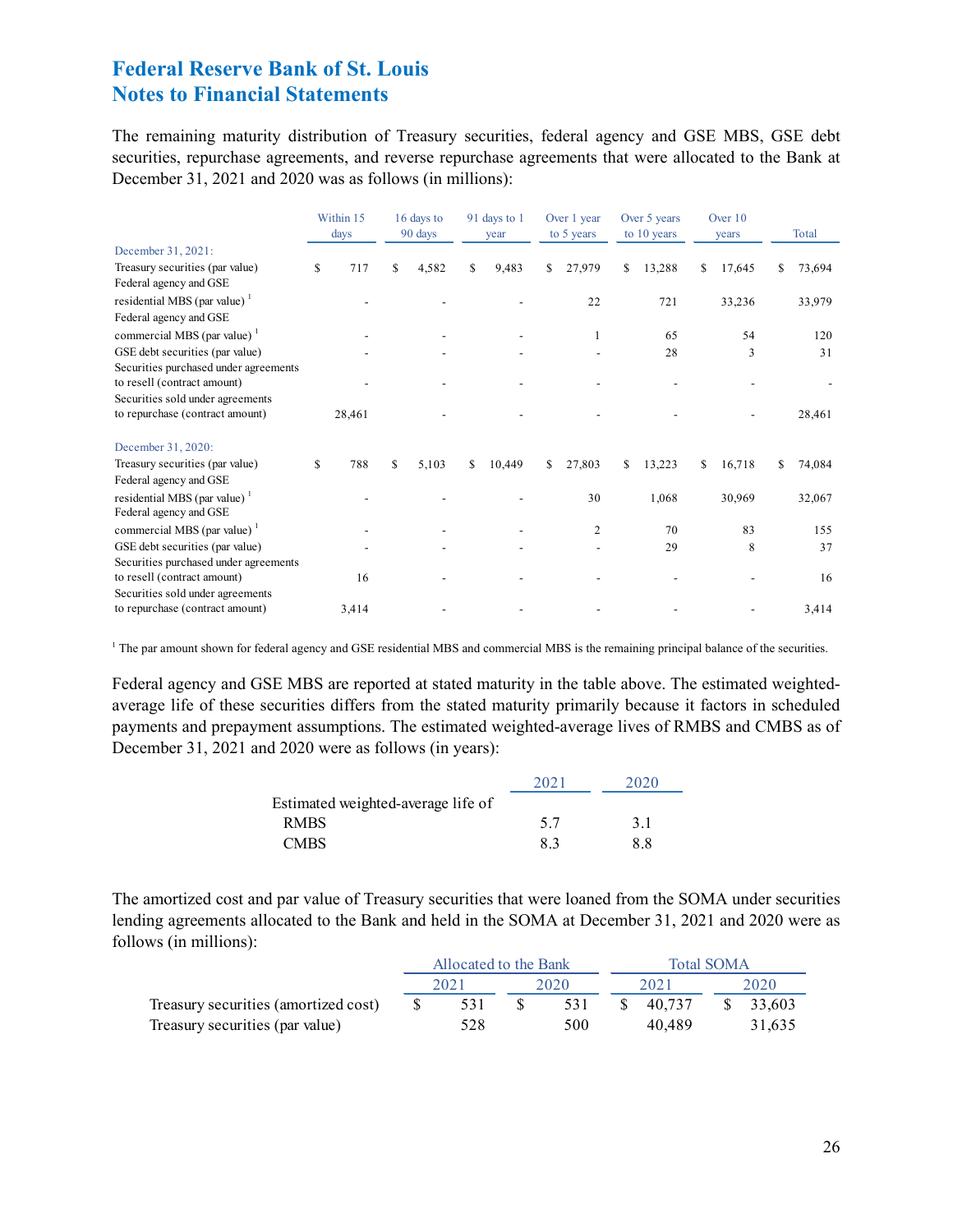Securities pledged as collateral by the counterparties in the securities lending arrangements at December 31, 2021 and 2020 consisted solely of Treasury securities. The securities lending agreements outstanding as of December 31, 2021 had a term of one business day and matured on January 3, 2022.

The FRBNY enters into commitments to buy and sell Treasury securities and federal agency and GSE MBS and records the related securities on a settlement-date basis. As of December 31, 2021, the portions allocated to the Bank and total purchases and sales under outstanding commitments were as follows (in millions):

|                                                                                |   | Allocated to the<br><b>Bank</b> |   | <b>Total SOMA</b> | Contractual settlement<br>dates through |
|--------------------------------------------------------------------------------|---|---------------------------------|---|-------------------|-----------------------------------------|
| Purchases under outstanding commitments<br>Treasury securities<br>TBA RMBS $1$ | S | 61<br>1,287                     | S | 4.674<br>98,724   | January 4, 2022<br>February 17, 2022    |
| Sales under outstanding commitments<br><b>RMBS</b>                             |   |                                 |   | 87                | January 13, 2022                        |

unknown at the time of trade. <sup>1</sup> Total TBA RMBS dollar rolls were \$5,871 million, of which \$77 million was allocated to the Bank. TBA RMBS dollar rolls had contractual settlement dates extending through January 18, 2022. The number and identity of the pools that will be delivered to fulfill the commitment are

RMBS and CMBS commitments are subject to varying degrees of off-balance-sheet market risk and counterparty credit risk that result from their future settlement. The FRBNY requires the posting of cash margin for RMBS commitments as part of its risk management practices used to mitigate the counterparty credit risk.

 agency and GSE MBS portfolio and were immaterial at December 31, 2021 and 2020. Other liabilities FRBNY's obligation to pay for the securities when delivered. The amount of other liabilities allocated to the Bank and held in the SOMA at December 31, 2021 and 2020 was as follows (in millions): Other assets held in the SOMA consist primarily of cash and short-term investments related to the federal include the FRBNY's accrued interest payable related to repurchase agreements transactions, obligations to return cash margin posted by counterparties as collateral under commitments to purchase and sell RMBS, and obligations that arise from the failure of a seller to deliver Treasury securities and RMBS and CMBS to the FRBNY on the settlement date. Although the FRBNY has ownership of and records its investments in Treasury securities and RMBS and CMBS as of the contractual settlement date, it is not obligated to make payment until the securities are delivered, and the amount included in other liabilities represents the

|                                  |      | Allocated to the Bank    |      |                          |      | <b>Total SOMA</b> |  |       |
|----------------------------------|------|--------------------------|------|--------------------------|------|-------------------|--|-------|
|                                  | 2021 |                          | 2020 |                          | 2021 |                   |  | 2020  |
| Other liabilities:               |      |                          |      |                          |      |                   |  |       |
| Accrued interest payable         |      | $\overline{\phantom{a}}$ |      | $\overline{\phantom{a}}$ |      |                   |  |       |
| Cash margin                      |      | 31                       |      | 91                       |      | 2.359             |  | 5.778 |
| Obligations from residential MBS |      |                          |      |                          |      |                   |  |       |
| transaction fails                |      |                          |      |                          |      | 12                |  |       |
| Total other liabilities          |      | 31                       |      | 91                       | S    | 2.374             |  | 5,781 |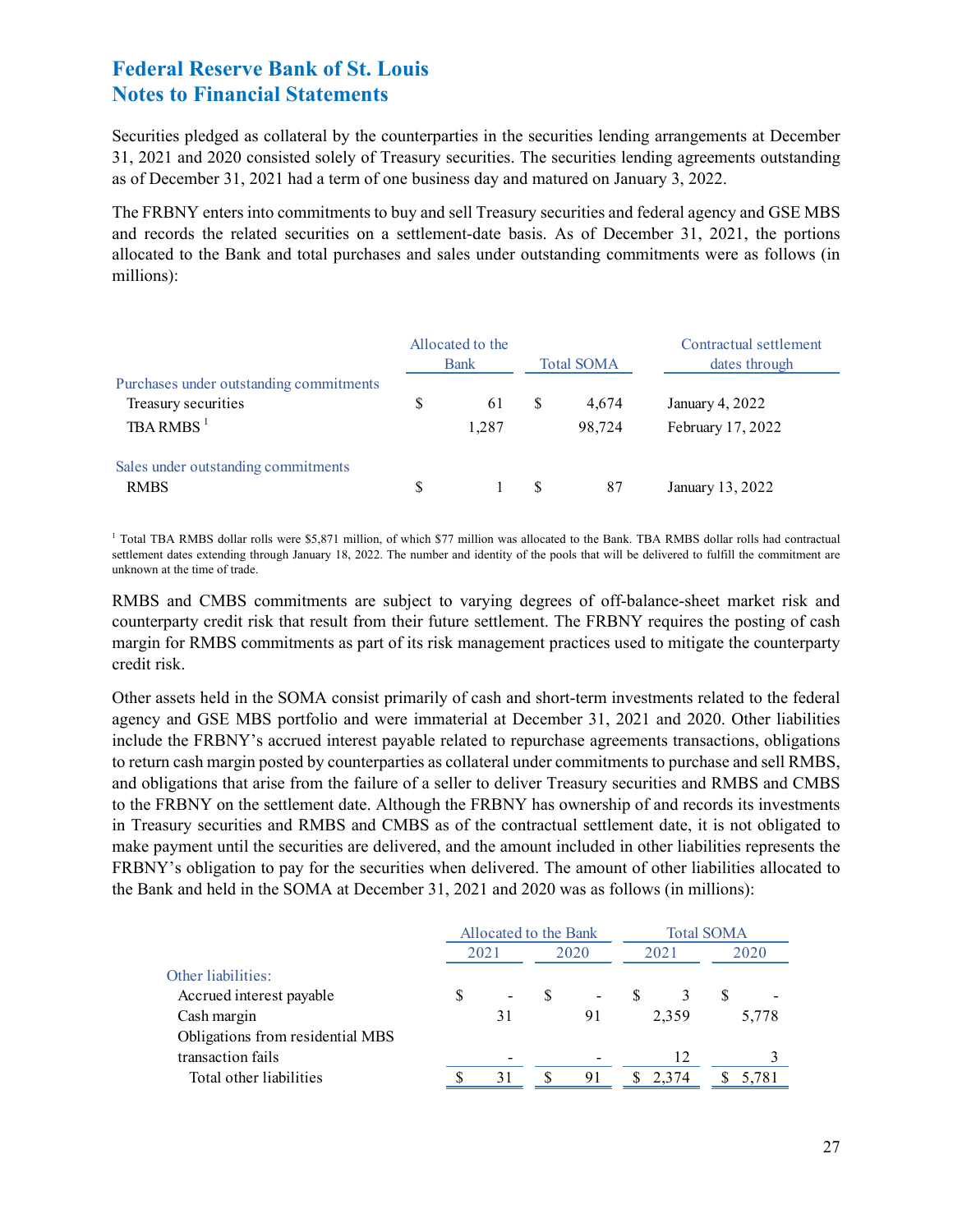Accrued interest receivable on domestic securities held in the SOMA was \$30,929 million and \$29,978 million as of December 31, 2021 and 2020, respectively, of which \$403 million and \$474 million, respectively, was allocated to the Bank. Accrued interest receivable on repurchase agreements was zero and immaterial as of December 31, 2021 and 2020, respectively. These amounts are reported as a component of "System Open Market Account: Accrued interest receivable" in the Statements of Condition.

2020, is summarized as follows (in millions):<br>Allocated to the Bank Information about transactions related to Treasury securities, federal agency and GSE MBS, and GSE debt securities allocated to the Bank and held in the SOMA during the years ended December 31, 2021 and

|                                                          | Allocated to the Bank |              |              |    |                       |  |  |  |  |  |
|----------------------------------------------------------|-----------------------|--------------|--------------|----|-----------------------|--|--|--|--|--|
|                                                          |                       |              |              |    | <b>Total Treasury</b> |  |  |  |  |  |
|                                                          | <b>Bills</b>          | <b>Notes</b> | <b>Bonds</b> |    | securities            |  |  |  |  |  |
| Balance at December 31, 2019                             | 2,421<br>S            | \$18,543     | \$13,553     | \$ | 34,517                |  |  |  |  |  |
| Purchases <sup>1</sup>                                   | 14,804                | 34,536       | 8,785        |    | 58,125                |  |  |  |  |  |
| Sales $1$                                                |                       | (1)          |              |    | (1)                   |  |  |  |  |  |
| Realized gains (losses), net <sup>2</sup>                |                       |              |              |    |                       |  |  |  |  |  |
| Principal payments and maturities                        | (12, 575)             | (6,800)      | (368)        |    | (19, 743)             |  |  |  |  |  |
| Amortization of premiums and accretion of discounts, net | 36                    | (280)        | (162)        |    | (406)                 |  |  |  |  |  |
| Inflation adjustment on inflation-indexed securities     |                       | 28           | 26           |    | 54                    |  |  |  |  |  |
| Annual reallocation adjustment <sup>3</sup>              | 464                   | 3,484        | 1,808        |    | 5,756                 |  |  |  |  |  |
| Subtotal of activity                                     | 2,729                 | 30,967       | 10,089       |    | 43,785                |  |  |  |  |  |
| Balance at December 31, 2020                             | \$<br>5,150           | \$49,510     | \$23,642     | \$ | 78,302                |  |  |  |  |  |
| Purchases <sup>1</sup>                                   | 13,771                | 19,128       | 4,505        |    | 37,404                |  |  |  |  |  |
| Sales $1$                                                |                       | (1)          |              |    | (1)                   |  |  |  |  |  |
| Realized gains (losses), net <sup>2</sup>                |                       |              |              |    |                       |  |  |  |  |  |
| Principal payments and maturities                        | (13, 774)             | (9, 554)     | (570)        |    | (23,898)              |  |  |  |  |  |
| Amortization of premiums and accretion of discounts, net | 3                     | (325)        | (150)        |    | (472)                 |  |  |  |  |  |
| Inflation adjustment on inflation-indexed securities     |                       | 187          | 143          |    | 330                   |  |  |  |  |  |
| Annual reallocation adjustment <sup>3</sup>              | (901)                 | (9,240)      | (4,377)      |    | (14,518)              |  |  |  |  |  |
| Subtotal of activity                                     | (901)                 | 195          | (449)        |    | (1, 155)              |  |  |  |  |  |
| Balance at December 31, 2021                             | 4,249                 | \$49,705     | \$23,193     | \$ | 77,147                |  |  |  |  |  |
| Year-ended December 31, 2020                             |                       |              |              |    |                       |  |  |  |  |  |
| Supplemental information - par value of transactions:    |                       |              |              |    |                       |  |  |  |  |  |
| Purchases <sup>4</sup>                                   | \$14,824              | \$33,220     | 6,805<br>\$  | \$ | 54,849                |  |  |  |  |  |
| Sales                                                    |                       | (1)          |              |    | (1)                   |  |  |  |  |  |
| Year-ended December 31, 2021                             |                       |              |              |    |                       |  |  |  |  |  |
| Supplemental information - par value of transactions:    |                       |              |              |    |                       |  |  |  |  |  |
| Purchases <sup>4</sup>                                   | \$13,774              | \$18,897     | 4,287<br>S   | \$ | 36,958                |  |  |  |  |  |
| Sales                                                    |                       | (1)          |              |    | (1)                   |  |  |  |  |  |

<sup>1</sup> Purchases and sales may include payments and receipts related to principal, premiums, discounts, and inflation compensation adjustments to the basis of inflation-indexed securities. The amount reported as sales includes the realized gains and losses on such transactions.

<sup>2</sup> Realized gains (losses), net is the offset of the amount of realized gains and losses included in the reported sales amount.

<sup>3</sup> Reflects the annual adjustment to the Bank's allocated portion of the related SOMA securities that results from the annual settlement of the interdistrict settlement account, as discussed in Note 3j.

4 Includes inflation compensation.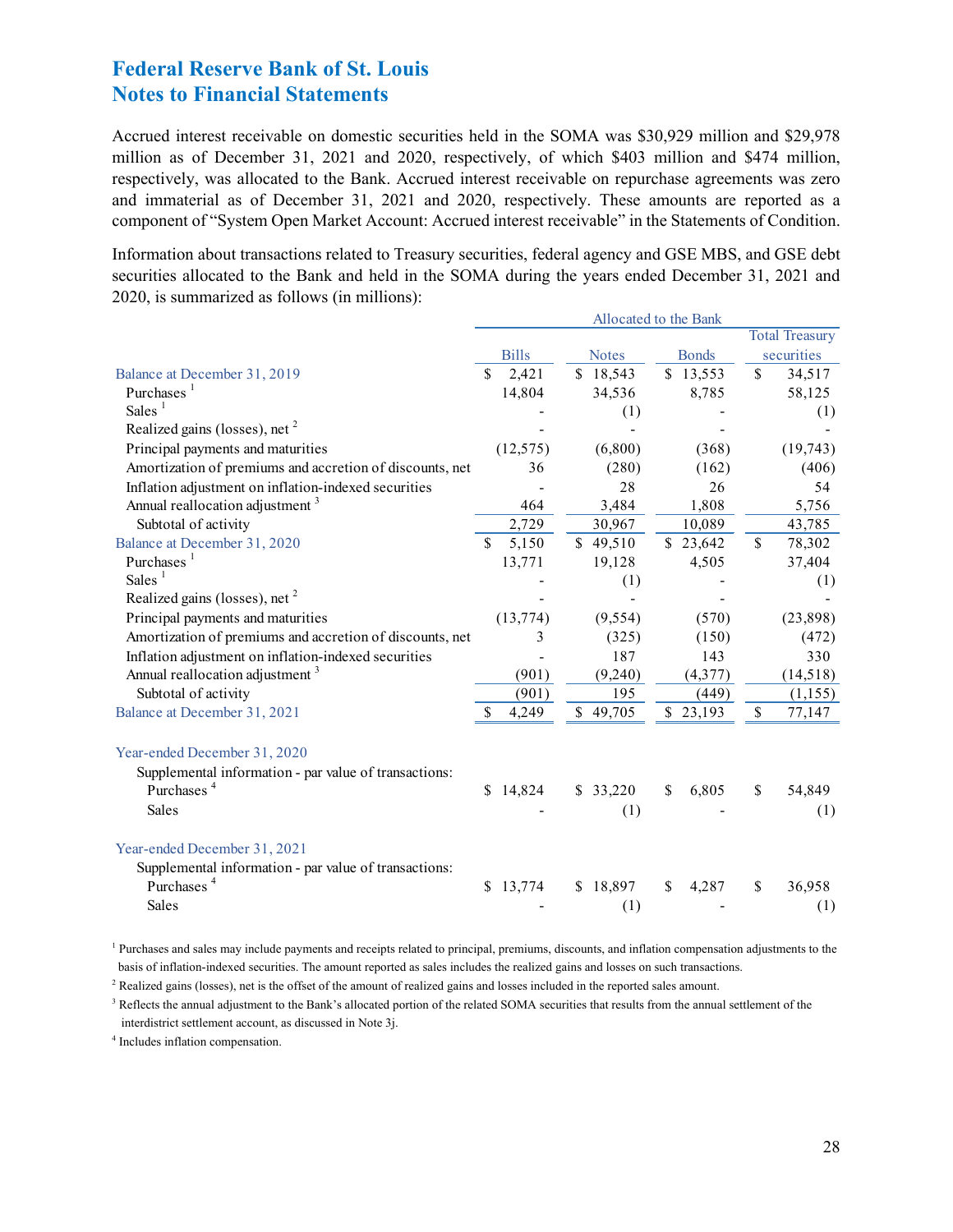|                                                          |              |              | <b>Total SOMA</b> |                       |
|----------------------------------------------------------|--------------|--------------|-------------------|-----------------------|
|                                                          |              |              |                   | <b>Total Treasury</b> |
|                                                          | <b>Bills</b> | <b>Notes</b> | <b>Bonds</b>      | securities            |
| Balance at December 31, 2019                             | \$168,461    | \$1,290,201  | 942,942<br>\$     | \$2,401,604           |
| Purchases <sup>1</sup>                                   | 961,511      | 2,297,336    | 586,011           | 3,844,858             |
| Sales <sup>1</sup>                                       |              | (53)         |                   | (53)                  |
| Realized gains (losses), net <sup>2</sup>                |              | 2            |                   | 2                     |
| Principal payments and maturities                        | (806, 405)   | (437,890)    | (23,880)          | (1,268,175)           |
| Amortization of premiums and accretion of discounts, net | 2,370        | (17,816)     | (10, 447)         | (25,893)              |
| Inflation adjustment on inflation-indexed securities     |              | 1,796        | 1,732             | 3,528                 |
| Subtotal of activity                                     | 157,476      | 1,843,375    | 553,416           | 2,554,267             |
| Balance at December 31, 2020                             | \$325,937    | \$3,133,576  | \$1,496,358       | \$4,955,871           |
| Purchases <sup>1</sup>                                   | 996,069      | 1,380,267    | 324,921           | 2,701,257             |
| Sales $1$                                                |              | (50)         |                   | (50)                  |
| Realized gains (losses), net <sup>2</sup>                |              |              |                   |                       |
| Principal payments and maturities                        | (996, 284)   | (691, 911)   | (42, 195)         | (1,730,390)           |
| Amortization of premiums and accretion of discounts, net | 234          | (23, 435)    | (10,772)          | (33, 973)             |
| Inflation adjustment on inflation-indexed securities     |              | 14,029       | 10,682            | 24,711                |
| Subtotal of activity                                     | 19           | 678,900      | 282,636           | 961,555               |
| Balance at December 31, 2021                             | \$325,956    | \$3,812,476  | \$1,778,994       | \$5,917,426           |
| Year-ended December 31, 2020                             |              |              |                   |                       |
| Supplemental information - par value of transactions:    |              |              |                   |                       |
| Purchases <sup>3</sup>                                   | \$962,924    | \$2,209,074  | 452,695<br>S.     | \$3,624,693           |
| Sales                                                    |              | (50)         |                   | (50)                  |
| Year-ended December 31, 2021                             |              |              |                   |                       |
| Supplemental information - par value of transactions:    |              |              |                   |                       |
| Purchases <sup>3</sup>                                   | \$996,284    | \$1,363,886  | 309,172<br>S.     | \$2,669,342           |
| Sales                                                    |              | (50)         |                   | (50)                  |

<sup>1</sup> Purchases and sales may include payments and receipts related to principal, premiums, discounts, and inflation compensation adjustments to the basis of inflation-indexed securities. The amount reported as sales includes the realized gains and losses on such transactions.

<sup>2</sup> Realized gains (losses), net is the offset of the amount of realized gains and losses included in the reported sales amount.

<sup>3</sup> Includes inflation compensation.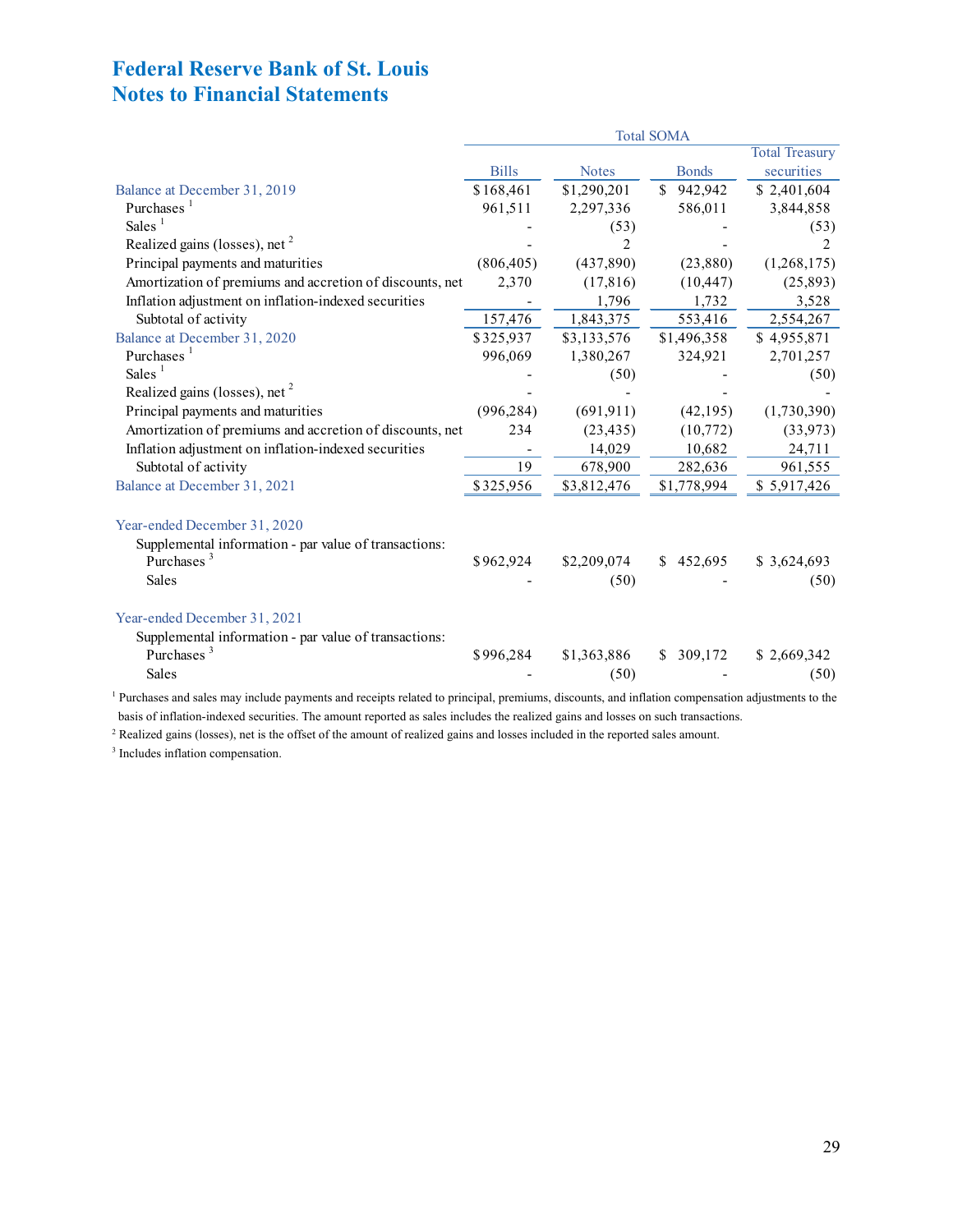|                                                          |             |               | Allocated to the Bank |                |                      |              |                 |
|----------------------------------------------------------|-------------|---------------|-----------------------|----------------|----------------------|--------------|-----------------|
|                                                          |             |               |                       |                | <b>Total federal</b> |              |                 |
|                                                          | Residential | Commercial    |                       |                | agency and           |              | <b>GSE</b> debt |
|                                                          | <b>MBS</b>  |               | <b>MBS</b>            | <b>GSE MBS</b> |                      |              | securities      |
| Balance at December 31, 2019                             | \$20,797    | $\mathcal{S}$ |                       | \$             | 20,797               | \$           | 38              |
| Purchases <sup>1</sup>                                   | 20,747      |               | 170                   |                | 20,917               |              |                 |
| Sales <sup>1</sup>                                       | (3)         |               |                       |                | (3)                  |              |                 |
| Realized gains (losses), net <sup>2</sup>                |             |               |                       |                |                      |              |                 |
| Principal payments and maturities                        | (10,314)    |               | (5)                   |                | (10,319)             |              |                 |
| Amortization of premiums and accretion of discounts, net | (362)       |               | (1)                   |                | (363)                |              |                 |
| Annual reallocation adjustment <sup>3</sup>              | 2,295       |               | 9                     |                | 2,304                |              | 4               |
| Subtotal of activity                                     | 12,363      |               | 173                   |                | 12,536               |              | $\overline{4}$  |
| Balance at December 31, 2020                             | \$33,160    | \$            | 173                   | \$.            | 33,333               | \$           | 42              |
| Purchases $1$                                            | 20,118      |               | 5                     |                | 20,123               |              |                 |
| Sales $1$                                                | (4)         |               |                       |                | (4)                  |              |                 |
| Realized gains (losses), net <sup>2</sup>                |             |               |                       |                |                      |              |                 |
| Principal payments and maturities                        | (11,621)    |               | (13)                  |                | (11, 634)            |              |                 |
| Amortization of premiums and accretion of discounts, net | (428)       |               | (2)                   |                | (430)                |              | (1)             |
| Annual reallocation adjustment <sup>3</sup>              | (6,349)     |               | (30)                  |                | (6,379)              |              | (7)             |
| Subtotal of activity                                     | 1,716       |               | (40)                  |                | 1,676                |              | (8)             |
| Balance at December 31, 2021                             | \$ 34,876   | $\$$          | 133                   | \$             | 35,009               | $\mathbb{S}$ | 34              |
| Year-ended December 31, 2020                             |             |               |                       |                |                      |              |                 |
| Supplemental information - par value of transactions:    |             |               |                       |                |                      |              |                 |
| Purchases                                                | \$19,907    | $\mathcal{S}$ | 153                   | \$             | 20,060               | \$           |                 |
| Sales                                                    | (2)         |               |                       |                | (2)                  |              |                 |
| Year-ended December 31, 2021                             |             |               |                       |                |                      |              |                 |
| Supplemental information - par value of transactions:    |             |               |                       |                |                      |              |                 |
| Purchases                                                | \$19,686    | \$            | 5                     | \$             | 19,691               | \$           |                 |
| Sales                                                    | (3)         |               |                       |                | (3)                  |              |                 |
|                                                          |             |               |                       |                |                      |              |                 |

<sup>1</sup> Purchases and sales may include payments and receipts related to principal, premiums, and discounts. The amount reported as sales includes the realized gains and losses on such transactions. Purchases and sales exclude MBS TBA transactions that are settled on a net basis.

<sup>2</sup> Realized gains (losses), net is the offset of the amount of realized gains and losses included in the reported sales amount.

<sup>3</sup> Reflects the annual adjustment to the Bank's allocated portion of the related SOMA securities that results from the annual settlement of the interdistrict settlement account, as discussed in Note 3j.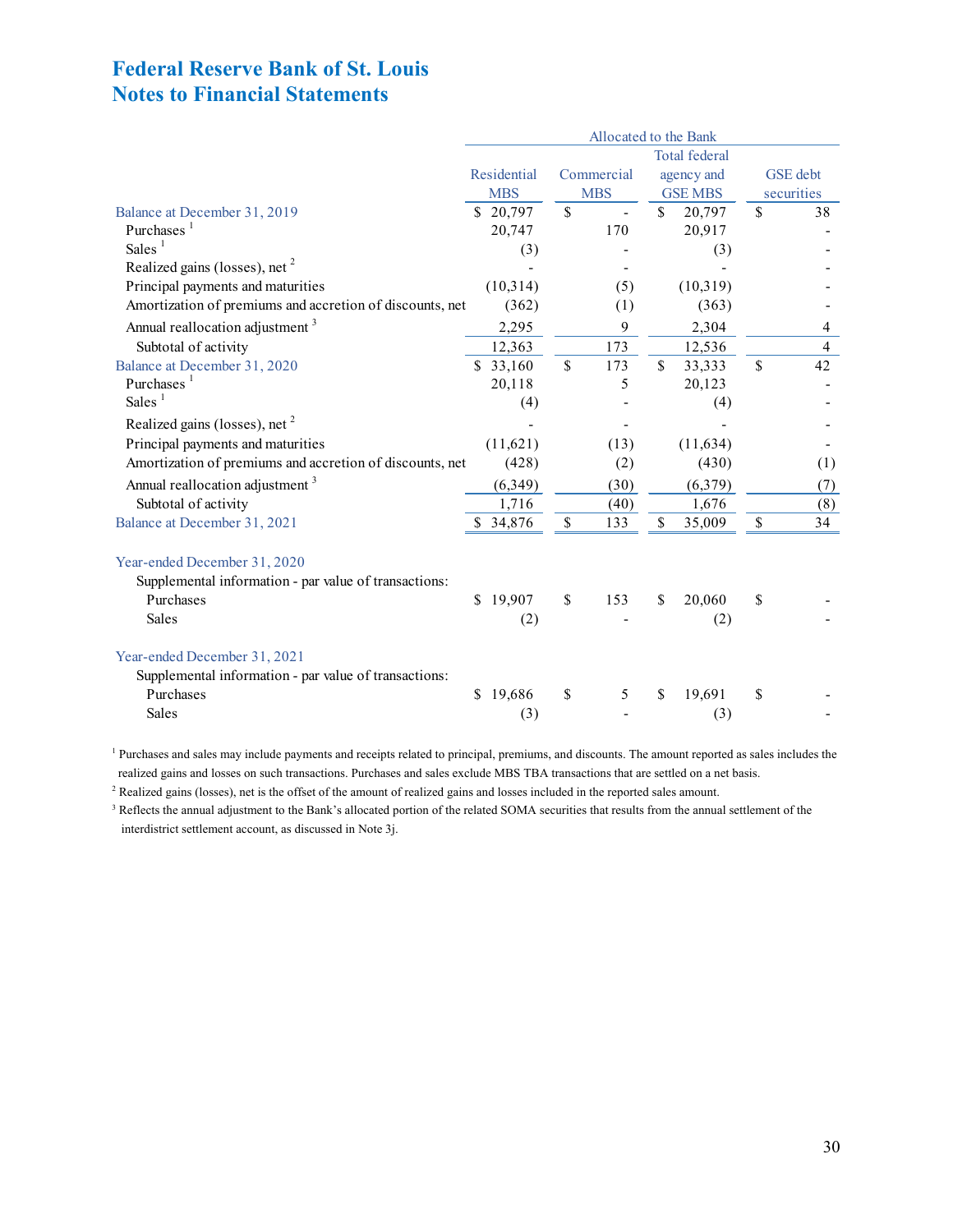|                                                          |             |               |            | <b>Total SOMA</b>    |              |            |
|----------------------------------------------------------|-------------|---------------|------------|----------------------|--------------|------------|
|                                                          |             |               |            | <b>Total federal</b> |              |            |
|                                                          | Residential |               | Commercial | agency and           |              | GSE debt   |
|                                                          | <b>MBS</b>  |               | <b>MBS</b> | <b>GSE MBS</b>       |              | securities |
| Balance at December 31, 2019                             | \$1,446,989 | $\mathbb{S}$  |            | \$1,446,989          | $\mathbb{S}$ | 2,657      |
| Purchases <sup>1</sup>                                   | 1,335,062   |               | 11,375     | 1,346,437            |              |            |
| Sales <sup>1</sup>                                       | (167)       |               |            | (167)                |              |            |
| Realized gains (losses), net <sup>2</sup>                | 5           |               |            | 5                    |              |            |
| Principal payments and maturities                        | (659,968)   |               | (330)      | (660, 298)           |              |            |
| Amortization of premiums and accretion of discounts, net | (23, 168)   |               | (83)       | (23,251)             |              | (23)       |
| Subtotal of activity                                     | 651,764     |               | 10,962     | 662,726              |              | (23)       |
| Balance at December 31, 2020                             | \$2,098,753 | \$            | 10,962     | \$2,109,715          | $\mathbb{S}$ | 2,634      |
| Purchases <sup>1</sup>                                   | 1,444,058   |               | 328        | 1,444,386            |              |            |
| Sales <sup>1</sup>                                       | (255)       |               |            | (255)                |              |            |
| Realized gains (losses), net <sup>2</sup>                |             |               |            |                      |              |            |
| Principal payments and maturities                        | (836, 672)  |               | (916)      | (837,588)            |              |            |
| Amortization of premiums and accretion of discounts, net | (30, 828)   |               | (163)      | (30,991)             |              | (24)       |
| Subtotal of activity                                     | 576,304     |               | (751)      | 575,553              |              | (24)       |
| Balance at December 31, 2021                             | \$2,675,057 | <sup>\$</sup> | 10,211     | \$2,685,268          | \$           | 2,610      |
| Year-ended December 31, 2020                             |             |               |            |                      |              |            |
| Supplemental information - par value of transactions:    |             |               |            |                      |              |            |
| Purchases                                                | \$1,281,077 | \$            | 10,170     | \$1,291,247          | \$           |            |
| Sales                                                    | (158)       |               |            | (158)                |              |            |
| Year-ended December 31, 2021                             |             |               |            |                      |              |            |
| Supplemental information - par value of transactions:    |             |               |            |                      |              |            |
| Purchases                                                | \$1,413,602 | \$            | 313        | \$1,413,915          | \$           |            |
| Sales                                                    | (248)       |               |            | (248)                |              |            |
|                                                          |             |               |            |                      |              |            |

<sup>1</sup> Purchases and sales may include payments and receipts related to principal, premiums, and discounts. The amount reported as sales includes the realized gains and losses on such transactions. Purchases and sales exclude MBS TBA transactions that are settled on a net basis.

<sup>2</sup> Realized gains (losses), net is the offset of the amount of realized gains and losses included in the reported sales amount.

#### **b. Foreign Currency Denominated Investments**

 The FRBNY conducts foreign currency operations and, on behalf of the Reserve Banks, holds the resulting three types of foreign currency denominated investments in the SOMA.

 The FRBNY holds foreign currency deposits with foreign central banks and with the Bank for International to purchase government debt securities for which the accepted collateral is the debt instruments issued by Settlements (BIS). The FRBNY also invests in foreign government debt instruments of France, Germany, the Netherlands, and Japan. These foreign government debt instruments are backed by the full faith and credit of the issuing foreign governments. In addition, the FRBNY may enter into repurchase agreements a foreign government.

 The Bank's allocated share of activity related to foreign currency denominated investments was 1.902 percent and 1.639 percent at December 31, 2021 and 2020, respectively.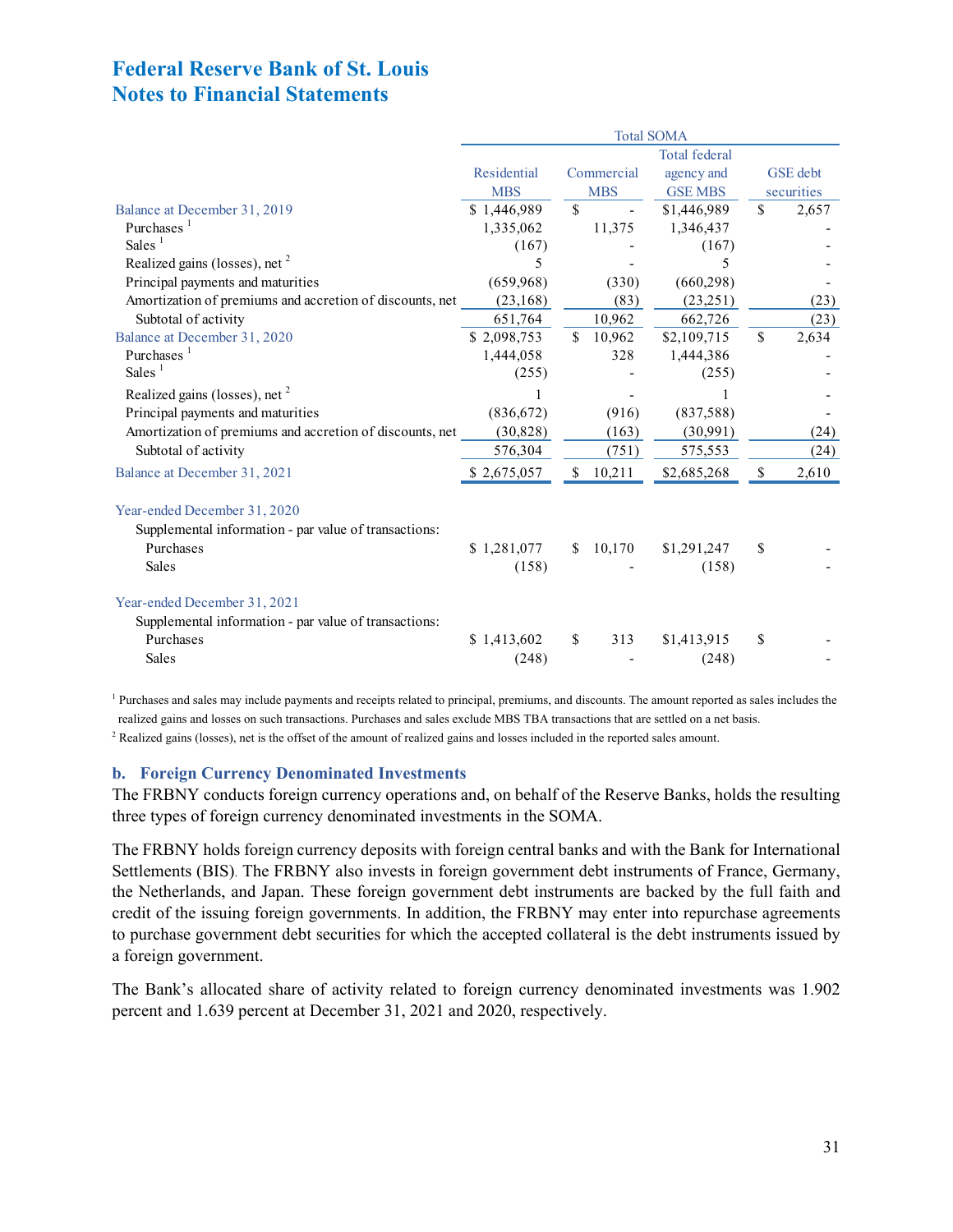Information about foreign currency denominated investments recorded at amortized cost and valued at foreign currency market exchange rates allocated to the Bank and held in the SOMA at December 31, 2021 and 2020 was as follows (in millions):

|                                      |    | Allocated to the Bank |   |      | <b>Total SOMA</b> |        |    |        |  |  |
|--------------------------------------|----|-----------------------|---|------|-------------------|--------|----|--------|--|--|
|                                      |    | 2021                  |   | 2020 |                   | 2021   |    | 2020   |  |  |
| Euro:                                |    |                       |   |      |                   |        |    |        |  |  |
| Foreign currency deposits            | \$ | 125                   | S | 108  | S                 | 6.576  | \$ | 6,597  |  |  |
| Dutch government debt instruments    |    | 34                    |   | 45   |                   | 1,791  |    | 2,738  |  |  |
| French government debt instruments   |    | 55                    |   | 45   |                   | 2.910  |    | 2,746  |  |  |
| German government debt instruments   |    | 18                    |   | 17   |                   | 932    |    | 1,066  |  |  |
| Japanese yen:                        |    |                       |   |      |                   |        |    |        |  |  |
| Foreign currency deposits            | S  | 144                   | S | 139  | S                 | 7,564  | \$ | 8,436  |  |  |
| Japanese government debt instruments |    | 11                    |   | 10   |                   | 557    |    | 621    |  |  |
| Total                                |    | 387                   | S | 364  | \$                | 20,330 | \$ | 22,204 |  |  |

At December 31, 2021 and 2020, there were no repurchase agreements outstanding and, consequently, no related foreign securities held as collateral.

 Net interest income earned on foreign currency denominated investments and allocated to the Bank for the years ended December 31, 2021 and 2020 was immaterial.

|                                    | <b>Total SOMA</b> |      |    |      |  |  |  |  |  |
|------------------------------------|-------------------|------|----|------|--|--|--|--|--|
|                                    |                   | 2021 |    | 2020 |  |  |  |  |  |
| Net interest income: $\frac{1}{1}$ |                   |      |    |      |  |  |  |  |  |
| Euro                               |                   | (44) | -S | (40) |  |  |  |  |  |
| Japanese yen                       |                   |      |    |      |  |  |  |  |  |
| Total net interest income          |                   | 45   |    |      |  |  |  |  |  |

 respectively, of which \$1 million for each year was allocated to the Bank. <sup>1</sup> As a result of negative interest rates in certain foreign currency denominated investments held in the SOMA, interest income on foreign currency denominated investments, net contains negative interest of \$55 million and \$51 million for the years ended December 31, 2021 and 2020,

Accrued interest receivable on foreign currency denominated investments, net was \$47 million and \$74 million as of December 31, 2021 and 2020, respectively, of which \$1 million each year was allocated to the Bank. These amounts are reported as a component of "System Open Market Account: Accrued interest receivable" in the Statements of Condition.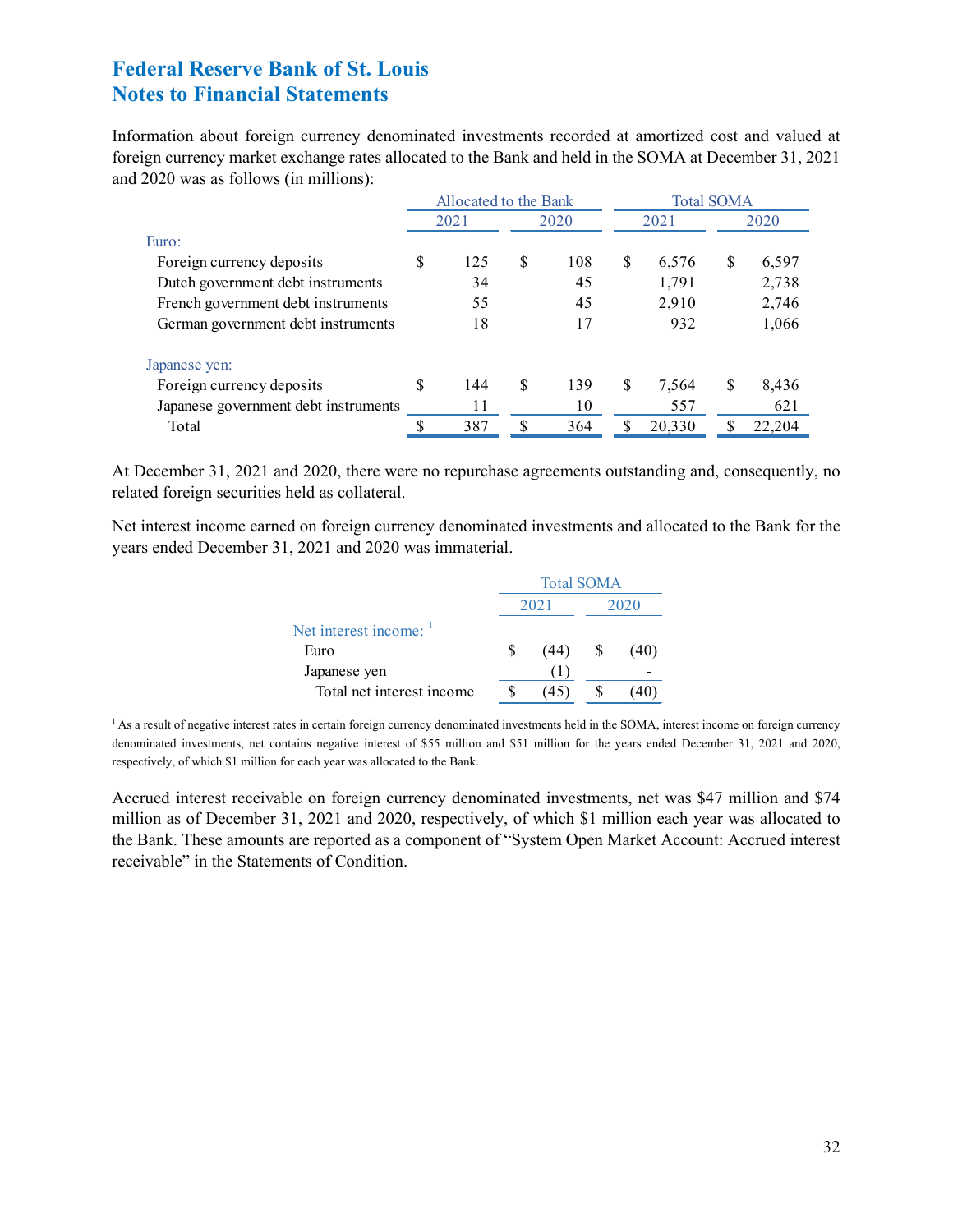the Bank at December 31, 2021 and 2020 was as follows (in millions): The remaining maturity distribution of foreign currency denominated investments that were allocated to

|                    | Within 15 |    | 16 days to     |    | 91 days to 1 |            | Over 1 year |               | Over 5 years |       |     |
|--------------------|-----------|----|----------------|----|--------------|------------|-------------|---------------|--------------|-------|-----|
|                    | days      |    | 90 days        |    | year         | to 5 years |             | to $10$ years |              | Total |     |
| December 31, 2021: |           |    |                |    |              |            |             |               |              |       |     |
| Euro               | \$<br>41  | \$ | $\blacksquare$ | \$ | 101          | \$         | 41          | \$            | 49           | S     | 232 |
| Japanese yen       | 144       |    |                |    | 10           |            |             |               |              |       | 155 |
| Total              | \$<br>185 | \$ |                | S  | 111          | S          | 41          | S             | 49           | S     | 387 |
| December 31, 2020: |           |    |                |    |              |            |             |               |              |       |     |
| Euro               | \$<br>27  | S  | $\overline{4}$ | \$ | 95           | S          | 36          | S             | 53           | S     | 215 |
| Japanese yen       | 139       |    | Q              |    |              |            |             |               |              |       | 149 |
| Total              | \$<br>166 | S  | 13             | \$ | 96           | \$         | 36          | \$            | 53           | \$.   | 364 |

There were no foreign exchange contracts related to foreign currency operations outstanding as of December 31, 2021.

 maturities of foreign government debt instruments of \$3,043 million, \$13 million, and \$3,443 million, respectively, of which \$56 million of purchases and \$64 million of maturities were allocated to the Bank. There were immaterial sales of foreign government debt instruments in 2021, which include immaterial realized gains. The FRBNY enters into commitments to buy foreign government debt instruments and records the related securities on a settlement-date basis. As of December 31, 2021, there were no outstanding commitments to purchase foreign government debt instruments. There were no foreign exchange contracts related to foreign currency operations outstanding as of December 31, 2021. During 2021, there were purchases, sales, and

 to varying degrees of off-balance-sheet market risk and counterparty credit risk that result from their future In connection with its foreign currency activities, the FRBNY may enter into transactions that are subject settlement. The FRBNY controls these risks by obtaining credit approvals, establishing transaction limits, receiving collateral in some cases, and performing monitoring procedures.

#### **c. Central Bank Liquidity Swaps**

#### *U.S. Dollar Liquidity Swaps*

 The FOMC authorized and directed the FRBNY to expand standing U.S. dollar liquidity swap arrangements at December 31, 2021 and 2020, respectively. with the Bank of Canada, the Bank of England, the Bank of Japan, the European Central Bank, and the Swiss National Bank as well as establish temporary swap U.S. dollar liquidity lines to the Reserve Bank of Australia, Banco Central de Brasil, Danmarks Nationalbank, the Bank of Korea, Banco de Mexico, the Norges Bank, the Reserve Bank of New Zealand, the Monetary Authority of Singapore, and Sveriges Riksbank. The Bank's allocated share of U.S. dollar liquidity swaps was 1.902 percent and 1.639 percent

 2020 was \$3,340 million and \$17,883 million, respectively, of which \$64 million and \$293 million, The total foreign currency held in the SOMA under U.S. dollar liquidity swaps at December 31, 2021 and respectively, was allocated to the Bank.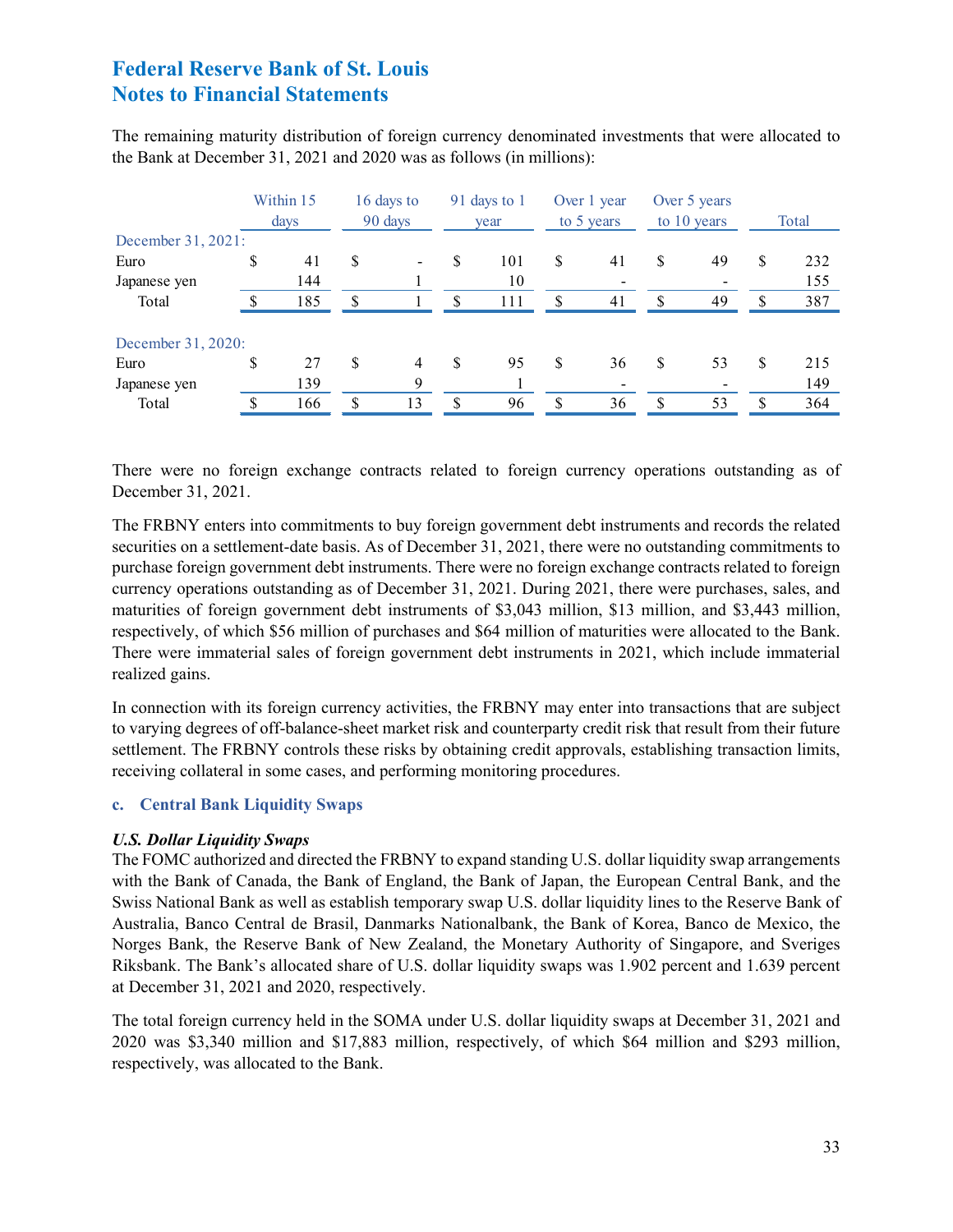December 31, 2021 and 2020 was as follows (in millions): The remaining maturity distribution of U.S. dollar liquidity swaps that were allocated to the Bank at

|                                |                   |    |                       | 2021 |       |    |                   |                              | 2020                  |     |  |       |
|--------------------------------|-------------------|----|-----------------------|------|-------|----|-------------------|------------------------------|-----------------------|-----|--|-------|
| Currency swap<br>transacted in | Within 15<br>days |    | 16 days to<br>90 days |      | Total |    | Within 15<br>days |                              | 16 days to<br>90 days |     |  | Total |
| Danish krone                   |                   | -  |                       | $\,$ |       |    |                   | $\qquad \qquad \blacksquare$ |                       | h   |  |       |
| Euro                           |                   | 18 |                       |      |       | 18 |                   | 51                           |                       | 17  |  | 68    |
| Mexican peso                   |                   |    |                       |      |       |    |                   |                              |                       | 19  |  | 19    |
| Singapore dollar               |                   |    |                       |      |       |    |                   | 16                           |                       | 20  |  | 36    |
| Swiss franc                    |                   | 45 |                       |      |       | 45 |                   | 50                           |                       | 114 |  | 164   |
| Total                          |                   | 63 |                       |      |       | 64 |                   | 117                          |                       | 176 |  | 293   |

 Net income earned on U.S. dollar liquidity swaps is reported as "System Open Market Account: Central bank liquidity swaps" in the Statements of Operations.

#### *Foreign Currency Liquidity Swaps*

 At December 31, 2021 and 2020, there was no balance outstanding related to foreign currency liquidity swaps.

#### **d. Fair Value of SOMA Assets and Liabilities**

 The fair value amounts below are presented solely for informational purposes and are not intended to the central bank, to meet their financial obligations and responsibilities. Because SOMA securities are Condition and the changes in cumulative unrealized gains (losses) are not recognized in the Statements of comply with the fair value disclosures required by FASB ASC 820, *Fair Value Measurement*. Although the fair value of SOMA security holdings can be substantially greater than or less than the recorded value at any point in time, these unrealized gains or losses have no effect on the ability of the Reserve Banks, as recorded at amortized cost, cumulative unrealized gains (losses) are not recognized in the Statements of Operations.

 government debt instruments held in the SOMA is subject to market risk, arising from movements in market variables such as interest rates and credit risk. The fair value of federal agency and GSE MBS is also foreign government debt instruments is also affected by currency risk. Based on evaluations performed as The fair value of the Treasury securities, federal agency and GSE MBS, GSE debt securities, and foreign affected by the expected rate of prepayments of mortgage loans underlying the securities. The fair value of of December 31, 2021 and 2020, there are no credit impairments of SOMA securities holdings.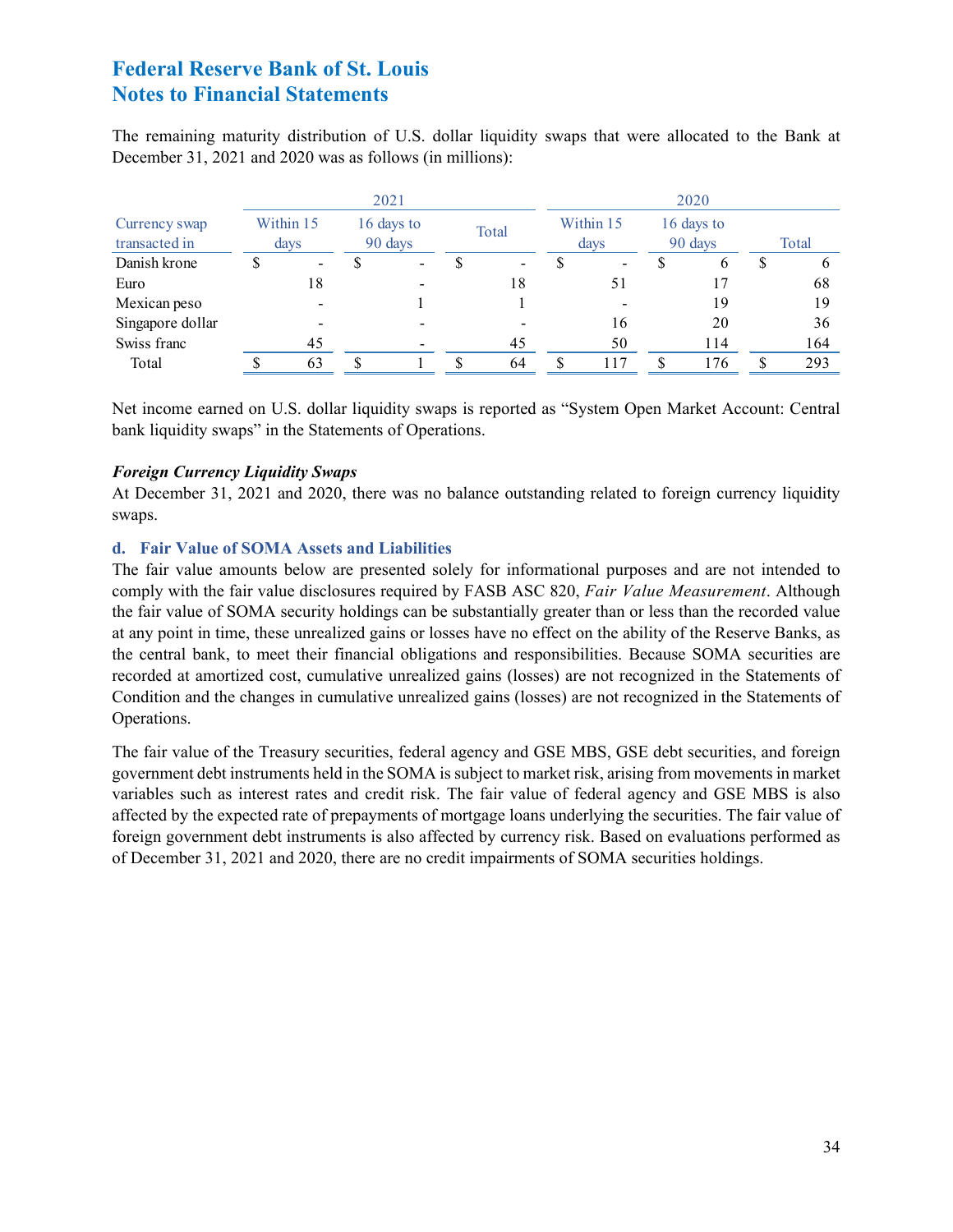### **Federal Reserve Bank of St. Louis Federal Statements**

 in the SOMA at December 31, 2021 and 2020 (in millions): The following table presents the amortized cost, fair value, and cumulative unrealized gains (losses) on the Treasury securities, federal agency and GSE MBS, and GSE debt securities allocated to the Bank and held

|                                                   | Allocated to the Bank |           |    |            |    |                  |    |           |             |            |    |                  |
|---------------------------------------------------|-----------------------|-----------|----|------------|----|------------------|----|-----------|-------------|------------|----|------------------|
|                                                   |                       |           |    | 2021       |    |                  |    |           |             | 2020       |    |                  |
|                                                   |                       |           |    |            |    | Cumulative       |    |           |             |            |    | Cumulative       |
|                                                   |                       | Amortized |    |            |    | unrealized gains |    | Amortized |             |            |    | unrealized gains |
|                                                   |                       | cost      |    | Fair value |    | (losses), net    |    | cost      |             | Fair value |    | (losses), net    |
| Treasury securities                               |                       |           |    |            |    |                  |    |           |             |            |    |                  |
| <b>Bills</b>                                      | \$                    | 4,249     | S  | 4,249      | S  |                  | S  | 5,150     | S           | 5,150      | \$ |                  |
| Notes                                             |                       | 49,705    |    | 49,574     |    | (131)            |    | 49,510    |             | 50,432     |    | 922              |
| Bonds                                             |                       | 23,193    |    | 25,080     |    | 1,887            |    | 23,642    |             | 27,439     |    | 3,797            |
| Total Treasury securities                         |                       | 77,147    |    | 78,903     |    | 1,756            |    | 78,302    |             | 83,021     |    | 4,719            |
| Federal agency and GSE MBS                        |                       |           |    |            |    |                  |    |           |             |            |    |                  |
| Residential                                       | \$                    | 34,876    | S  | 34,780     | S  | (96)             | S  | 33,160    | S           | 34,016     | \$ | 856              |
| Commercial                                        |                       | 133       |    | 131        |    | (2)              |    | 173       |             | 176        |    | 3                |
| Total federal agency and GSE MBS                  |                       | 35,009    |    | 34,911     |    | (98)             |    | 33,333    |             | 34,192     |    | 859              |
| GSE debt securities                               |                       | 34        |    | 43         |    | 9                |    | 42        |             | 56         |    | 14               |
| Total domestic SOMA portfolio securities holdings | \$.                   | 112,190   | \$ | 113,857    | \$ | 1,667            | \$ | 111,677   | s           | 117,269    | S  | 5,592            |
| Memorandum-Commitments for purchases of:          |                       |           |    |            |    |                  |    |           |             |            |    |                  |
| Treasury securities <sup>1</sup>                  | \$                    | 61        | S  | 61         | S  |                  | S  | 83        | $\mathbf S$ | 83         | \$ |                  |
| Federal agency and GSE MBS <sup>1</sup>           |                       | 1,287     |    | 1,287      |    |                  |    | 3,194     |             | 3,209      |    | 15               |
| Memorandum—Commitments for sales of:              |                       |           |    |            |    |                  |    |           |             |            |    |                  |
| Treasury securities <sup>2</sup>                  | \$                    |           | S  |            | S  |                  | S  |           | \$          |            | S  |                  |
| Federal agency and GSE MBS <sup>2</sup>           |                       |           |    |            |    |                  |    |           |             |            |    |                  |

 $^\mathrm{l}$  The amortized cost column presents unsettled purchase costs.

 $1$  The amortized cost column presents unsettled sales proceeds.

|                                                   | <b>Total SOMA</b> |              |            |              |    |                  |     |             |     |             |                  |                         |
|---------------------------------------------------|-------------------|--------------|------------|--------------|----|------------------|-----|-------------|-----|-------------|------------------|-------------------------|
|                                                   |                   |              |            | 2021         |    |                  |     |             |     | 2020        |                  |                         |
|                                                   |                   |              | Cumulative |              |    |                  |     |             |     | Cumulative  |                  |                         |
|                                                   |                   | Amortized    |            |              |    | unrealized gains |     | Amortized   |     |             | unrealized gains |                         |
|                                                   |                   | cost         |            | Fair value   |    | (losses), net    |     | cost        |     | Fair value  |                  | $(\text{losses})$ , net |
| Treasury securities                               |                   |              |            |              |    |                  |     |             |     |             |                  |                         |
| <b>Bills</b>                                      | s                 | 325,956      | \$         | 325,929      | S  | (27)             |     | 325,937     | S   | 325,974     | \$               | 37                      |
| Notes                                             |                   | 3,812,476    |            | 3,802,434    |    | (10,042)         |     | 3,133,576   |     | 3,191,929   |                  | 58,353                  |
| Bonds                                             |                   | 1,778,994    |            | 1,923,692    |    | 144,698          |     | 1,496,358   |     | 1,736,653   |                  | 240,295                 |
| Total Treasury securities                         |                   | 5,917,426    |            | 6,052,055    |    | 134,629          |     | 4,955,871   |     | 5,254,556   |                  | 298,685                 |
| Federal agency and GSE MBS                        |                   |              |            |              |    |                  |     |             |     |             |                  |                         |
| Residential                                       |                   | \$2,675,057  |            | \$2,667,752  | \$ | (7,305)          |     | \$2,098,753 |     | \$2,152,965 | S                | 54,212                  |
| Commercial                                        |                   | 10,211       |            | 10,068       |    | (143)            |     | 10,962      |     | 11,152      |                  | 190                     |
| Total federal agency and GSE MBS                  |                   | 2,685,268    |            | 2,677,820    |    | (7, 448)         |     | 2,109,715   |     | 2,164,117   |                  | 54,402                  |
| GSE debt securities                               |                   | 2,610        |            | 3,298        |    | 688              |     | 2,634       |     | 3,544       |                  | 910                     |
| Total domestic SOMA portfolio securities holdings |                   | \$ 8,605,304 |            | \$ 8,733,173 | \$ | 127,869          |     | \$7,068,220 |     | \$7,422,217 | S                | 353,997                 |
| Memorandum-Commitments for purchases of:          |                   |              |            |              |    |                  |     |             |     |             |                  |                         |
| Treasury securities <sup>1</sup>                  | S                 | 4,674        | \$         | 4,674        | S  | ٠                | \$. | 5,232       | S   | 5,232       | S                |                         |
| Federal agency and GSE MBS <sup>1</sup>           |                   | 98,724       |            | 98,693       |    | (31)             |     | 202,127     |     | 203,084     |                  | 957                     |
| Memorandum—Commitments for sales of:              |                   |              |            |              |    |                  |     |             |     |             |                  |                         |
| Treasury securities <sup>2</sup>                  | S                 |              | \$         |              | \$ |                  | \$. |             | \$. |             | \$               |                         |
| Federal agency and GSE MBS <sup>2</sup>           |                   | 87           |            | 87           |    |                  |     | 88          |     | 88          |                  |                         |

 $^{\rm l}$  The amortized cost column presents unsettled purchase costs.

 $1$  The amortized cost column presents unsettled sales proceeds.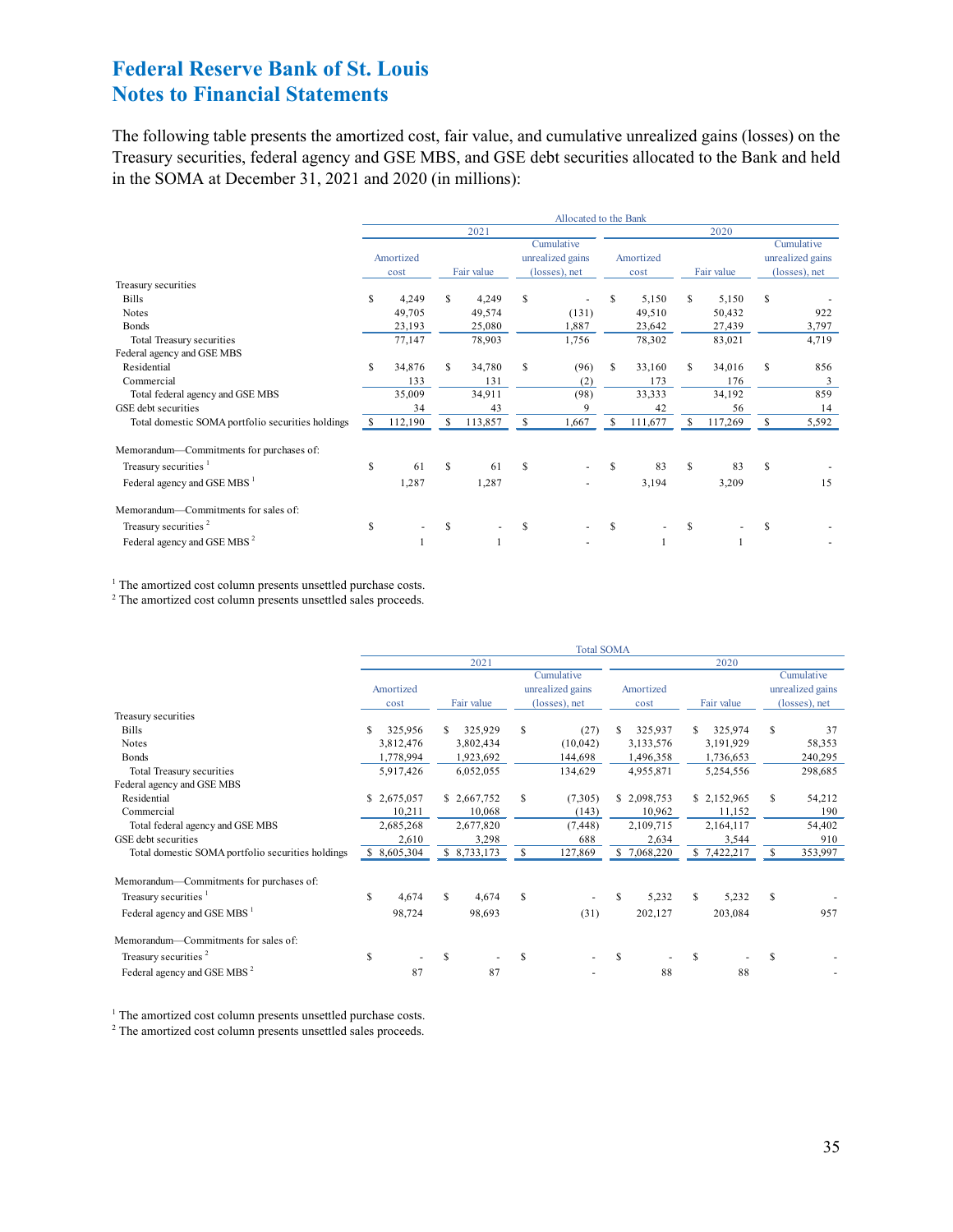The fair value of Treasury securities and GSE debt securities was determined using pricing services that of federal agency and GSE MBS were determined using pricing services that utilize a model-based provide market consensus prices based on indicative quotes from various market participants. The fair value approach that considers observable inputs for similar securities.

 The cost bases of repurchase agreements, reverse repurchase agreements, central bank liquidity swaps, and other investments held in the SOMA portfolio approximate fair value. Due to the short-term nature of these agreements and the defined amount that will be received upon settlement, the cost basis approximates fair value.

At December 31, 2021 and 2020, the fair value of foreign currency denominated investments held in the SOMA was \$20,398 million and \$22,374 million, respectively, of which \$387 million and \$364 million, respectively, was allocated to the Bank. The fair value of foreign government debt instruments was determined using pricing services that provide market consensus prices based on indicative quotes from various market participants. Due to the short-term nature of foreign currency deposits, the cost basis is estimated to approximate fair value.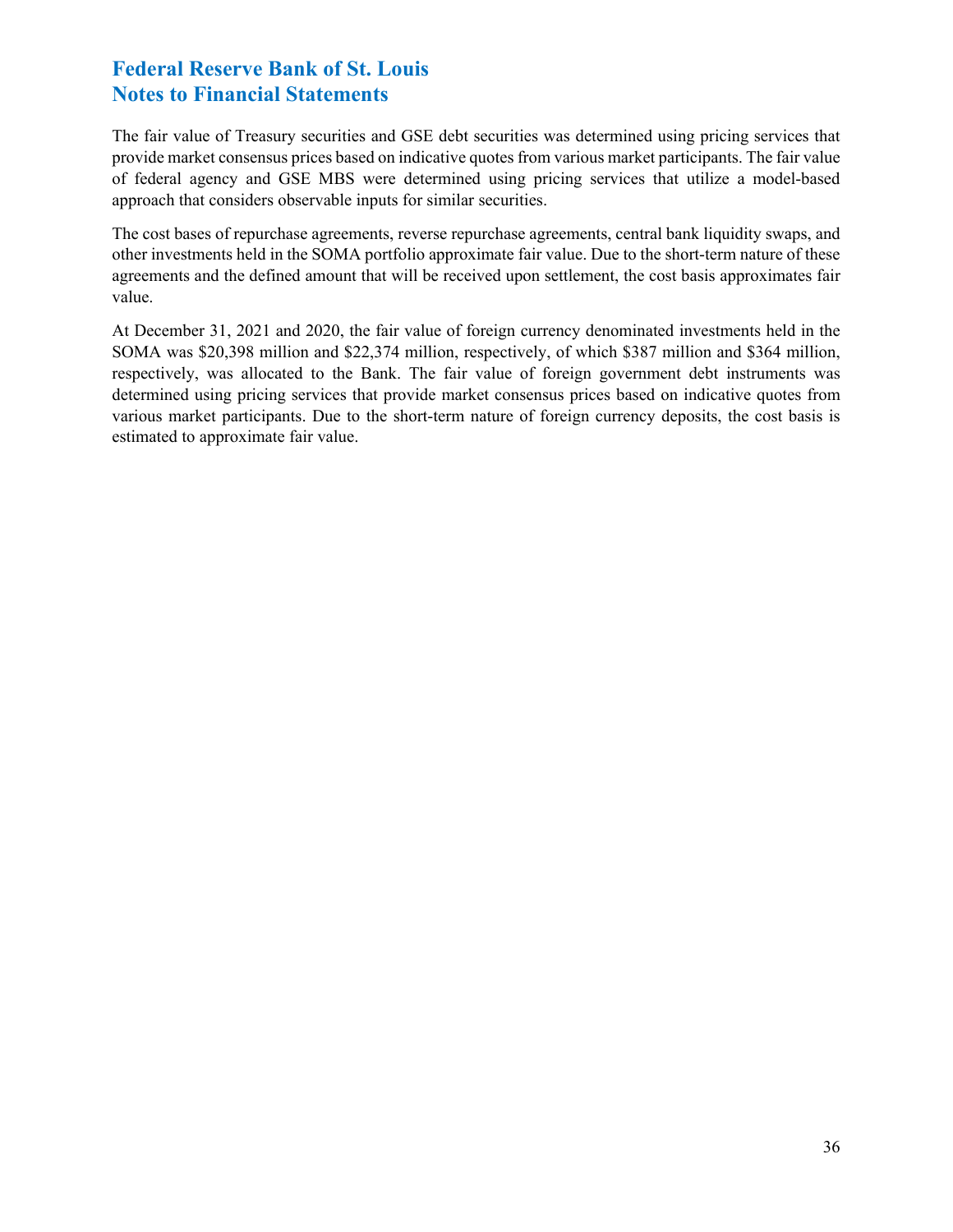### **Federal Reserve Bank of St. Louis Federal Statements**

 The following tables provide additional information on the amortized cost and fair value of the federal agency and GSE MBS portfolios allocated to the Bank and held in the SOMA at December 31, 2021 and 2020 (in millions):

|                         |               | Allocated to the Bank |    |              |               |                |               |        |  |  |  |  |
|-------------------------|---------------|-----------------------|----|--------------|---------------|----------------|---------------|--------|--|--|--|--|
|                         |               | 2021                  |    |              |               | 2020           |               |        |  |  |  |  |
| Distribution of MBS     |               |                       |    |              |               |                |               |        |  |  |  |  |
| holdings by coupon rate |               | Amortized cost        |    | Fair value   |               | Amortized cost | Fair value    |        |  |  |  |  |
| Residential             |               |                       |    |              |               |                |               |        |  |  |  |  |
| 1.5%                    | \$            | 2,297                 | \$ | 2,255        | \$            | 316            | \$            | 318    |  |  |  |  |
| 2.0%                    |               | 13,735                |    | 13,508       |               | 5,234          |               | 5,286  |  |  |  |  |
| 2.5%                    |               | 9,604                 |    | 9,495        |               | 8,178          |               | 8,301  |  |  |  |  |
| 3.0%                    |               | 4,365                 |    | 4,435        |               | 9,222          |               | 9,419  |  |  |  |  |
| 3.5%                    |               | 2,822                 |    | 2,920        |               | 6,004          |               | 6,243  |  |  |  |  |
| 4.0%                    |               | 1,490                 |    | 1,555        |               | 3,160          |               | 3,298  |  |  |  |  |
| 4.5%                    |               | 391                   |    | 422          |               | 754            |               | 821    |  |  |  |  |
| 5.0%                    |               | 133                   |    | 148          |               | 230            |               | 260    |  |  |  |  |
| 5.5%                    |               | 33                    |    | 36           |               | 54             |               | 61     |  |  |  |  |
| 6.0%                    |               | 5                     |    | 5            |               | 7              |               | 8      |  |  |  |  |
| 6.5%                    |               | 1                     |    | 1            |               | 1              |               | 1      |  |  |  |  |
| Total                   | $\mathcal{S}$ | 34,876                | \$ | 34,780       | \$            | 33,160         | \$            | 34,016 |  |  |  |  |
| Commercial              |               |                       |    |              |               |                |               |        |  |  |  |  |
| $1.00\% - 1.50\%$       | \$            | $\mathbf{1}$          | \$ | $\mathbf{1}$ | $\mathsf{\$}$ | 1              | \$            | 1      |  |  |  |  |
| $1.51\% - 2.00\%$       |               | 6                     |    | 6            |               | 7              |               | 7      |  |  |  |  |
| $2.01\% - 2.50\%$       |               | 15                    |    | 14           |               | 21             |               | 21     |  |  |  |  |
| $2.51\% - 3.00\%$       |               | 21                    |    | 20           |               | 30             |               | 30     |  |  |  |  |
| $3.01\% - 3.50\%$       |               | 41                    |    | 41           |               | 51             |               | 53     |  |  |  |  |
| $3.51\% - 4.00\%$       |               | 45                    |    | 45           |               | 58             |               | 59     |  |  |  |  |
| $4.01\% - 4.50\%$       |               | 4                     |    | 4            |               | 5              |               | 5      |  |  |  |  |
| Total                   | $\mathbb{S}$  | 133                   | \$ | 131          | $\mathcal{S}$ | 173            | $\mathcal{S}$ | 176    |  |  |  |  |
| <b>Total MBS</b>        | \$            | 35,009                | \$ | 34,911       | \$            | 33,333         | \$            | 34,192 |  |  |  |  |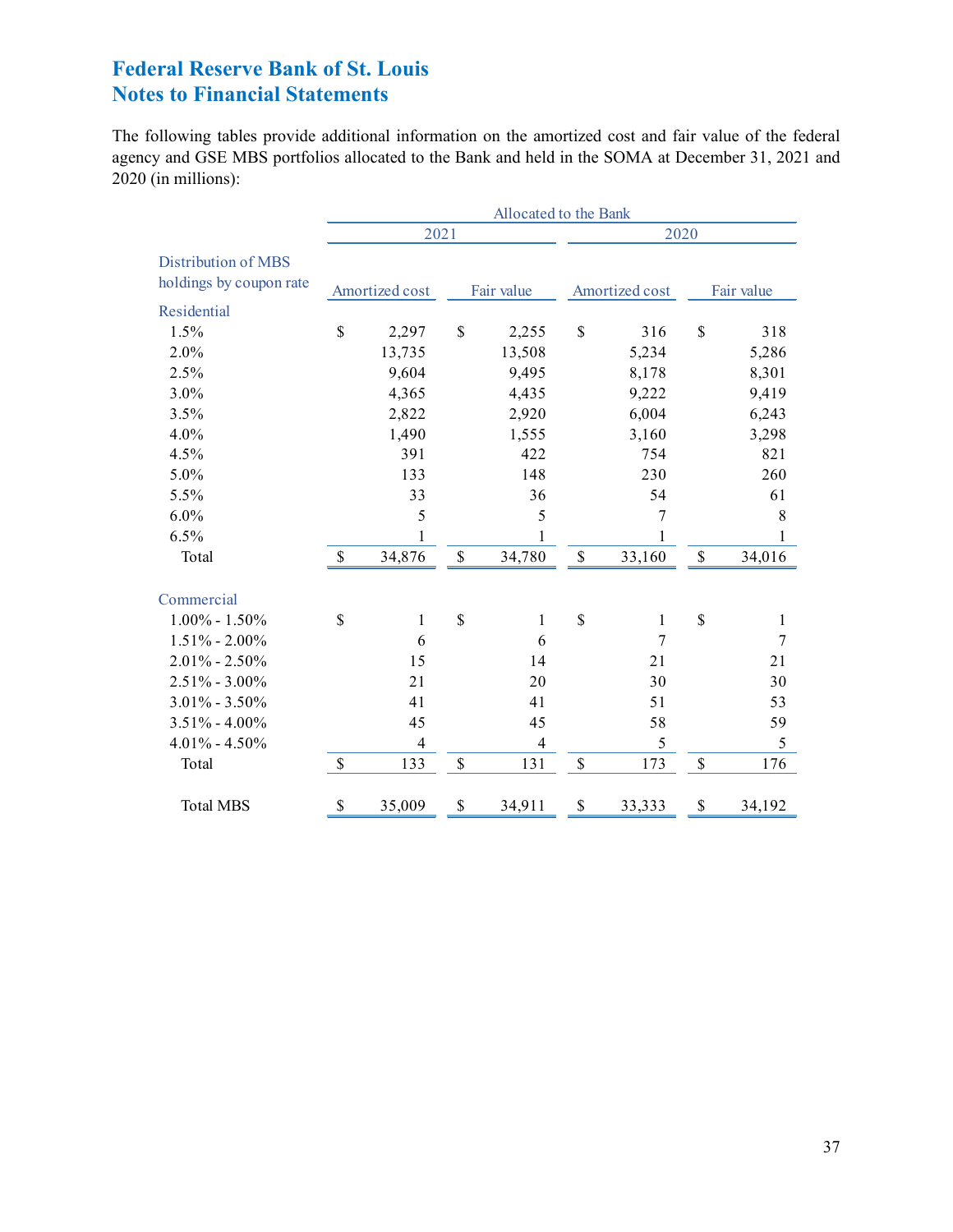|                                                |               | 2021           |            |           |                | 2020      |                           |           |
|------------------------------------------------|---------------|----------------|------------|-----------|----------------|-----------|---------------------------|-----------|
| Distribution of MBS<br>holdings by coupon rate |               | Amortized cost | Fair value |           | Amortized cost |           | Fair value                |           |
| Residential                                    |               |                |            |           |                |           |                           |           |
| 1.5%                                           | \$            | 176,227        | \$         | 172,999   | \$             | 20,021    | \$                        | 20,156    |
| 2.0%                                           |               | 1,053,493      |            | 1,036,086 |                | 331,252   |                           | 334,549   |
| 2.5%                                           |               | 736,648        |            | 728,310   |                | 517,579   |                           | 525,373   |
| 3.0%                                           |               | 334,788        |            | 340,133   |                | 583,681   |                           | 596,178   |
| 3.5%                                           |               | 216,456        |            | 223,964   |                | 380,033   |                           | 395,114   |
| 4.0%                                           |               | 114,300        |            | 119,260   |                | 200,003   |                           | 208,717   |
| 4.5%                                           |               | 29,973         |            | 32,369    |                | 47,732    |                           | 51,934    |
| 5.0%                                           |               | 10,238         |            | 11,377    |                | 14,523    |                           | 16,481    |
| 5.5%                                           |               | 2,521          |            | 2,794     |                | 3,390     |                           | 3,853     |
| $6.0\%$                                        |               | 361            |            | 402       |                | 471       |                           | 535       |
| 6.5%                                           |               | 52             |            | 58        |                | 68        |                           | 75        |
| Total                                          | $\mathcal{S}$ | 2,675,057      | \$         | 2,667,752 | $\mathbb{S}$   | 2,098,753 | \$                        | 2,152,965 |
| Commercial                                     |               |                |            |           |                |           |                           |           |
| $1.00\% - 1.50\%$                              | \$            | 92             | \$         | 87        | \$             | 84        | $\mathbb{S}$              | 83        |
| $1.51\% - 2.00\%$                              |               | 503            |            | 485       |                | 451       |                           | 452       |
| $2.01\% - 2.50\%$                              |               | 1,128          |            | 1,104     |                | 1,330     |                           | 1,352     |
| $2.51\% - 3.00\%$                              |               | 1,593          |            | 1,567     |                | 1,874     |                           | 1,907     |
| $3.01\% - 3.50\%$                              |               | 3,151          |            | 3,119     |                | 3,263     |                           | 3,330     |
| $3.51\% - 4.00\%$                              |               | 3,448          |            | 3,417     |                | 3,661     |                           | 3,726     |
| $4.01\% - 4.50\%$                              |               | 296            |            | 289       |                | 299       |                           | 302       |
| Total                                          | \$            | 10,211         | \$         | 10,068    | \$             | 10,962    | $\boldsymbol{\mathsf{S}}$ | 11,152    |
| <b>Total MBS</b>                               | \$            | 2,685,268      | \$         | 2,677,820 | \$             | 2,109,715 | \$                        | 2,164,117 |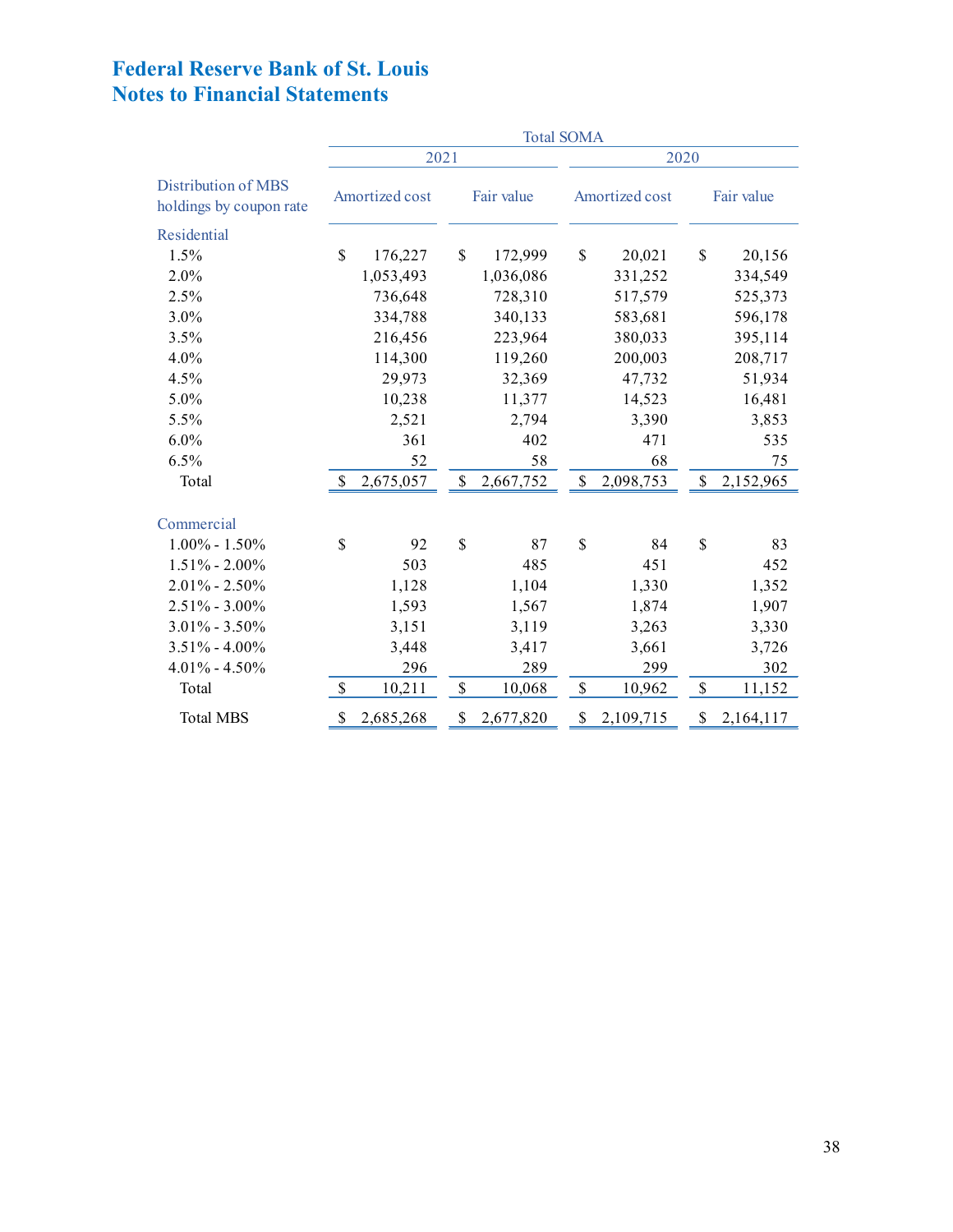### **Federal Reserve Bank of St. Louis Federal Statements**

 the years ended December 31, 2021 and 2020 (in millions): The following tables present the realized gains (losses) and the change in the cumulative unrealized gains (losses) related to SOMA domestic securities holdings allocated to the Bank and held in the SOMA during

|                                  |                                           |                          |                                                                                   | Allocated to the Bank |    |                                           |                                                                                   |       |
|----------------------------------|-------------------------------------------|--------------------------|-----------------------------------------------------------------------------------|-----------------------|----|-------------------------------------------|-----------------------------------------------------------------------------------|-------|
|                                  | 2021                                      |                          |                                                                                   |                       |    |                                           | 2020                                                                              |       |
|                                  | Realized gains<br>(losses), net $^{1, 2}$ |                          | Change in<br>cumulative<br>unrealized gains<br>$\left(\text{losses}\right)^{3,4}$ |                       |    | Realized gains<br>(losses), net $^{1, 2}$ | Change in<br>cumulative<br>unrealized gains<br>$\left(\text{losses}\right)^{3,4}$ |       |
| Treasury securities              | S                                         | $\overline{\phantom{0}}$ | S.                                                                                | (2,670)               | \$ | $\overline{\phantom{a}}$                  | \$                                                                                | 2,185 |
| Federal agency and GSE MBS       |                                           |                          |                                                                                   |                       |    |                                           |                                                                                   |       |
| Residential                      |                                           | (1)                      |                                                                                   | (869)                 |    | 10                                        |                                                                                   | 472   |
| Commercial                       |                                           |                          |                                                                                   | (5)                   |    |                                           |                                                                                   |       |
| Total federal agency and GSE MBS |                                           | (1)                      |                                                                                   | (874)                 |    | 10                                        |                                                                                   | 475   |
| GSE debt securities              |                                           |                          |                                                                                   | (3)                   |    |                                           |                                                                                   |       |
| Total                            |                                           | $\left(1\right)$         |                                                                                   | (3,547)               |    | 10                                        | \$.                                                                               | 2,663 |

<sup>1</sup> Realized gains (losses) for Treasury securities are reported in "Other items of income (loss): System Open Market Account: Treasury securities gains (losses), net" in the Statements of Operations.

<sup>2</sup> Realized gains (losses) for federal agency and GSE MBS are reported in "Other items of income (loss): System Open Market Account: Federal agency and government-sponsored enterprise mortgage-backed securities gains (losses), net" in the Statements of Operations.

<sup>3</sup> Because SOMA securities are recorded at amortized cost, the change in the cumulative unrealized gains (losses) is not reported in the Statements of Operations.

 4 The amount reported as change in cumulative unrealized gains (losses) allocated to the Bank is affected by the annual adjustment to the Bank's allocated portion of the related SOMA securities, as discussed in Note 3f.

|                                  |                                           | <b>Total SOMA</b>        |   |                                                                               |    |                                           |                                                                               |         |  |  |  |  |
|----------------------------------|-------------------------------------------|--------------------------|---|-------------------------------------------------------------------------------|----|-------------------------------------------|-------------------------------------------------------------------------------|---------|--|--|--|--|
|                                  |                                           | 2021                     |   |                                                                               |    |                                           | 2020                                                                          |         |  |  |  |  |
|                                  | Realized gains<br>(losses), net $^{1, 2}$ |                          |   | Change in<br>cumulative<br>unrealized gains<br>$\left(\text{losses}\right)^3$ |    | Realized gains<br>(losses), net $^{1, 2}$ | Change in<br>cumulative<br>unrealized gains<br>$\left(\text{losses}\right)^3$ |         |  |  |  |  |
| Treasury securities              | \$                                        | $\overline{\phantom{0}}$ | S | (164, 056)                                                                    | \$ | 2                                         | <sup>\$</sup>                                                                 | 159,559 |  |  |  |  |
| Federal agency and GSE MBS       |                                           |                          |   |                                                                               |    |                                           |                                                                               |         |  |  |  |  |
| Residential                      |                                           | (35)                     |   | (61,517)                                                                      |    | 664                                       |                                                                               | 33,399  |  |  |  |  |
| Commercial                       |                                           | $\qquad \qquad$          |   | (333)                                                                         |    |                                           |                                                                               | 190     |  |  |  |  |
| Total federal agency and GSE MBS |                                           | (35)                     |   | (61, 850)                                                                     |    | 664                                       |                                                                               | 33,589  |  |  |  |  |
| GSE debt securities              |                                           | $\overline{\phantom{a}}$ |   | (222)                                                                         |    | $\overline{a}$                            |                                                                               | 223     |  |  |  |  |
| Total                            |                                           | (35)                     |   | (226, 128)                                                                    | \$ | 666                                       | \$.                                                                           | 193,371 |  |  |  |  |

<sup>1</sup> Realized gains (losses) for Treasury securities are reported in "Other items of income (loss): System Open Market Account: Treasury securities gains (losses), net" in the Statements of Operations.

<sup>2</sup> Realized gains (losses) for federal agency and GSE MBS are reported in "Other items of income (loss): System Open Market Account: Federal agency and government-sponsored enterprise mortgage-backed securities gains (losses), net" in the Statements of Operations.

<sup>3</sup> Because SOMA securities are recorded at amortized cost, the change in the cumulative unrealized gains (losses) is not reported in the Statements of Operations.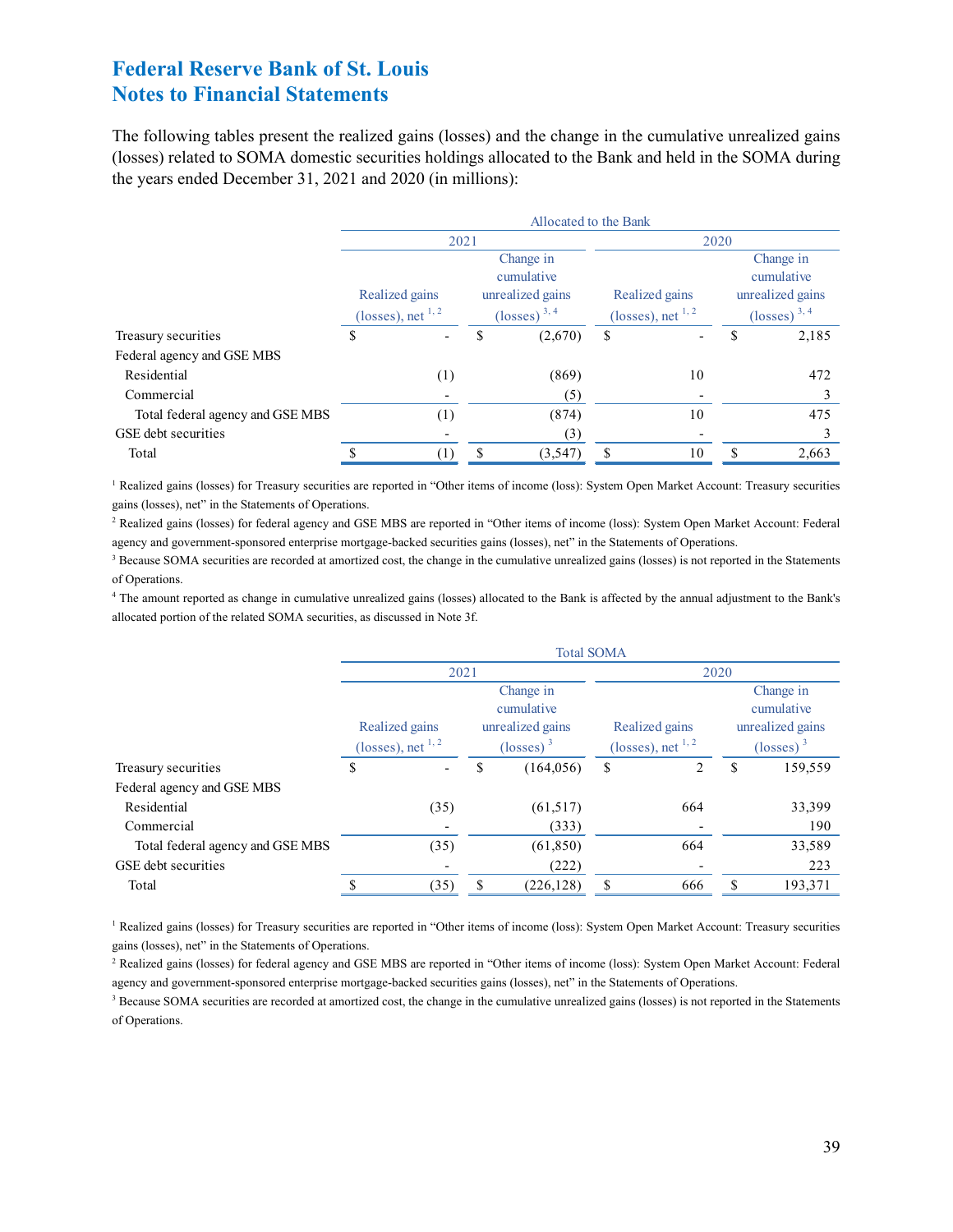### **Federal Reserve Bank of St. Louis Federal Statements**

 denominated investments was a loss of \$102 million and a gain of \$52 million for the years ended December 31, 2021 and 2020, respectively, of which \$2 million and \$842 thousand, respectively, were allocated to years ended December 31, 2021 and 2020. The amount of change in cumulative unrealized gains (losses) position net, related to foreign currency the Bank. Realized gains, net related to foreign currency denominated investments was immaterial for the

ASC 820 defines fair value as the price that would be received to sell an asset or paid to transfer a liability in an orderly transaction between market participants at the measurement date. ASC 820 establishes a threelevel fair value hierarchy that distinguishes between assumptions developed using market data obtained from independent sources (observable inputs) and the Bank's assumptions developed using the best information available in the circumstances (unobservable inputs). The three levels established by ASC 820 are described as follows:

- Level 1 Valuation is based on quoted prices for identical instruments traded in active markets.
- Level  $2 -$  Valuation is based on quoted prices for similar instruments in active markets, quoted prices for identical or similar instruments in markets that are not active, and model-based valuation techniques for which all significant assumptions are observable in the market.
- Level 3 Valuation is based on model-based techniques that use significant inputs and assumptions not observable in the market. These unobservable inputs and assumptions reflect the Bank's estimates of inputs and assumptions that market participants would use in pricing the assets and liabilities. Valuation techniques include the use of option pricing models, discounted cash flow models, and similar techniques.

 indicative quotes and other observable inputs obtained from independent pricing services. The fair value Treasury securities, federal agency and GSE MBS, GSE debt securities, and foreign government debt instruments are classified as Level 2 within the ASC 820 hierarchy because the fair values are based on hierarchy level of SOMA financial assets is not necessarily an indication of the risk associated with those assets.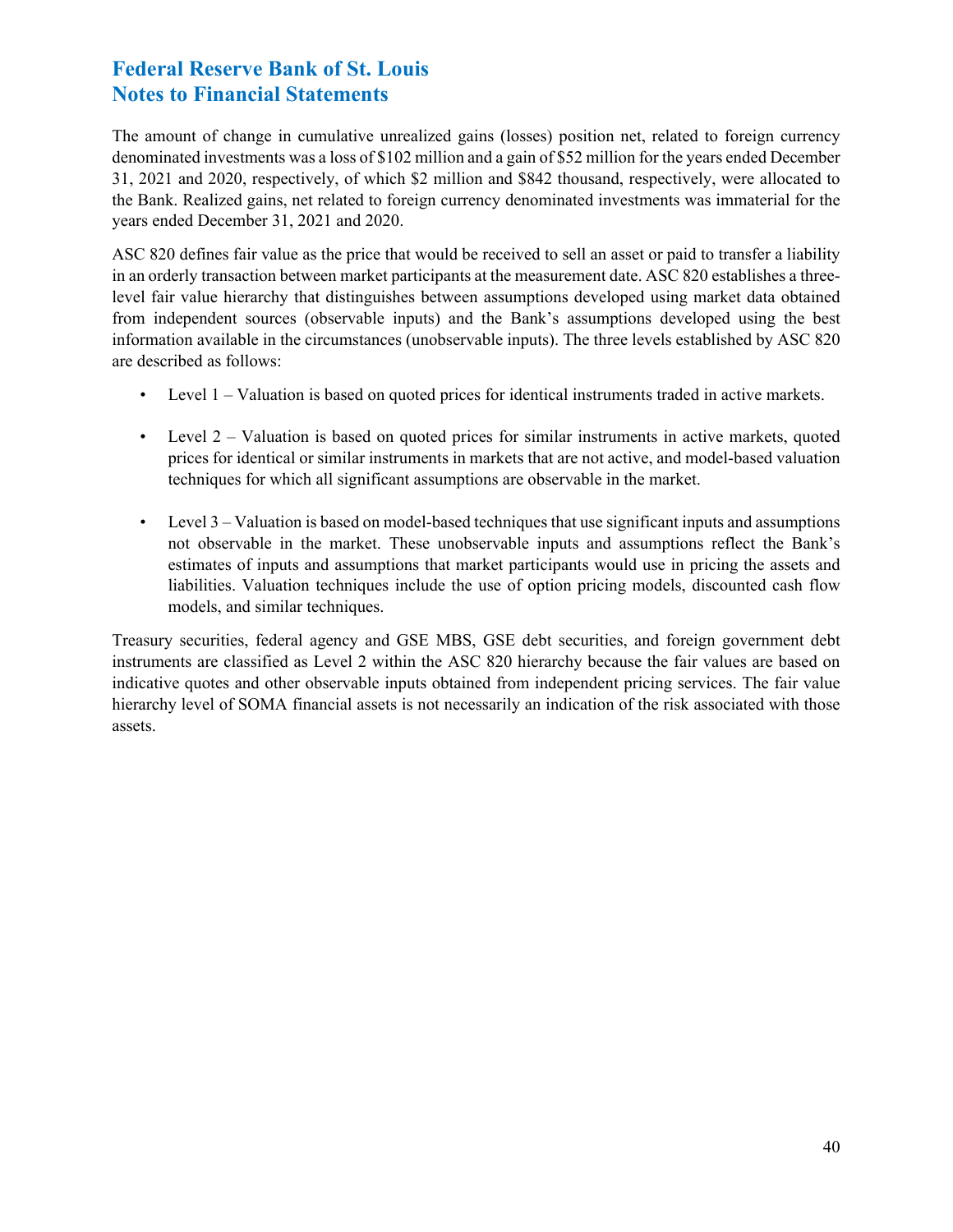#### **(6) BANK PREMISES, EQUIPMENT, AND SOFTWARE**

|                                                       |    | 2021  |    | 2020  |
|-------------------------------------------------------|----|-------|----|-------|
| Bank premises and equipment:                          |    |       |    |       |
| Land and land improvements                            | \$ | 12    | \$ | 12    |
| <b>Buildings</b>                                      |    | 173   |    | 166   |
| Construction in progress                              |    | 6     |    |       |
| Furniture and equipment <sup>1</sup>                  |    | 61    |    | 59    |
| Subtotal                                              |    | 252   |    | 238   |
| Accumulated depreciation                              |    | (149) |    | (132) |
| Bank premises and equipment, net                      |    | 103   | -S | 106   |
| Depreciation expense, for the years ended December 31 | S  | 9     | S  | 10    |

Bank premises and equipment at December 31, 2021 and 2020 were as follows (in millions):

<sup>1</sup> "Building machinery and equipment" of \$26 million was reported separately at December 31, 2020 but is now combined in "Furniture and equipment".

 The Bank had capitalized software assets, net of amortization, of \$4 million and \$3 million at December 31, 2021 and 2020, respectively. Amortization expense was \$2 million and \$3 million for the years ended "Other assets" in the Statements of Condition and the related amortization is reported as a component of December 31, 2021 and 2020, respectively. Capitalized software assets are reported as a component of "Operating expenses: Other" in the Statements of Operations.

#### **(7) COMMITMENTS AND CONTINGENCIES**

 In conducting its operations, the Bank enters into contractual commitments, normally with fixed expiration dates or termination provisions, at specific rates and for specific purposes.

At December 31, 2021, the Bank was obligated under non-cancelable leases for premises with remaining terms ranging from one to approximately five years. The lease term and the recorded amount of right-ofuse assets and lease liabilities include any renewal options reasonably certain to be exercised or termination options not reasonably certain to be exercised. These leases provide for increased lease payments based upon increases in real estate taxes, operating costs, or selected price indexes.

 Rental expense for certain operating facilities, warehouses, and data processing (including taxes, insurance, and maintenance when included in rent) was \$3 million and \$4 million for the years ended December 31, 2021 and 2020, respectively.

 Lease right-of-use assets were \$7 million at December 31, 2021 and are reported as a component of "Other assets" in the Statements of Condition, while lease liabilities are disclosed below and are reported as a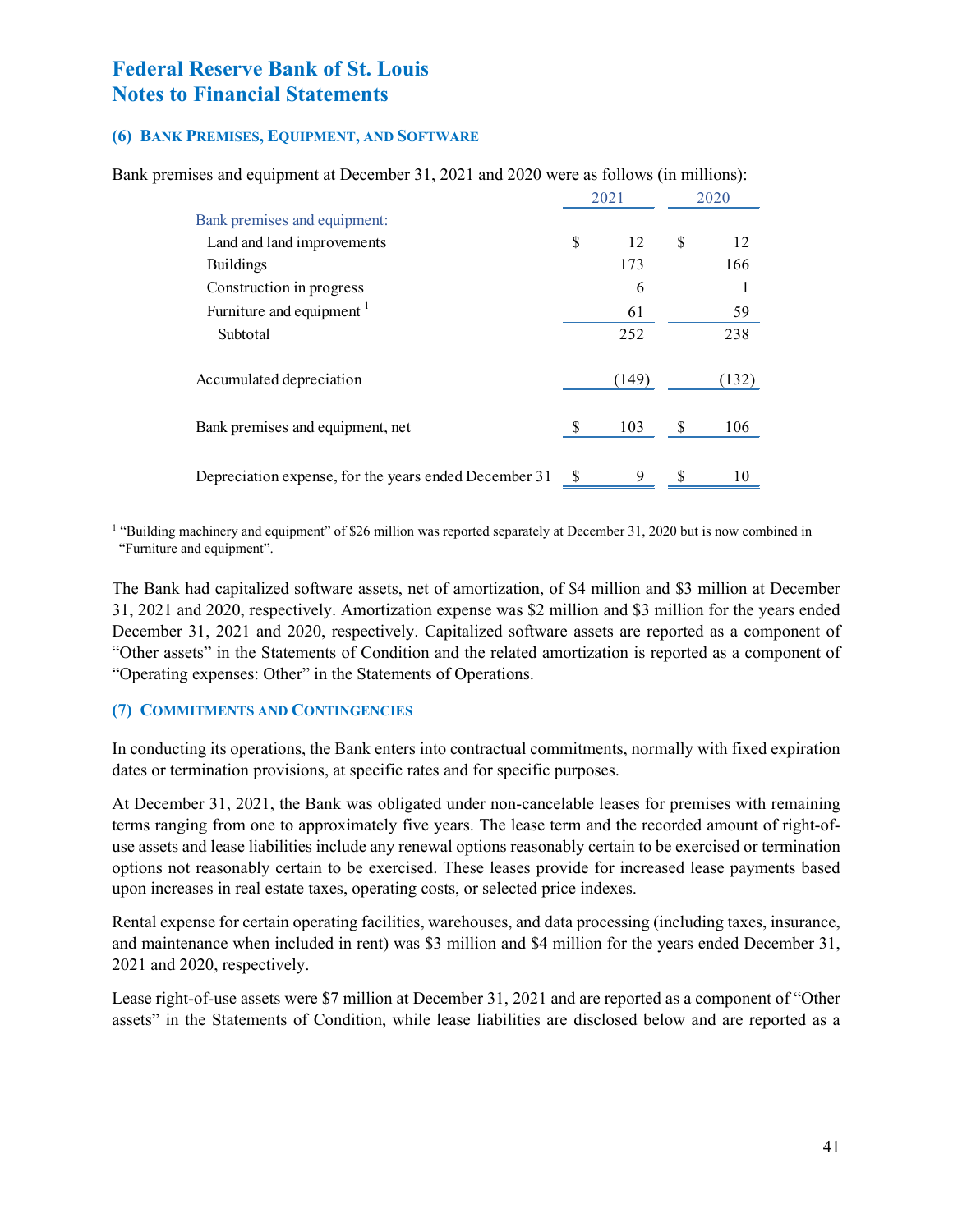**Lease liabilities under non-cancelable operating leases at December 31, 2021, are as follows (in millions):<br>2022 <br>
<sup>2022</sup> <br>
<sup>2022</sup> <br>
<sup>2022</sup>** component of "Other liabilities" in the Statements of Condition. Future minimum lease payments and total

|                               | <b>Operating leases</b> |
|-------------------------------|-------------------------|
| 2022                          | 2.4                     |
| 2023                          | 2.3                     |
| 2024                          | 2.3                     |
| 2025                          | 1.5                     |
| 2026                          | 0.5                     |
| Thereafter                    |                         |
| Future minimum lease payments | 9.0                     |

 At December 31, 2021, there were no material unrecorded unconditional purchase commitments or obligations in excess of one year.

 Reserve Bank, up to 50 percent of the total capital paid-in of all Reserve Banks. Losses are borne in the December 31, 2021 and 2020. Under an insurance agreement of the Reserve Banks, each of the Reserve Banks has agreed to bear, on a per-incident basis, a share of certain losses in excess of 1 percent of the capital paid-in of the claiming ratio of a Reserve Bank's capital paid-in to the total capital paid-in of all Reserve Banks at the beginning of the calendar year in which the loss is shared. No claims were outstanding under the agreement at

#### **(8) RETIREMENT AND THRIFT PLANS**

#### **Retirement Plans**

 The Bank currently offers three defined benefit retirement plans to its employees, based on length of service and level of compensation. Substantially all of the employees of the Reserve Banks, Board of Governors, certain costs associated with the System Plan were reimbursed by the Bureau. In addition, employees at Reserve Bank officers participate in the Supplemental Retirement Plan for Select Officers of the Federal and Office of Employee Benefits of the Federal Reserve System (OEB) participate in the Retirement Plan for Employees of the Federal Reserve System (System Plan).<sup>1</sup> Under the Dodd-Frank Act, eligible Bureau employees may participate in the System Plan and, during the years ended December 31, 2021 and 2020, certain compensation levels participate in the Benefit Equalization Retirement Plan (BEP) and certain Reserve Banks (SERP).

 the net cost related to the BEP and SERP as *"*Other items of income (loss): Other components of net benefit The FRBNY, on behalf of the System, recognizes the net asset or net liability and costs associated with the System Plan in its consolidated financial statements. The Bank reports the service cost related to the BEP and SERP as a component of "Operating expenses: Salaries and benefits" in its Statements of Operations, costs in its Statements of Operations, and the net liability as a component of "Accrued benefit costs" in its Statements of Condition.

The Bank's projected benefit obligation, funded status, and net pension expenses for the BEP and the SERP at December 31, 2021 and 2020, and for the years then ended, were immaterial.

#### **Thrift Plan**

 Employees of the Bank participate in the defined contribution Thrift Plan for Employees of the Federal Reserve System (Thrift Plan). The Bank matches 100 percent of the first 6 percent of employee

 $1$  The OEB was established by the System to administer selected System benefit plans.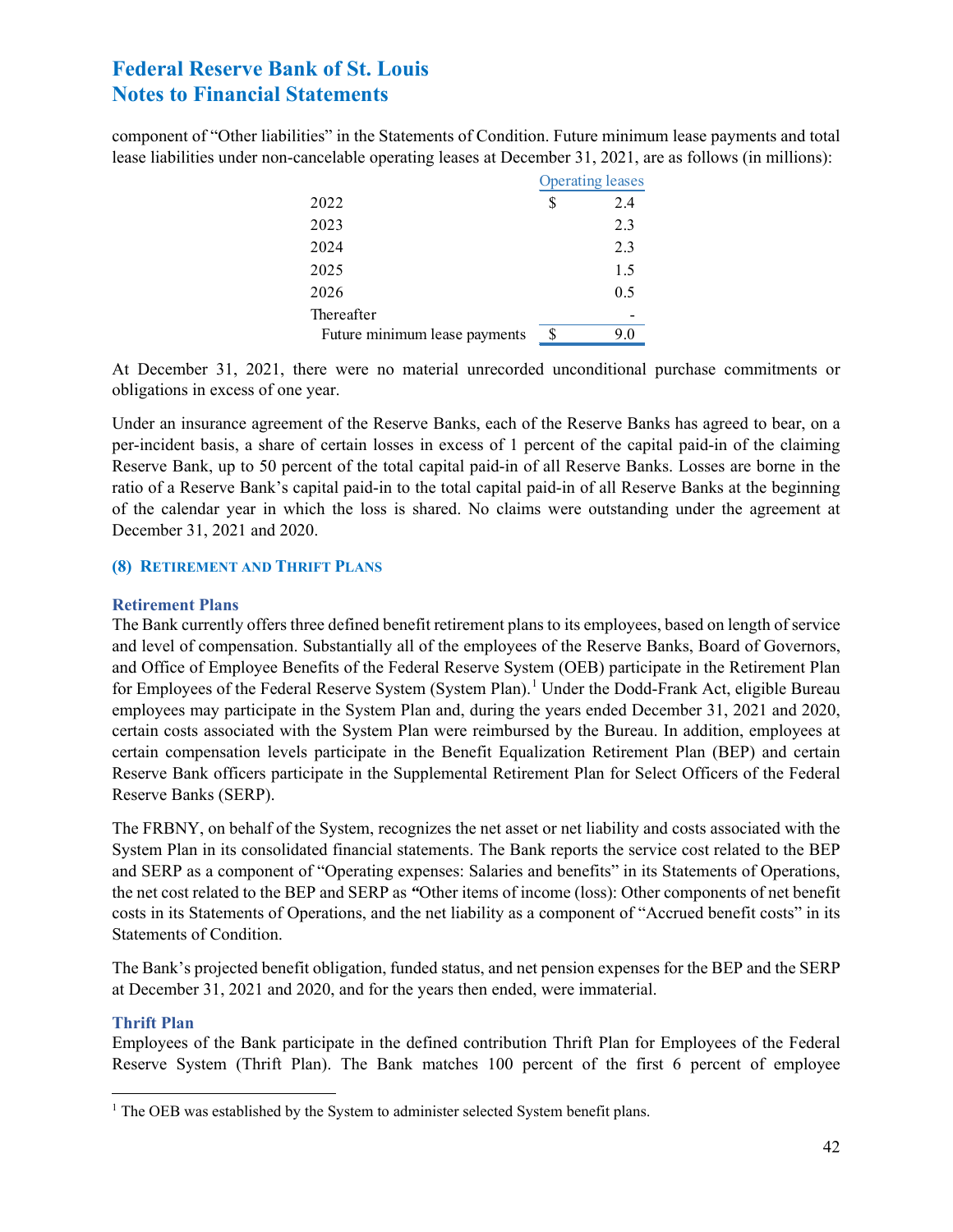contributions from the date of hire and provides an automatic employer contribution of 1 percent of eligible pay. The Bank's Thrift Plan contributions totaled \$11 million and \$10 million for the years ended December 31, 2021 and 2020, respectively, and are reported as a component of "Operating expenses: Salaries and benefits" in the Statements of Operations.

#### **(9) POSTRETIREMENT BENEFITS OTHER THAN RETIREMENT PLANS AND POSTEMPLOYMENT BENEFITS**

#### **Postretirement Benefits Other Than Retirement Plans**

 In addition to the Bank's retirement plans, employees who have met certain age and length-of-service requirements are eligible for both medical and life insurance benefits during retirement.

 The Bank and plan participants fund benefits payable under the medical and life insurance plans as due and the plans have no assets.

 Following is a reconciliation of the beginning and ending balances of the benefit obligation for the years ended December 31, 2021 and 2020 (in millions):

|                                                              |   | 2021  |   | 2020  |
|--------------------------------------------------------------|---|-------|---|-------|
| Accumulated postretirement benefit obligation at January 1   | S | 81.0  | S | 73.1  |
| Service cost - benefits earned during the period             |   | 5.7   |   | 4.5   |
| Interest cost on accumulated benefit obligation              |   | 2.2   |   | 2.5   |
| Net actuarial (gain) loss                                    |   | (2.1) |   | 3.9   |
| Contributions by plan participants                           |   | 2.0   |   | 2.0   |
| Benefits paid                                                |   | (4.5) |   | (5.0) |
| Accumulated postretirement benefit obligation at December 31 | S | 84.3  | S | 81.0  |

 postretirement benefit obligation were 2.91 percent and 2.61 percent, respectively. At December 31, 2021 and 2020, the weighted-average discount rate assumptions used in developing the

 Discount rates reflect yields available on high-quality corporate bonds that would generate the cash flows necessary to pay the plan's benefits when due. The System Plan discount rate assumption setting convention uses an unrounded rate.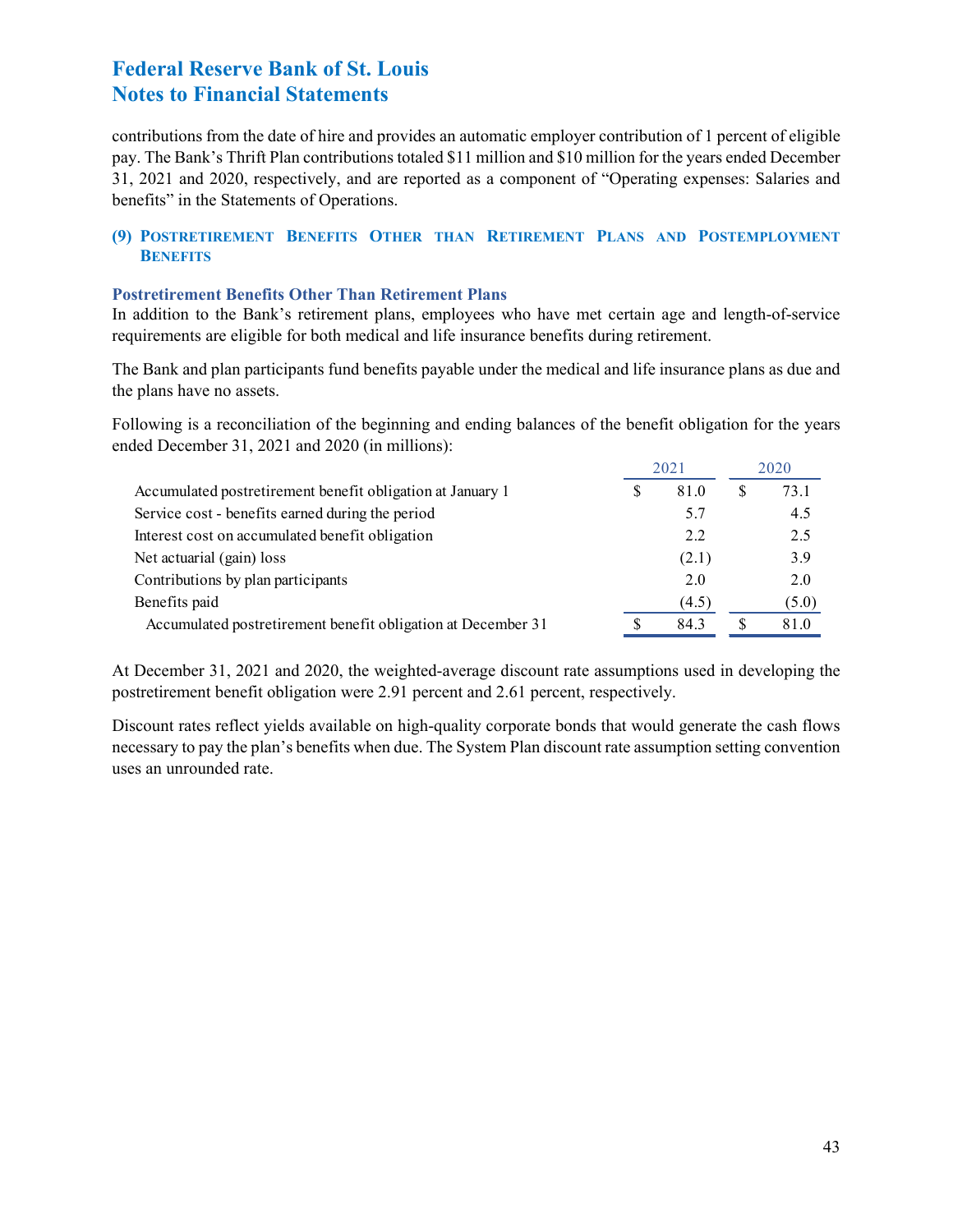Following is a reconciliation of the beginning and ending balance of the plan assets, and the unfunded postretirement benefit obligation and accrued postretirement benefit costs for the years ended December 31, 2021 and 2020 (in millions):

|                                                             | 202                      |  | 2020  |  |
|-------------------------------------------------------------|--------------------------|--|-------|--|
| Fair value of plan assets at January 1                      |                          |  |       |  |
| Contributions by the employer                               | 2.5                      |  | 3.0   |  |
| Contributions by plan participants                          | 2.0                      |  | 2.0   |  |
| Benefits paid                                               | (4.5)                    |  | (5.0) |  |
| Fair value of plan assets at December 31                    | $\overline{\phantom{a}}$ |  |       |  |
| Unfunded obligation and accrued postretirement benefit cost | 84.3                     |  | 81.0  |  |

Amounts included in accumulated other comprehensive income are shown below:

| Prior service cost                           | 17  | $\mathcal{S}$ | 4.2 |
|----------------------------------------------|-----|---------------|-----|
| Net actuarial gain                           |     |               |     |
| Total accumulated other comprehensive income | 5.8 |               | 6.2 |

 Accrued postretirement benefit costs are reported as a component of "Accrued benefit costs" in the Statements of Condition.

 For measurement purposes, the assumed health-care cost trend rates at December 31, 2021 and 2020 are provided in the table below:

|                                                         | 2021  | 2020  |
|---------------------------------------------------------|-------|-------|
| Health-care cost trend rate assumed for next year       | 5.50% | 5.75% |
| Rate to which the cost trend rate is assumed to decline |       |       |
| (the ultimate trend rate)                               | 4.75% | 4 75% |
| Year that the rate reaches the ultimate trend rate      | 2028  | 2025  |

 ended December 31, 2021 and 2020 (in millions): The following is a summary of the components of net periodic postretirement benefit expense for the years

|                                                              | 2021 |       | 2020 |       |  |
|--------------------------------------------------------------|------|-------|------|-------|--|
| Service cost - benefits earned during the period             |      | 5.7   |      | 4.5   |  |
| Other components of periodic postretirement benefit expense: |      |       |      |       |  |
| Interest cost on accumulated benefit obligation              | S    | 2.2   | -S   | 2.5   |  |
| Amortization of prior service cost                           |      | (2.5) |      | (3.1) |  |
| Other components of periodic postretirement benefit expense  |      | (0.3) |      | (0.6) |  |
| Total periodic postretirement benefit expense                |      | 5.4   |      | 3.9   |  |

The service cost component of periodic postretirement benefit expense is reported as a component of "Operating expenses: Salaries and benefits" in the Statements of Operations and the other components of periodic postretirement benefit expense are reported as a component of "Other items of income (loss): Other components of net benefit costs" in the Statements of Operations.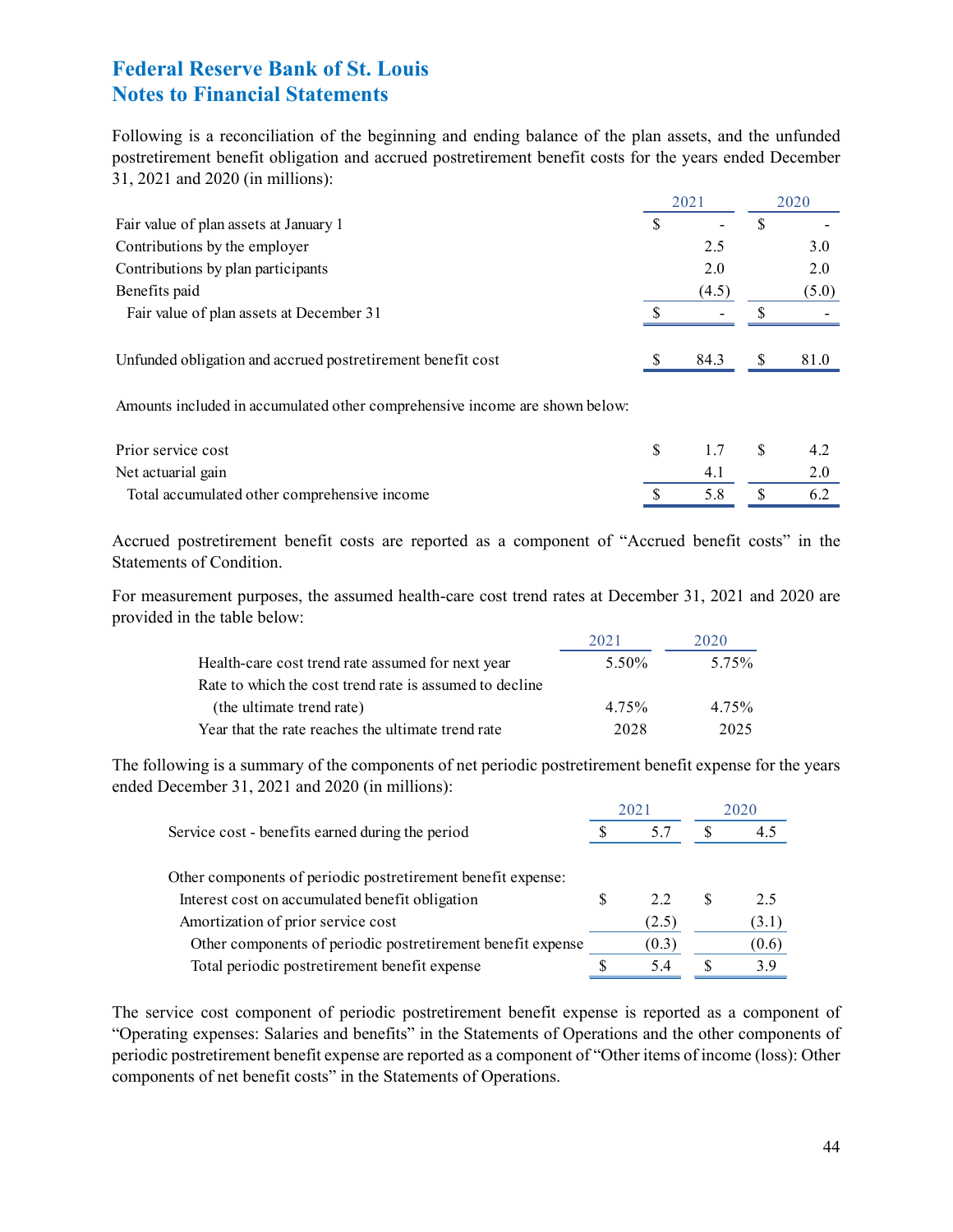1, 2021 and 2020, the weighted-average discount rate assumptions used to determine net periodic postretirement benefit costs were 2.61 percent and 3.31 percent, respectively. Net postretirement benefit costs are actuarially determined using a January 1 measurement date. At January

 drug benefit under Medicare (Medicare Part D) and a federal subsidy to sponsors of retiree health-care provided under the Bank's plan to certain participants are at least actuarially equivalent to the Medicare The Medicare Prescription Drug, Improvement and Modernization Act of 2003 established a prescription benefit plans that provide benefits that are at least actuarially equivalent to Medicare Part D. The benefits Part D prescription drug benefit. The estimated effects of the subsidy are reflected in the actuarial gain in the accumulated postretirement benefit obligation and net periodic postretirement benefit expense.

 Federal Medicare Part D subsidy receipts were immaterial in the years ended December 31, 2021 and 2020. Expected receipts in 2022, related to benefits paid in the years ended December 31, 2021 and 2020, are immaterial.

|             | Without subsidy | With subsidy |      |  |
|-------------|-----------------|--------------|------|--|
| 2022        | \$<br>3.2       | \$           | 3.2  |  |
| 2023        | 3.4             |              | 3.4  |  |
| 2024        | 3.5             |              | 3.5  |  |
| 2025        | 3.8             |              | 3.8  |  |
| 2026        | 4.0             |              | 4.0  |  |
| 2027 - 2031 | 23.1            |              | 23.1 |  |
| Total       | \$<br>41.0      | \$           | 41.0 |  |

Following is a summary of expected postretirement benefit payments (in millions):<br>Without subsidy With subsidy

#### **Postemployment Benefits**

 actuarially determined using a December 31 measurement date and include the cost of providing disability; expenses. The accrued postemployment benefit costs recognized by the Bank at December 31, 2021 and 2020 was \$6 million for both years. This cost is included as a component of "Accrued benefit costs" in the Statements of Condition. Net periodic postemployment benefit expense (credit) included in 2021 and 2020 The Bank offers benefits to former qualifying or inactive employees. Postemployment benefit costs are medical, dental, and vision insurance; survivor income benefits, and certain workers' compensation operating expenses were \$2 million and \$0.5 million, respectively, and are recorded as a component of "Operating expenses: Salaries and benefits" in the Statements of Operations.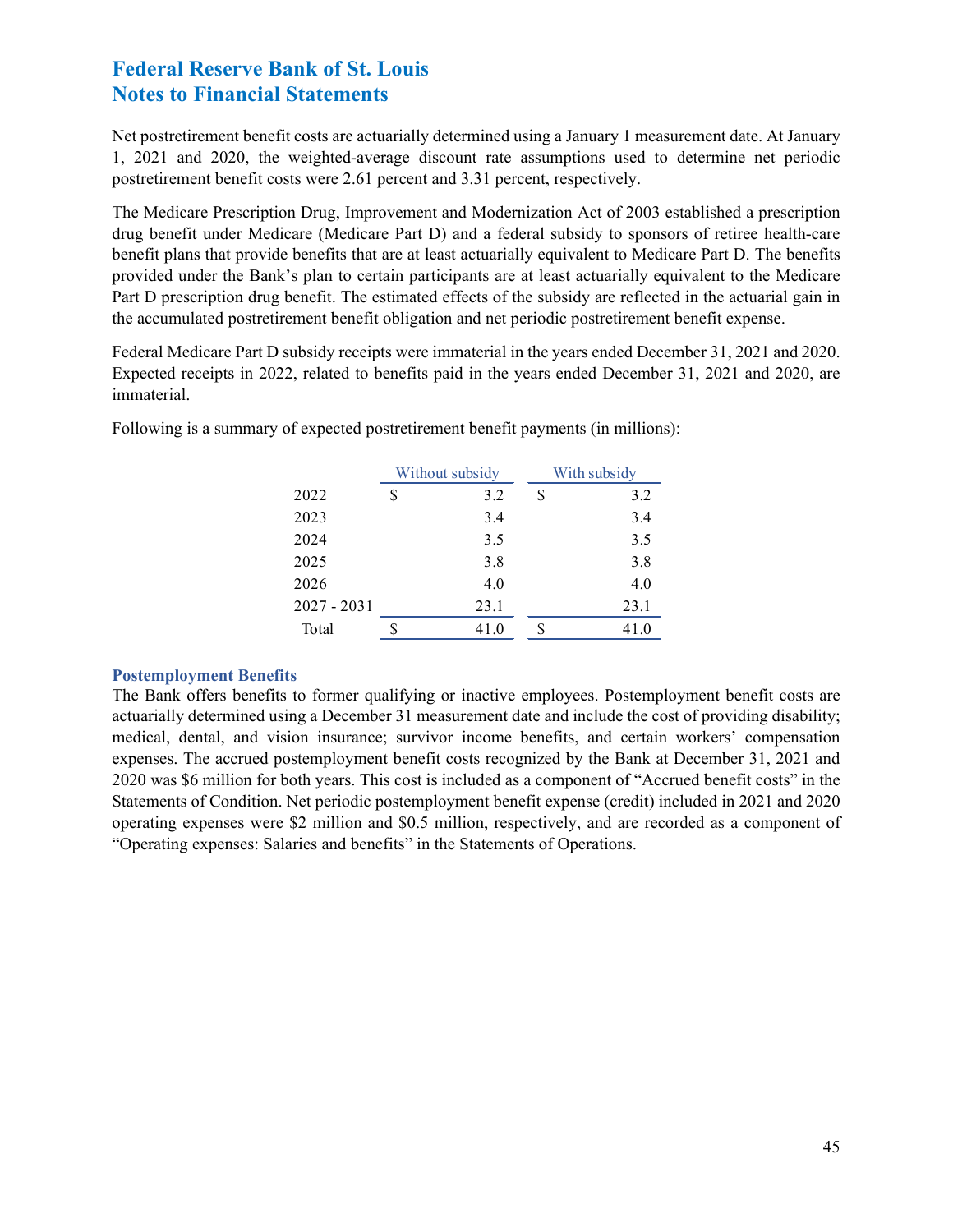#### **(10) ACCUMULATED OTHER COMPREHENSIVE INCOME AND OTHER COMPREHENSIVE INCOME**

 Following is a reconciliation of beginning and ending balances of accumulated other comprehensive income as of December 31, 2021 and 2020 (in millions):

|                                                                                | 2021 |                                                                                |                                                                                | 2020  |  |  |  |  |
|--------------------------------------------------------------------------------|------|--------------------------------------------------------------------------------|--------------------------------------------------------------------------------|-------|--|--|--|--|
|                                                                                |      | Amount related to<br>postretirement<br>benefits other than<br>retirement plans | Amount related to<br>postretirement<br>benefits other than<br>retirement plans |       |  |  |  |  |
| <b>Balance at January 1</b>                                                    | \$   | 6.2                                                                            | \$                                                                             | 13.2  |  |  |  |  |
| Change in funded status of benefit plans:                                      |      |                                                                                |                                                                                |       |  |  |  |  |
| Amortization of prior service cost<br>Change in prior service costs related to |      | (2.5)                                                                          |                                                                                | (3.1) |  |  |  |  |
| benefit plans                                                                  |      | (2.5)                                                                          |                                                                                | (3.1) |  |  |  |  |
| Net actuarial gain (loss) arising during the<br>year                           |      | 2.1                                                                            |                                                                                | (3.9) |  |  |  |  |
| Change in actuarial gain (loss) related to<br>benefit plans                    |      | 2.1                                                                            |                                                                                | (3.9) |  |  |  |  |
| Change in funded status of benefit plans -                                     |      |                                                                                |                                                                                |       |  |  |  |  |
| other comprehensive loss                                                       |      | (0.4)                                                                          |                                                                                | (7.0) |  |  |  |  |
| Balance at December 31                                                         | \$   | 5.8                                                                            | \$                                                                             | 6.2   |  |  |  |  |

 Note 9. Additional detail regarding the classification of accumulated other comprehensive income is included in